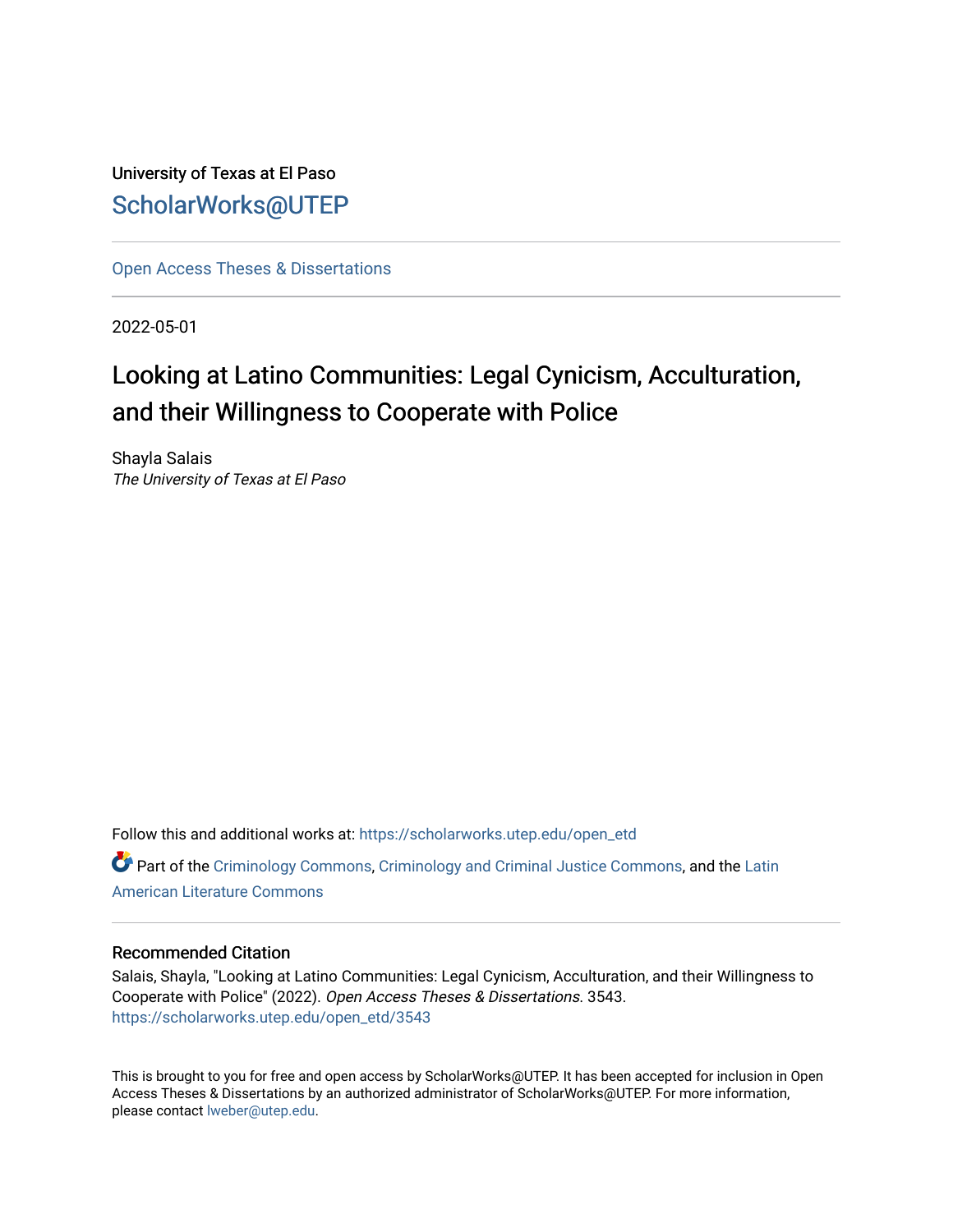# LOOKING AT LATINO COMMUNITIES: LEGAL CYNICISM, ACCULTURATION, AND THEIR WILLINGNESS TO COOPERATE WITH POLICE

Shayla Salais

Master's Program in Criminology and Criminal Justice

APPROVED:

Theodore Curry, Ph.D., Chair

Caitlyn Muniz, Ph.D.

Cristina Morales, Ph.D.

Stephen L. Crites, Jr., Ph.D. Dean of the Graduate School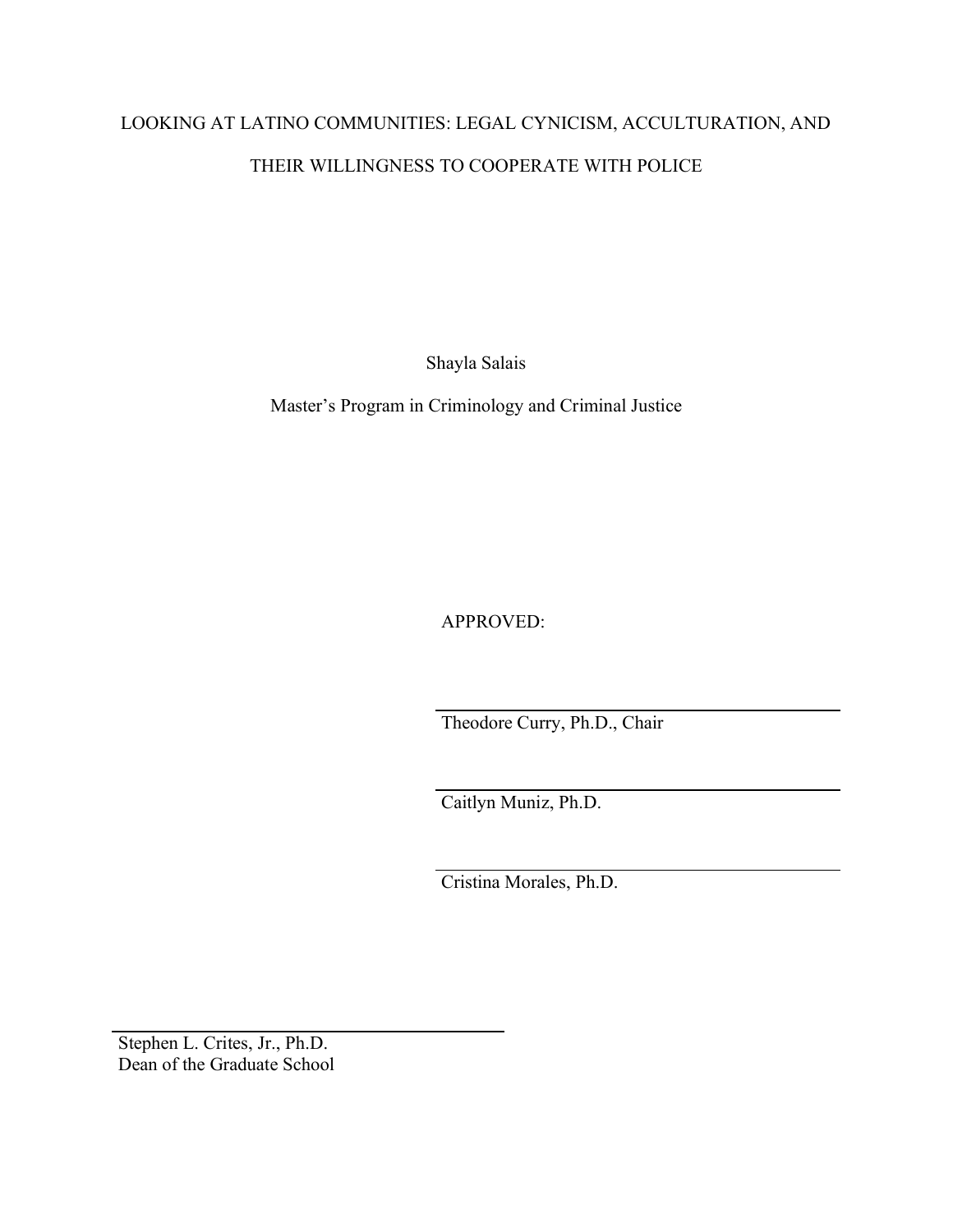Copyright ©

by

Shayla Salais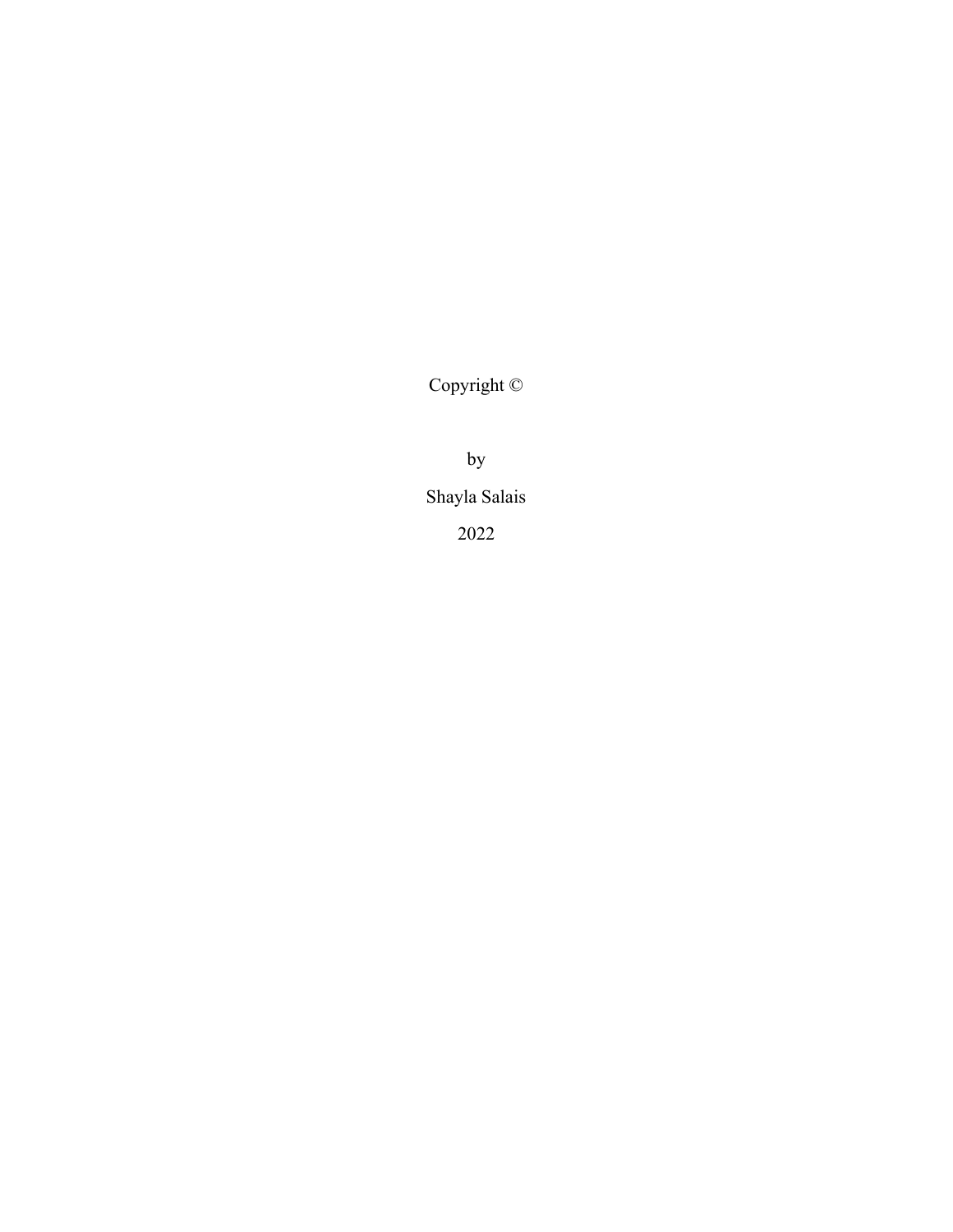# LOOKING AT LATINO COMMUNITIES: LEGAL CYNICISM, ACCULTURATION, AND THEIR WILLINGNESS TO COOPERATE WITH POLICE

by

## SHAYLA SALAIS, B.A.

### THESIS

Presented to the Faculty of the Graduate School of

The University of Texas at El Paso

in Partial Fulfillment

of the Requirements

for the Degree of

### MASTER OF SCIENCE

Department of Criminal Justice THE UNIVERSITY OF TEXAS AT EL PASO

May 2022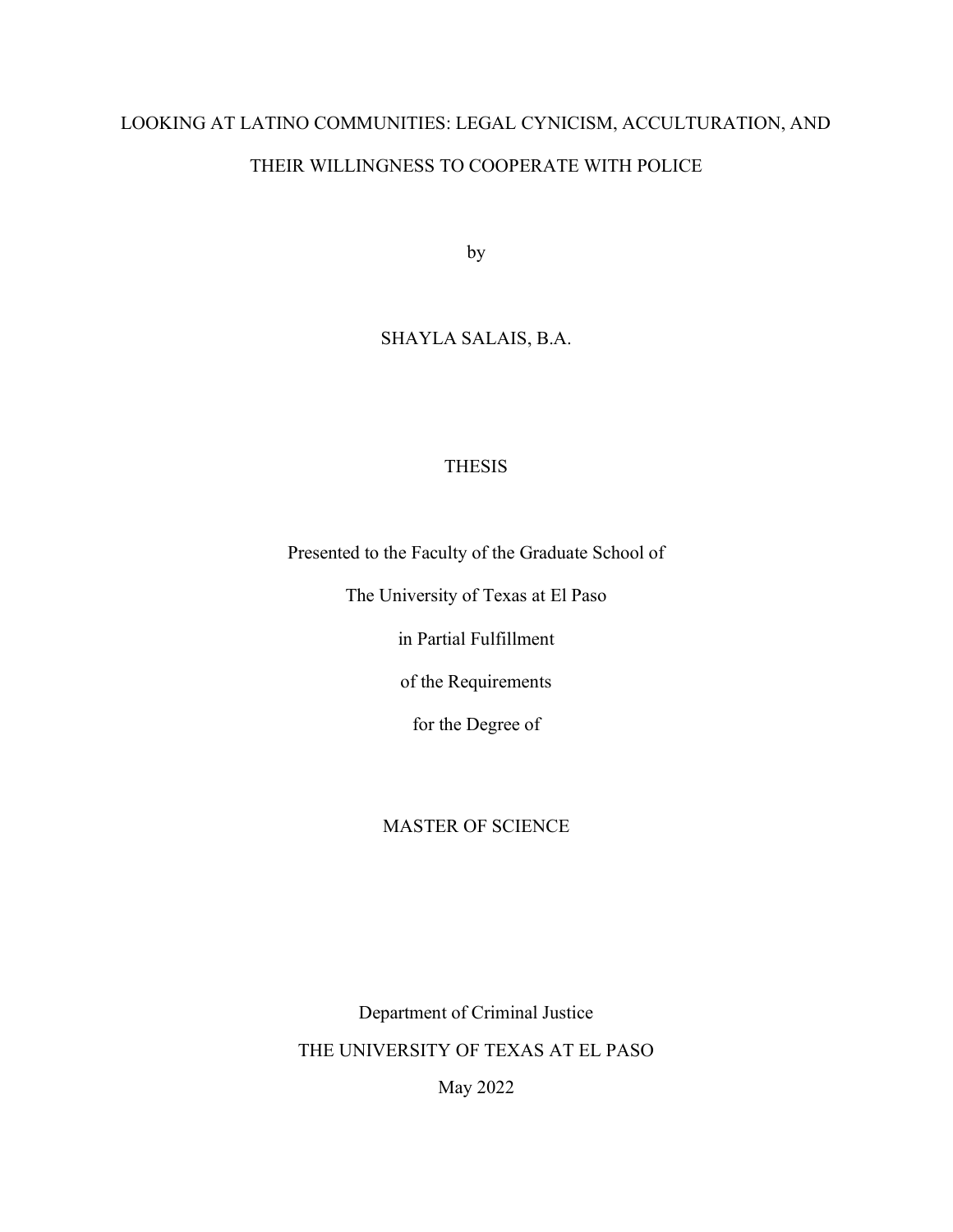#### **Abstract**

<span id="page-4-0"></span>Numerous studies have examined how acculturation affects Latino neighborhoods and how legal cynicism affects Latino neighborhoods. Acculturation has been linked with low crime levels, meanwhile legal cynicism is attributed to high crime levels. This study aims to address this contradiction in the literature. Based on 1059 surveys, 46 neighborhood clusters were used to examine how legal cynicism and acculturation to Mexico impact a neighborhoods willingness to cooperate with police. A multivariate ordinary least squares (OLS) regression found that acculturation to Mexico results in higher levels of legal cynicism and less willingness to cooperate with police. The OLS regression also found that acculturation to the U.S. resulted in lower levels of legal cynicism and higher levels of willingness to cooperate with police, regardless of their legal cynicism. This study's limitations and future research are discussed.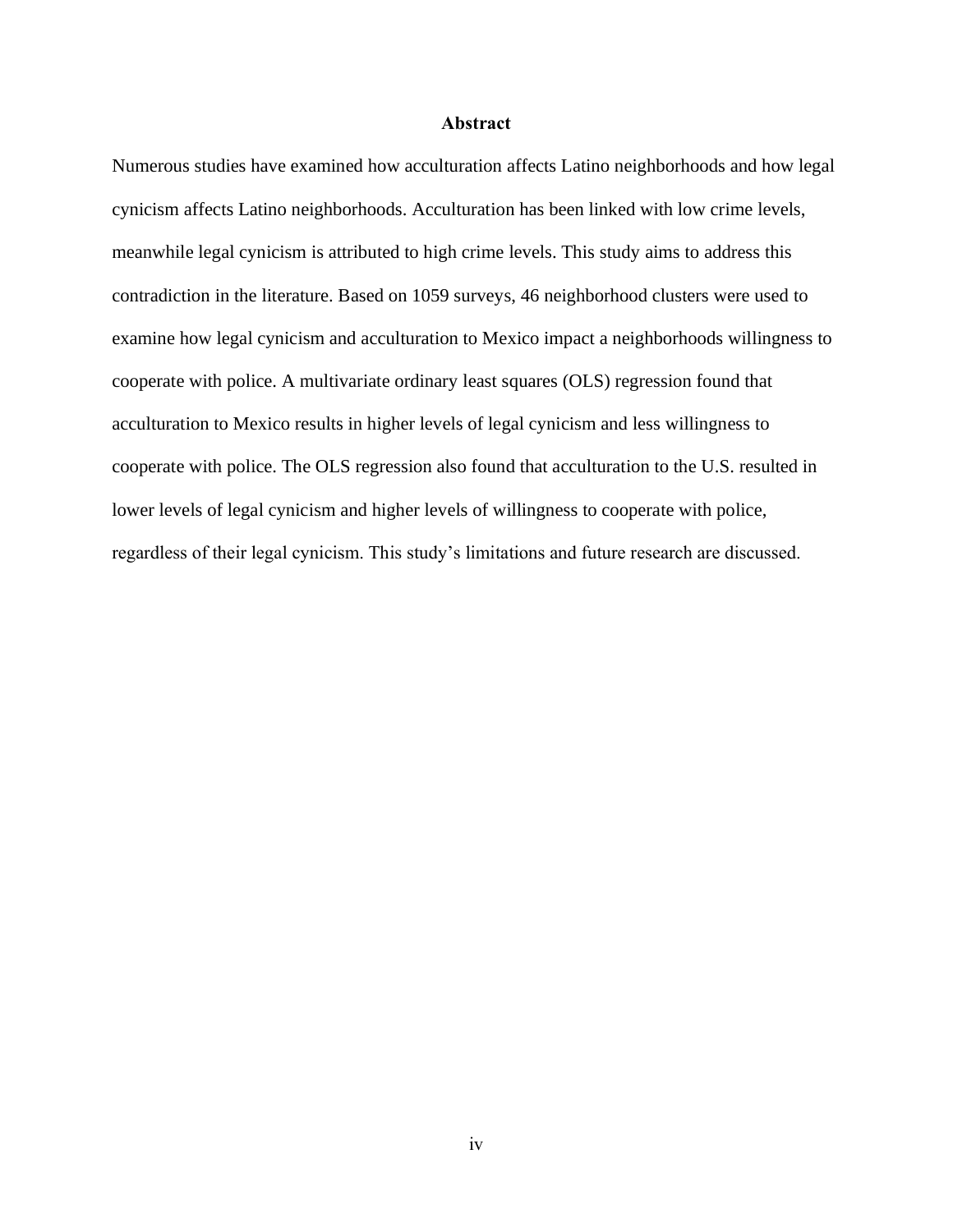## **Table of Contents**

<span id="page-5-0"></span>

| Vita 50 |  |
|---------|--|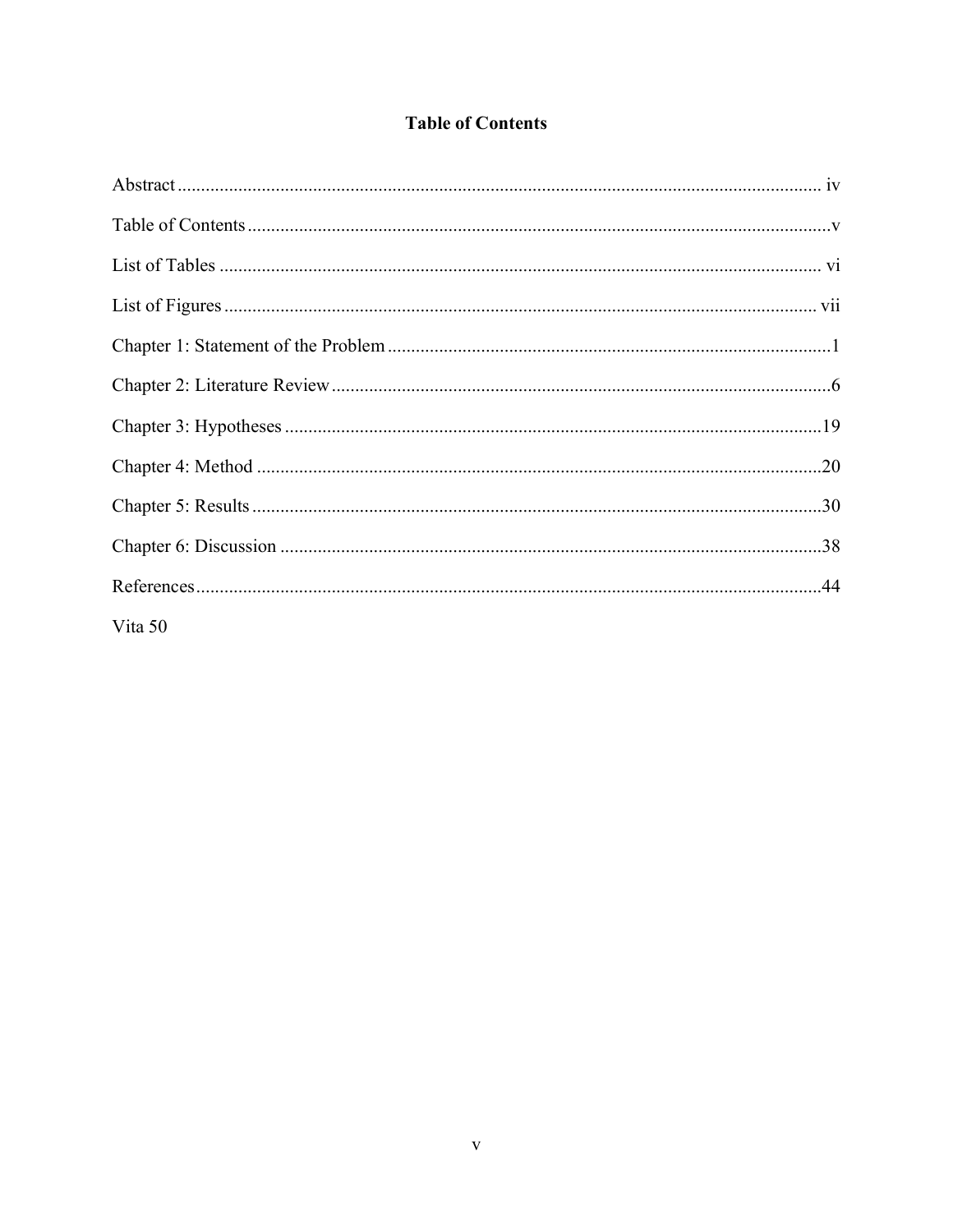# **List of Tables**

<span id="page-6-0"></span>

| Table 1: Means, Standard Deviations and Component Loading for Items Measuring Willingness     |
|-----------------------------------------------------------------------------------------------|
|                                                                                               |
| Table 2: Means, Standard Deviations, and Component Loading for Items Measuring Legal          |
|                                                                                               |
| Table 3: Means, Standard Deviations and Component Loading for Items Measuring                 |
|                                                                                               |
| Table 4: Means, Standard Deviations and Component Loading for Items Measuring                 |
|                                                                                               |
|                                                                                               |
|                                                                                               |
| Table 7: OLS Regression of Acculturation to Mexico, Acculturation to US and Control Variables |
|                                                                                               |
| Table 8: OLS Regression of Acculturation to Mexico, Acculturation to US, Legal cynicism, and  |
|                                                                                               |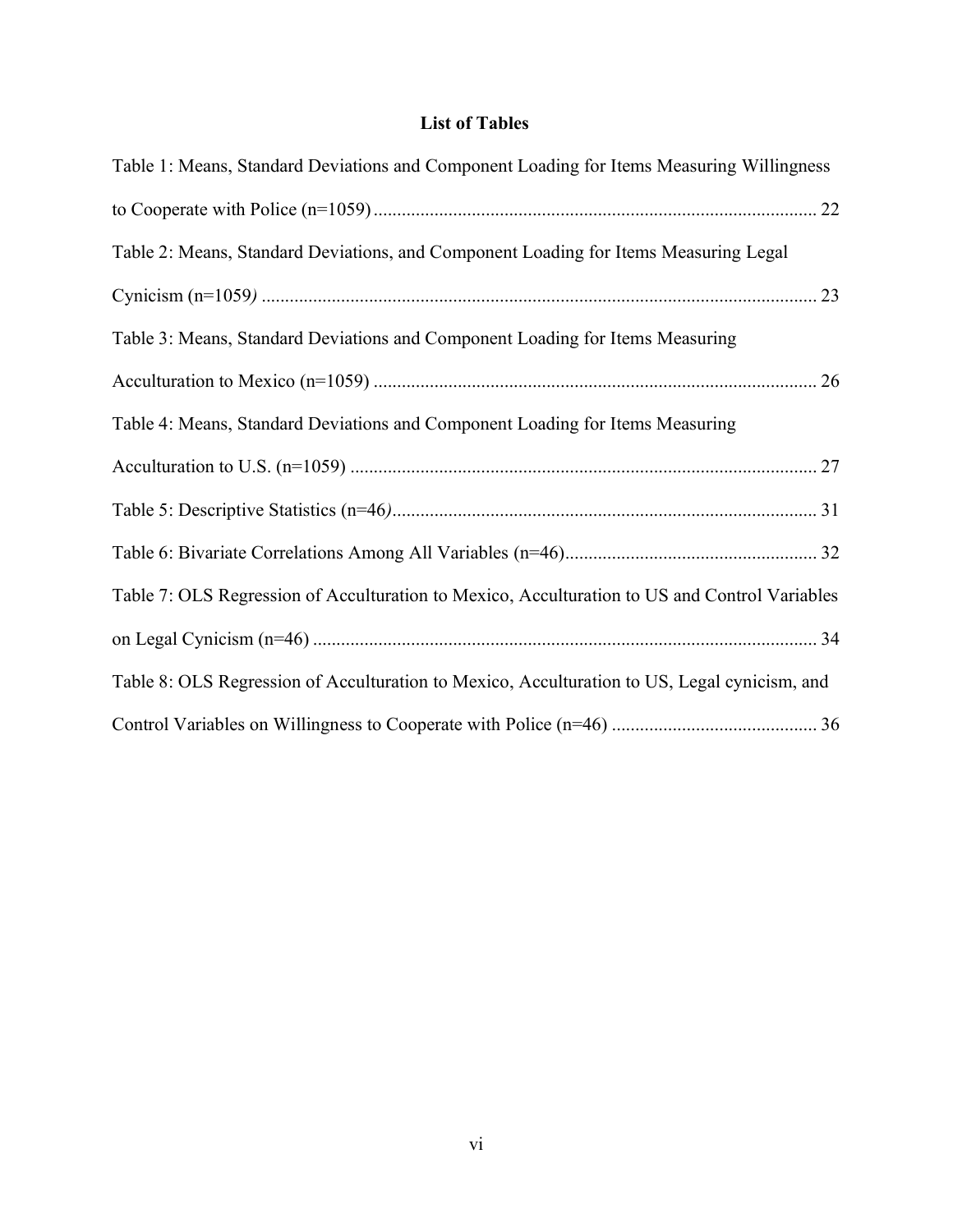# **List of Figures**

<span id="page-7-0"></span>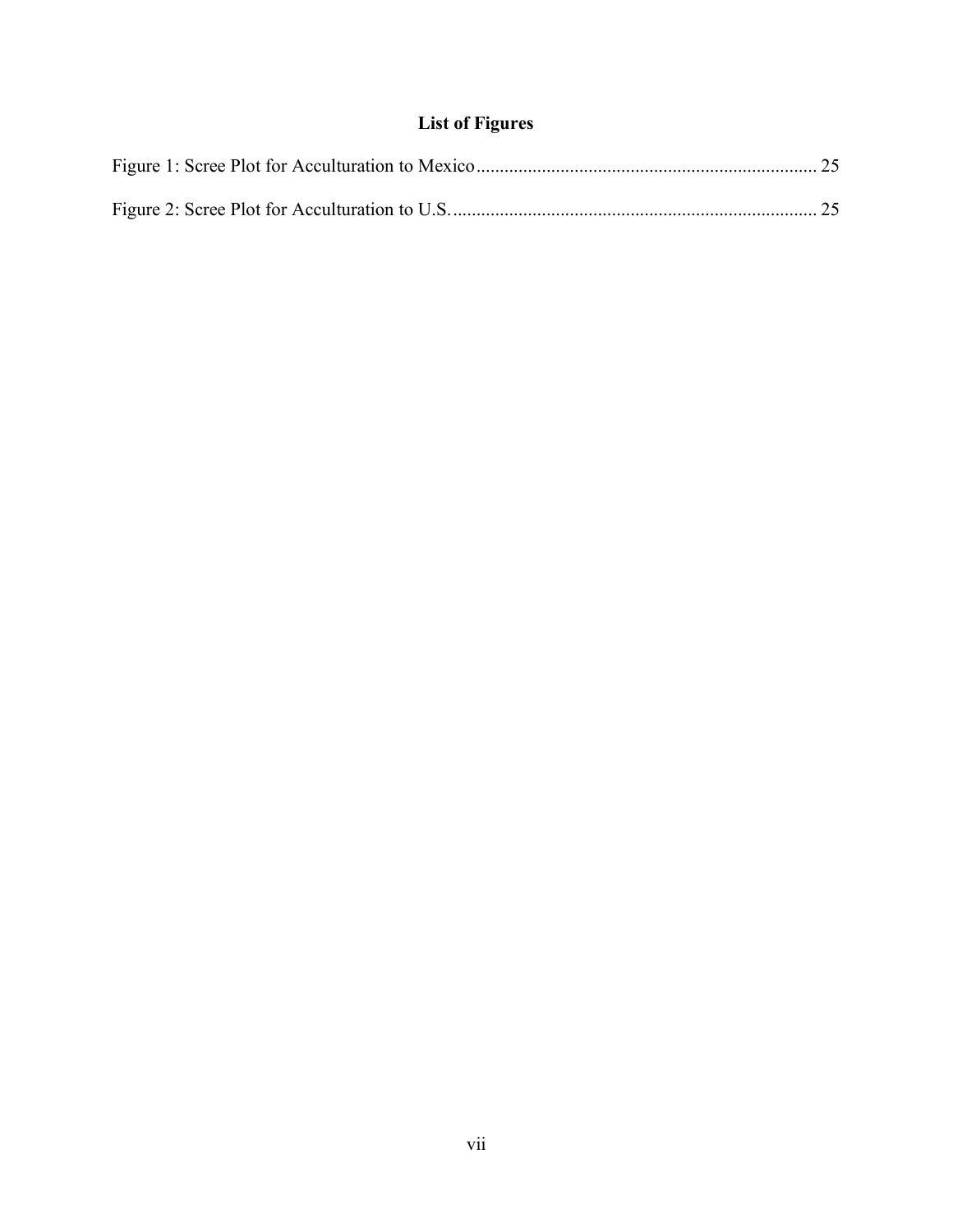#### **Chapter 1: Statement of the Problem**

<span id="page-8-0"></span>This research looks into Latino communities and how acculturation could influence their willingness to cooperate with police It is important to research this relationship because society associates Latinos with high crime rates (Sampson, 2008). Another factor that has been commonly associated with high crime rates is legal cynicism (Wilcox et al., 2018). When there are high levels of legal cynicism, the community tends to not report crimes to the police (Wilcox et al., 2018). Legal cynicism refers to a view among citizens or communities that the police are illegitimate, nonresponsive to residents' needs and calls for assistance, and unable to adequately provide public safety (Wilcox et al., 2018). Communities that have higher levels of legal cynicism are less likely to report crime, cooperate with the police, and more likely to respond to victimization via retaliation (Wilcox et al., 2018). This typically results in higher levels of crime due to the community's lack of willingness to report criminal behavior, lack of cooperation with the police, and greater use of retaliation when victimization occurs (Wilcox et al., 2018). Legal cynicism may also increase crime because the community does not cooperate with the police thereby hindering their ability to respond to instances of crime and make arrests and the community not calling the police when a crime takes place thus letting criminals know they can get away with crime in these areas (Boehme et al., 2020). There is reason to believe that Latino immigrant communities do not trust the police due to the implementation of policies, such as Arizona's SB1070, that negatively affect them, leading to less trust and higher legal cynicism (Dhingra et al., 2021).

Despite perceptions to the contrary, previous research shows that Latino ethnic enclaves tend to have lower than expected crime rates within their communities (Alvarez-Rivera et al., 2014; Chavez, 2018; Chouhy, 2018; Desmond & Kubrin, 2009; Feldmeyer et al., 2019; Kubrin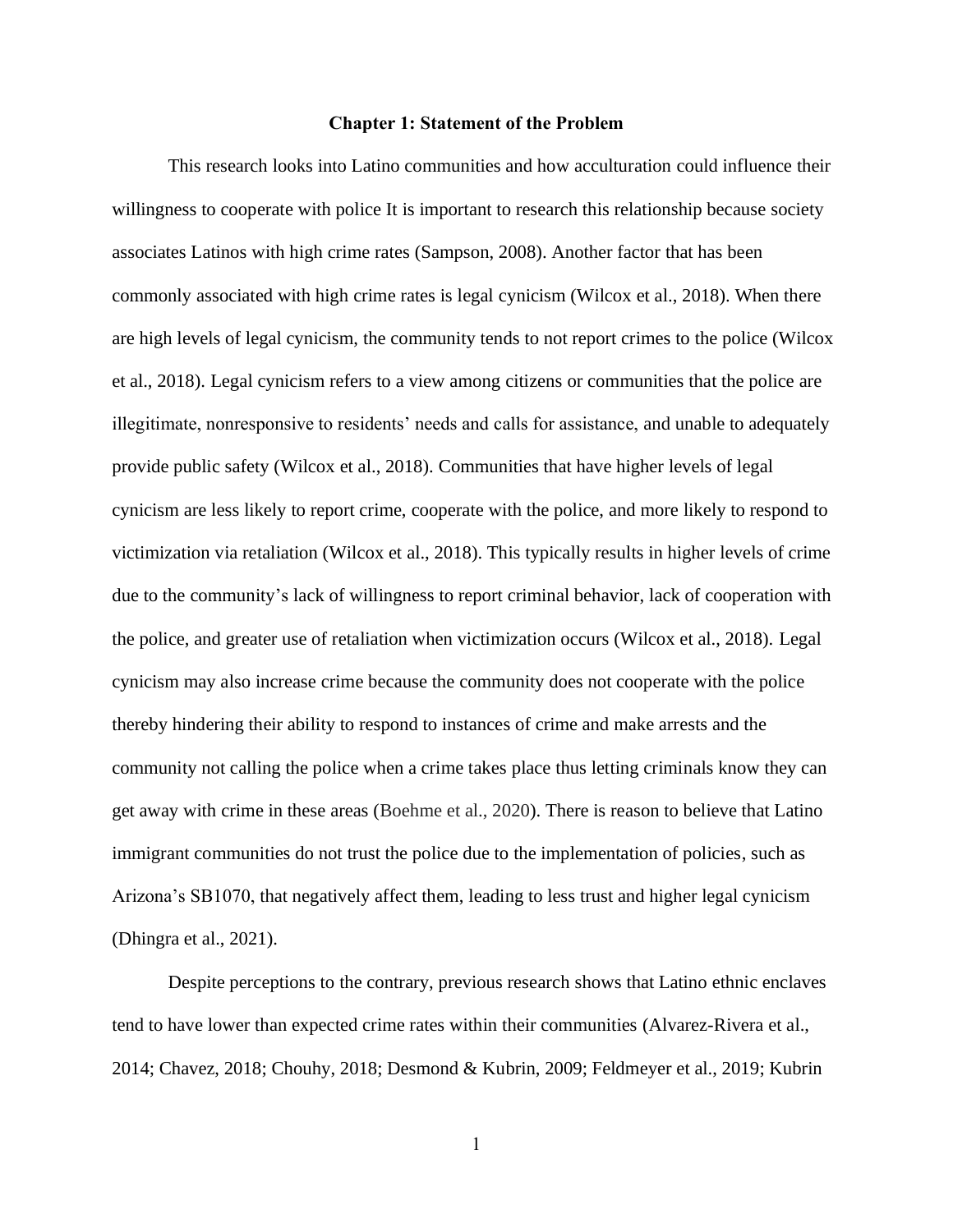& Mioduszewski, 2018; Rojas-Gaona & Madero-Hernandez, 2018; Sampson, 2008; Shihadeh & Barranco, 2010; Ulmer & Harris, 2013). This phenomenon is often referred to as the immigrant or Latino paradox. In the past it was believed that immigrants had to fully assimilate into American culture to be successful (Feldmeyer, 2018). This is called the straight-line assimilation model, which was developed in the early 20<sup>th</sup> century to describe the experiences of white ethnic immigrants. However, recent research on immigrants and second and third generation Americans shows that increasing levels of assimilation tend to be associated with higher levels of criminal behavior and other adverse outcomes (Chouhy, 2018; Kubrin & Mioduszewski, 2018). As a result, scholars of immigration began reconsidering the process of assimilation, and the straightline model. Chouhy (2018) challenges the straight-line assimilation model by discussing segmented assimilation which is made of three paths: upward mobility, downward mobility and selective acculturation. The different paths of segmented assimilation show not only that assimilation to American culture does not always lead to economic or social success but also that immigrants do not need to seek to fully assimilate to be successful. Studies show that the more assimilated immigrants are the more likely they are to be involved in crime, giving evidence contrary to the arguments in the straight line and upward mobility assimilation paths. In ethnic enclaves, where the community is largely made of immigrants of similar backgrounds, assimilation could actually increase their crime rates at the neighborhood level.

In contrast, selective acculturation allows immigrant communities, particularly enclaves, to keep some of their cultural values that may protect them from criminal behavior while still benefitting from the larger society in terms of educational and occupational attainment and income. Prior research (Feldmeyer et al.,2019; Martinez, 2010; Rojas-Gaina & Madero-Hernandez, 2018) has attributed low levels of crime in Latino immigrant communities, in part, to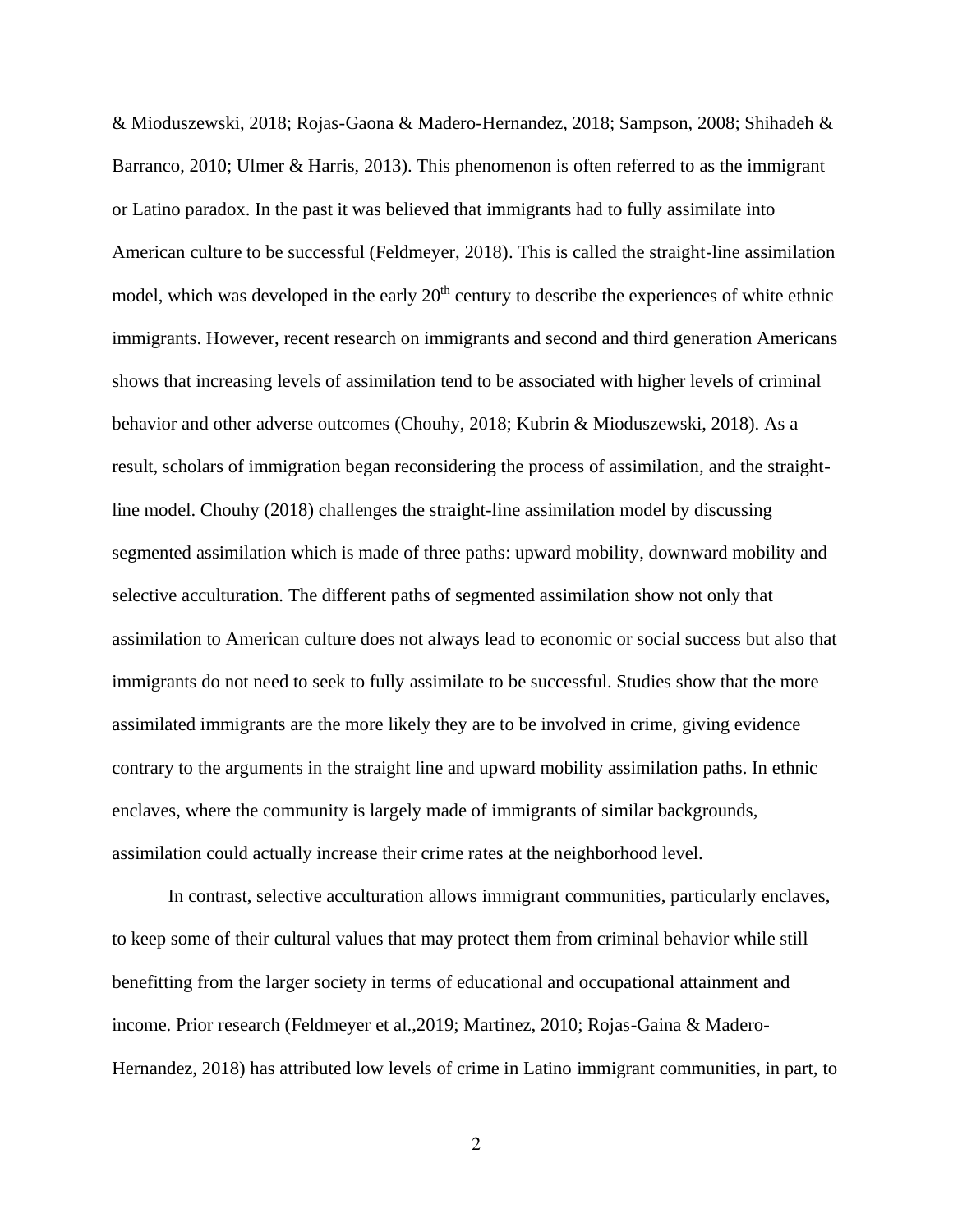certain cultural values, suggesting that selective acculturation may be at play. These cultural values include retention of their native language, promoting strong familial ties, and high levels of involvement in religion. Especially when Latinos settle in enclaves, they are able to speak their native language with the members of the community, reducing the stress of having to learn a new language and allowing them to create social bonds and attain employment with more ease (Rojas-Gaona & Madero-Hernandez, 2018).

Although much of the research focuses on how segmented assimilation affects crime rates at the neighborhood level (Chavez, 2018; Feldmeyer et al., 2019; Kubrin & Mioduszewski, 2018; Rojas-Gaona & Madero-Hernandez, 2018; Sampson, 2008;) there is a lack of research on how Latino communities' legal cynicism affects crime rates. It is important to research this relationship because it is currently unknown if the generally low crime rates in these communities is due to people simply not reporting the crimes that are taking place due to legal cynicism. There is also the possibility that Latino communities have developed high levels of legal cynicism and are experiencing downward mobility by adopting the code of the street to combat the crime in their area. However, this may be unlikely since the code typically results in an increase in crime (Anderson, 1999) but Latino communities typically have low crime.

Although their cultural values play a major role in their behavior, Latinos are also impacted by their country of origin which may influence perceptions of police and levels of legal cynicism and crime reporting. Being an immigrant or the descendant of someone who is an immigrant also impacts one's behavior. Behavior of the individual will ultimately impact the behavior of a community if they are all of similar backgrounds. The criminalization of immigration (Macias-Rojas, 2018), alongside the media making it seem as if Latino and immigrant are synonymous with crime, has greatly impacted the lives of the Latino community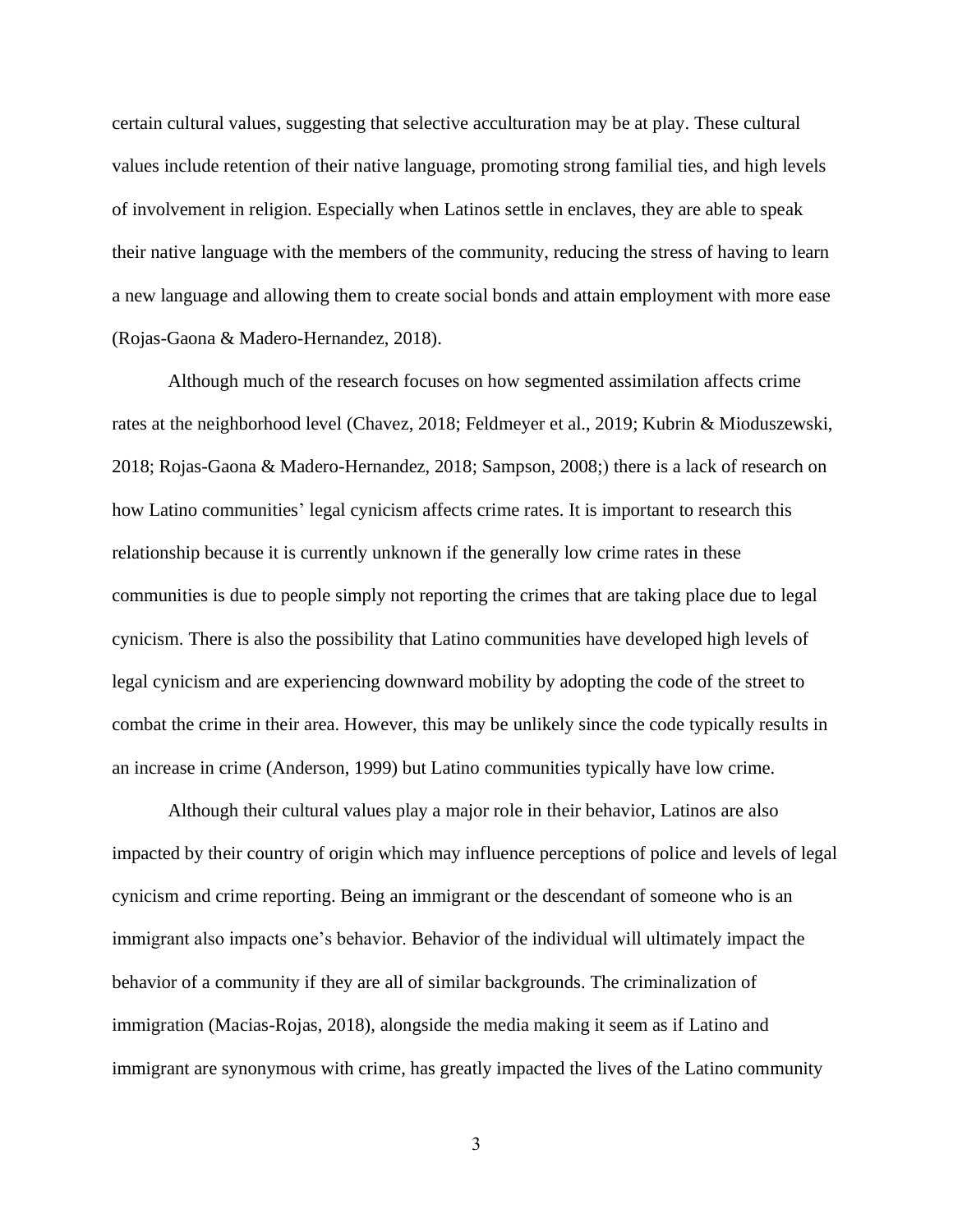in America. Laws such as the Illegal Immigration Reform and Immigrant Responsibility Act of 1996 expanded the criminal grounds for deportation for legal immigrants by reclassifying misdemeanors as felonies. This partnered with the misconception that immigrants are criminals (Chouhy, 2018; Rivera, 1994; Sampson, 2008; Solis et al., 2009; Ventura Miller, 2018) has led to Latinos having high levels of legal cynicism (Boehme et al., 2020; Ramey, 2013; Rivera, 1994). This could possibly be further exacerbated by fears of deportation resulting from reporting crime. Combined, these factors could lead to a substantial drop in crime reporting by Latinos in an effort to avoid involvement with law enforcement, rather than being solely the result of actual low levels of crime.

With Latino immigrants making up such a large portion of the U.S. and given perceptions of high crime in these communities compared to actual low levels of crime it is important to assess the factors that influence their reporting of crime at the community level. This study will focus on how levels of immigration, segmented assimilation, legal cynicism, and adoption of the code of the street may be related to crime reporting. On one hand, Latino communities may be able to avoid criminal activity by maintaining their cultural values and using them as protective factors against the negative aspects of American society. In other words, they are selectively acculturating into society instead of following a straight-line assimilation path. However, on the other hand, the implications of policies that target immigrants resulting in high levels of legal cynicism may suppress their willingness to report crime. This research will empirically assess these different possibilities in the aim of digging more deeply into the cultural issues that may affect crime reporting. This study will be using data gathered by the El Paso Neighborhood Survey (EPNS). Through the use of this survey and previous literature this study aims to look at how acculturation has impacted Latino neighborhoods and their relationships with the police in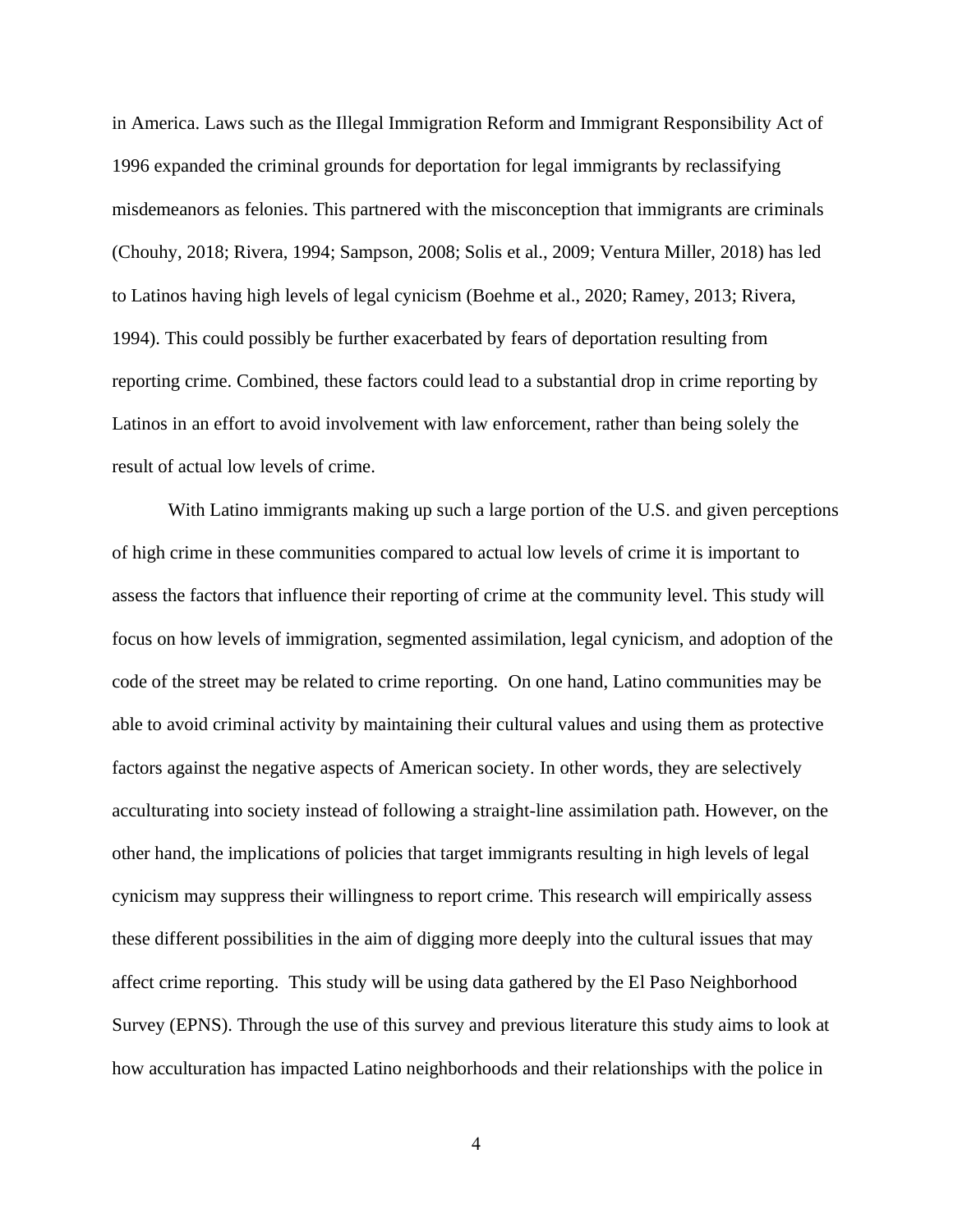their communities as well as their willingness to report crime. The literature review is structured in a way to show how nativism and immigration policies in the United States has impacted Latino communities. This serves as the background as to why there is legal cynicism amongst these communities. Lastly, the literature review will focus on acculturation to demonstrate why there is a gap in the research.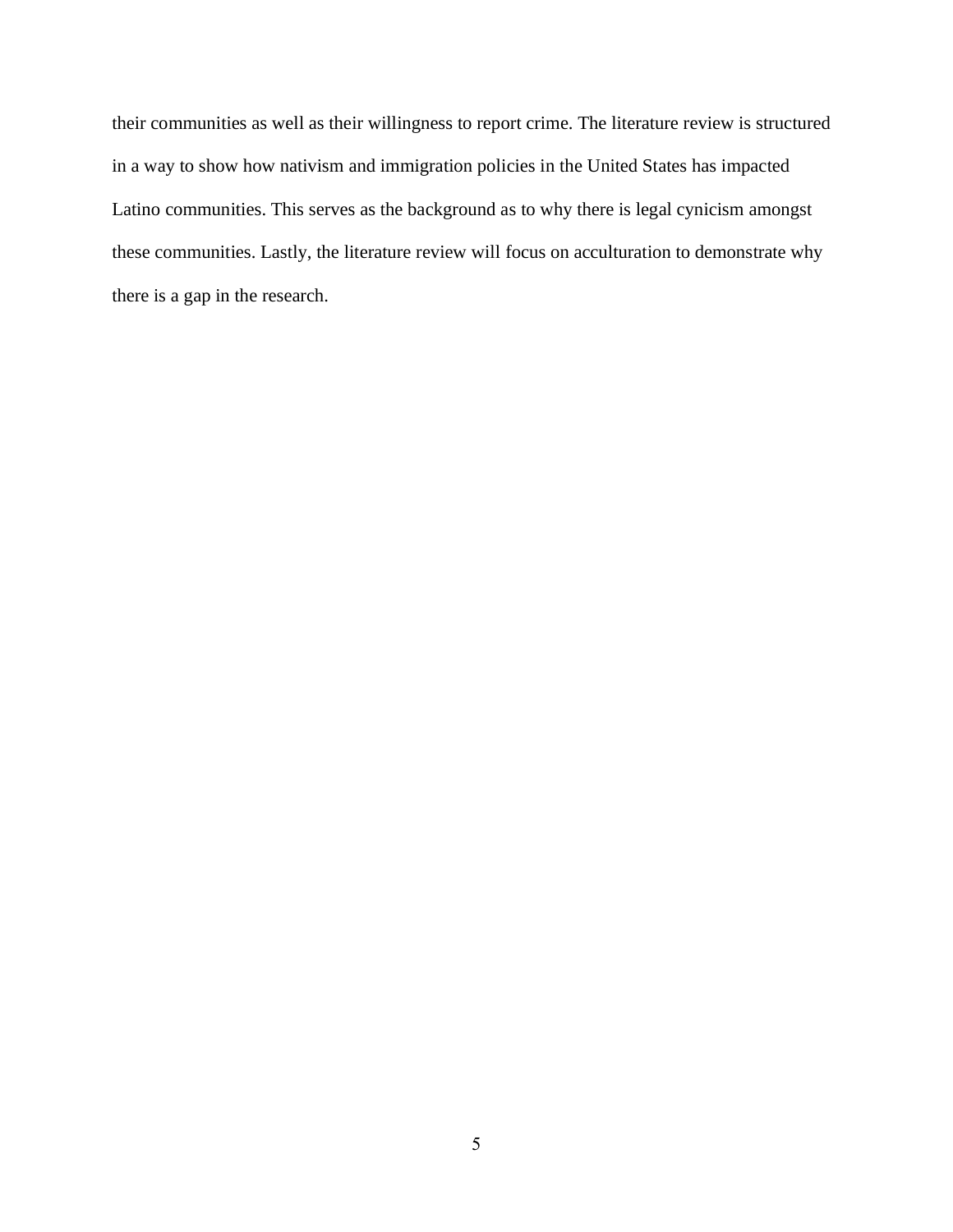#### **Chapter 2: Literature Review**

### <span id="page-13-0"></span>**Introduction**

Nativism and anti-immigrant sentiment are not a new phenomenon in the United States. Ventura Miller (2018) defines nativism as the intense opposition to an internal minority on the grounds of its purported un-American or foreign connections. Nativists often believe that certain races and immigrant groups are intellectually and culturally inferior, and that immigrants also represent an economic threat to native born Americans (Ventura-Miller, 2018). Nativists also believe that immigrants would bring "social-ills," particularly crime, to the United States (Ventura Miller, 2018). In the mid 1800's, this sentiment was originally directed toward white ethnic immigrants from Europe (Ventura Miller, 2018); however, nativist attention shifted toward immigrants from Latin America during World War II (Rojas-Gaona & Madero-Hernandez, 2018) as immigration from these areas increased. During World War II many Americans left the domestic labor force to fight in the war resulting in a labor shortage in the United States. To address this shortage, the U.S. created the Bracero Program which led to an influx of Mexican migrant workers with temporary work visas in the United States (Rojas-Gaona & Madero-Hernandez, 2018).

Anti-immigrant sentiments towards Latin immigrants are still seen today. This is primarily noticed within the rhetoric of many conservative U.S politicians and pundits. This negative rhetoric was most recently seen during the 2016 presidential election as well as all throughout former President Donald J. Trump's presidency. Trump's 2016 campaign promulgated the idea that Latin immigrants were criminals that go against American values (Chouhy, 2018). Despite this statement being false, Trump is seen as a credible source due to his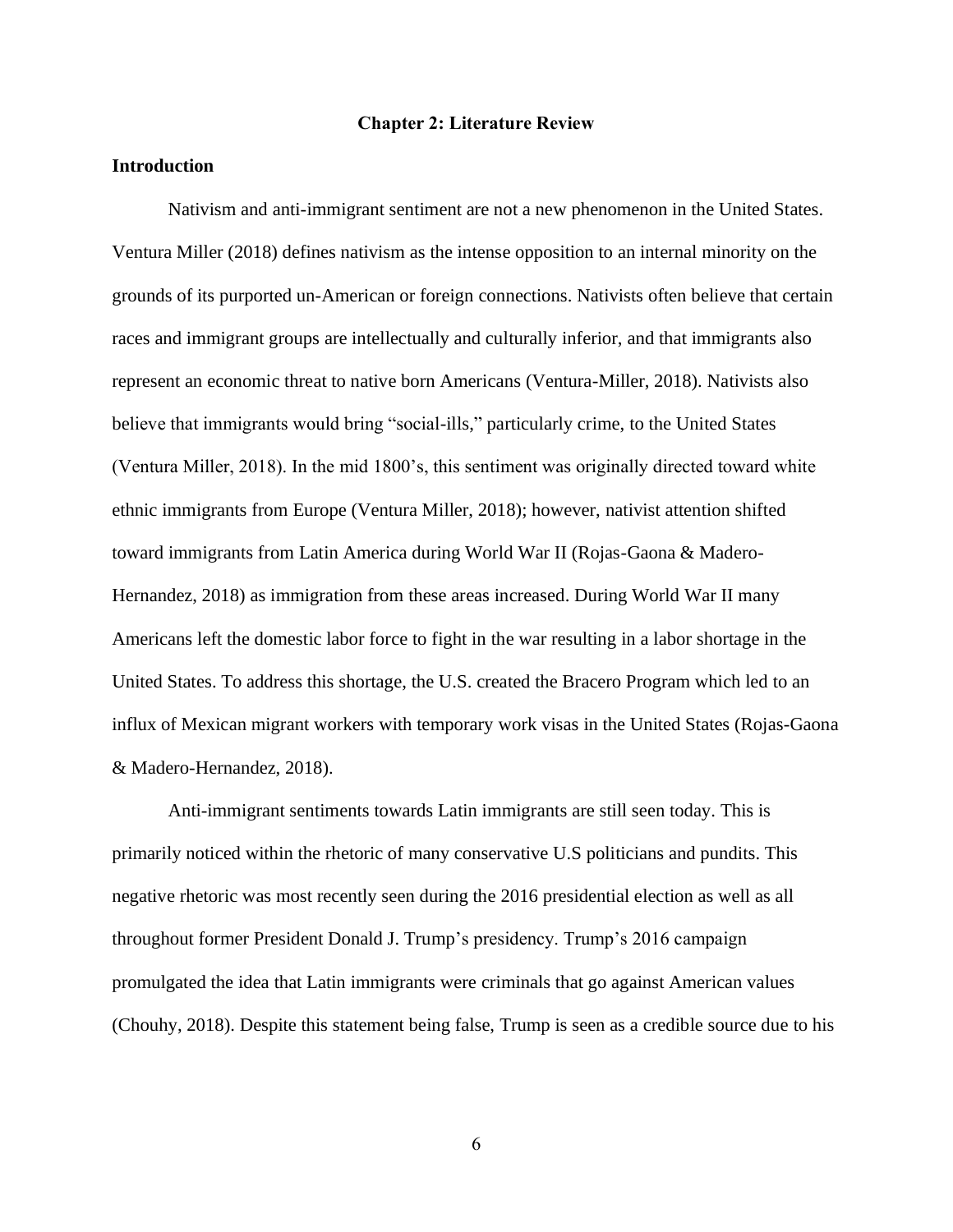political status. Politicians could be perceived as knowledgeable sources for immigration issues since they are the ones who create immigration policies.

Such immigration policies have impacted the way immigrants are treated in American society. Recent immigration policies are often explicitly xenophobic and are shifting enforcement of immigration law toward partnerships with state and local law enforcement in a process called "crimmigration" (Macias-Rojas, 2018). Especially policies such as Arizona's SB 1070 and Texas' SB4 (Dhingra et al., 2021), allowed for immigrants to be racially profiled, stopped, and deported (Light & Miller, 2018), regardless of whether they had committed a crime or not.

Although some portions of these types of policies were later found to be unconstitutional, their enactment and enforcement, although only temporary, may have led to higher levels of legal cynicism among Latino immigrant communities. Widespread legal cynicism may spawn distrust in the police at the neighborhood level and result in low levels of reporting crime. Previous research has found an association between high levels of legal cynicism and high crime rates at the neighborhood level (Wilcox et al., 2018). This could be possible in Latino neighborhoods due to several reasons. The first being that a Latino individual may not want to call the police if they or their neighbors were the victim of a crime out of fear that they might end up being deported as specified by laws such as Arizona's SB1070. This policy alongside many others has contributed to the fear that Latino communities have towards the police (Menjivar & Bejarano, 2004; Rivera 1994, Ryo, 2017). Another reason that legal cynicism would affect Latino neighborhoods is because Latinos tend to settle in established enclaves (Ramey, 2013). Since they tend to build strong social ties with the members of their community (Rojas-Gaona &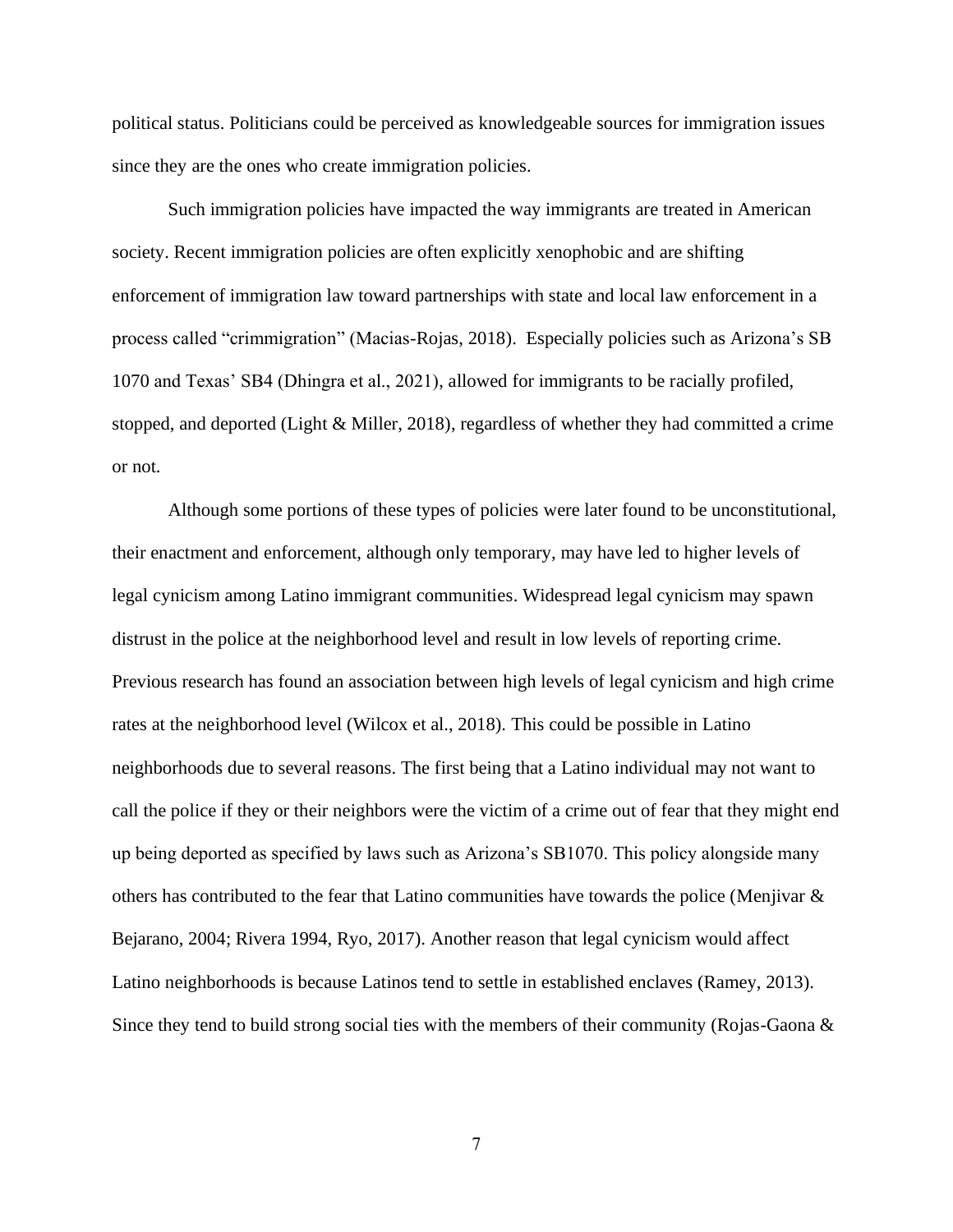Madero-Hernandez, 2018) even if they are citizens, they could be hesitant to call the police out of concern for their neighbors who could be at risk of deportation.

However, despite Latino immigrant neighborhoods typically having high levels of legal cynicism, crime rates do not go up in their communities—there is actually a negative association between Latino immigrants and crime (Kubrin & Mioduszewski, 2018; Rojas-Gaona & Madero-Hernandez, 2018; Stowell & Gostjev, 2018). Currently there is a gap in research looking into Latino immigrant neighborhoods views of police, levels of reporting of crime, and crime behavior at the neighborhood level. Previous studies have only looked at these relationships separately but never together. This chapter will next discuss nativistic policies that were implemented in the U.S., legal cynicism, acculturation, and how these factors have affected Latino neighborhoods willingness to report crime.

#### **Immigration Policies**

Nativist sentiment led to the creation of xenophobic immigration policies. It is important to look into these policies because it demonstrates how immigrants have been treated in America which has affected their behavior, especially in regard to the police. Aside from the Chinese Exclusion Act, prior to 1910 the United States had an "open doors" policy with very few restrictions for immigrants (Rojas- Gaona & Madero-Hernandez, 2018). At this time, Latinos made up a small portion of the immigrant population (Rojas- Gaona & Madero-Hernandez, 2018) while the majority of immigrants were comprised of people from eastern Europe (Ventura Miller, 2018). However, the open doors policy came to an end when nativist sentiments began to grow. These beliefs lead to the creation of discriminatory policies (Menjivar et al., 2018; Rojas-Gaona & Madero-Hernandez, 2018; Ventura Miller, 2018) and laws that, in some cases, limited immigration from countries believed to be culturally dissimilar and unlikely to assimilate into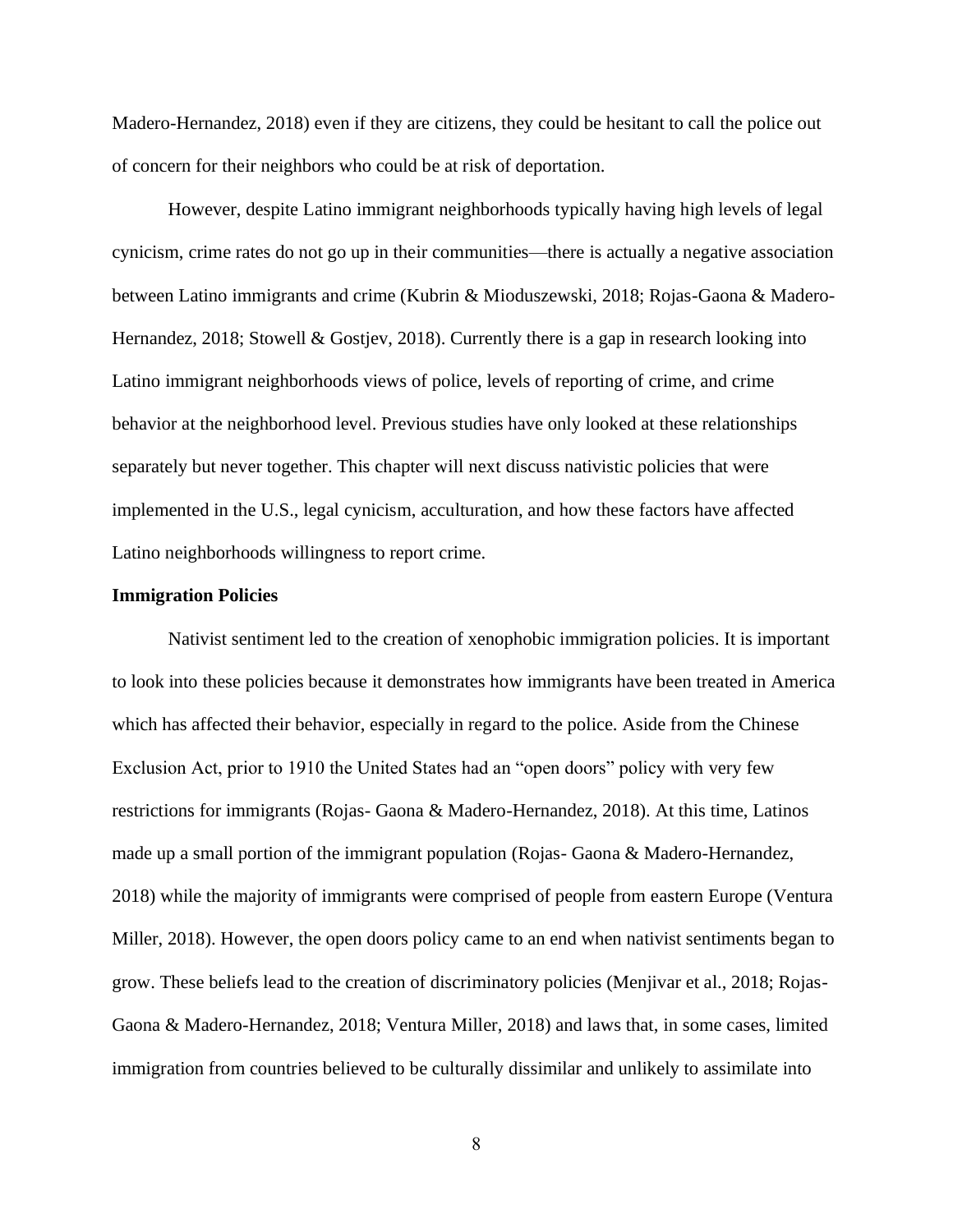American culture while, in other cases, focused on the criminalization of immigrants by, for example, reclassifying certain misdemeanor offenses to aggravated felonies, which represent grounds for deportation for an immigrant while a misdemeanor does not.

Negative feelings towards Latinos began to grow during World War II. Prior to World War II Latinos were not paid much attention by society since the focus was primarily on white European immigrants. But the Bracero Program created with the Mexican Government during WWII, allowed for large numbers of Latino immigrants, primarily men, to legally work in the United States. The program was in effect from 1942 and 1964 and during this time, it is estimated that over 4 million Mexican immigrants entered the U.S. both legally and illegally (Rojas-Gaona & Madero-Hernandez, 2018). The program ended after the labor demand dropped, conflict between the employers and employees emerged, and nativist concerns regarding immigration rose (Rojas-Gaona & Madero-Hernandez, 2018).

While the Bracero Program did not last long, immigration to the U.S. nonetheless continued at high levels, through both legal and illegal channels. In response, the United States implemented the despicably named Operation Wetback. This explicitly racist policy began in the summer of 1954 as a way to reduce illegal crossings from the Mexican border through the use of detention and deportation (Boehm, 2009; Garcia, 1981; Hernandez, 2008; Ventura Miller, 2018). During the first year that Operation Wetback took place, the INS detained and deported over a million people (Hernandez, 2008). Although a majority of the people that were deported through Operation Wetback were immigrants, some U.S. citizens of Mexican descent were deported as well (Garcia, 1981). This indicates that the purpose of Operation Wetback was not merely to diminish illegal crossings, but to target the Mexican/Mexican-American community for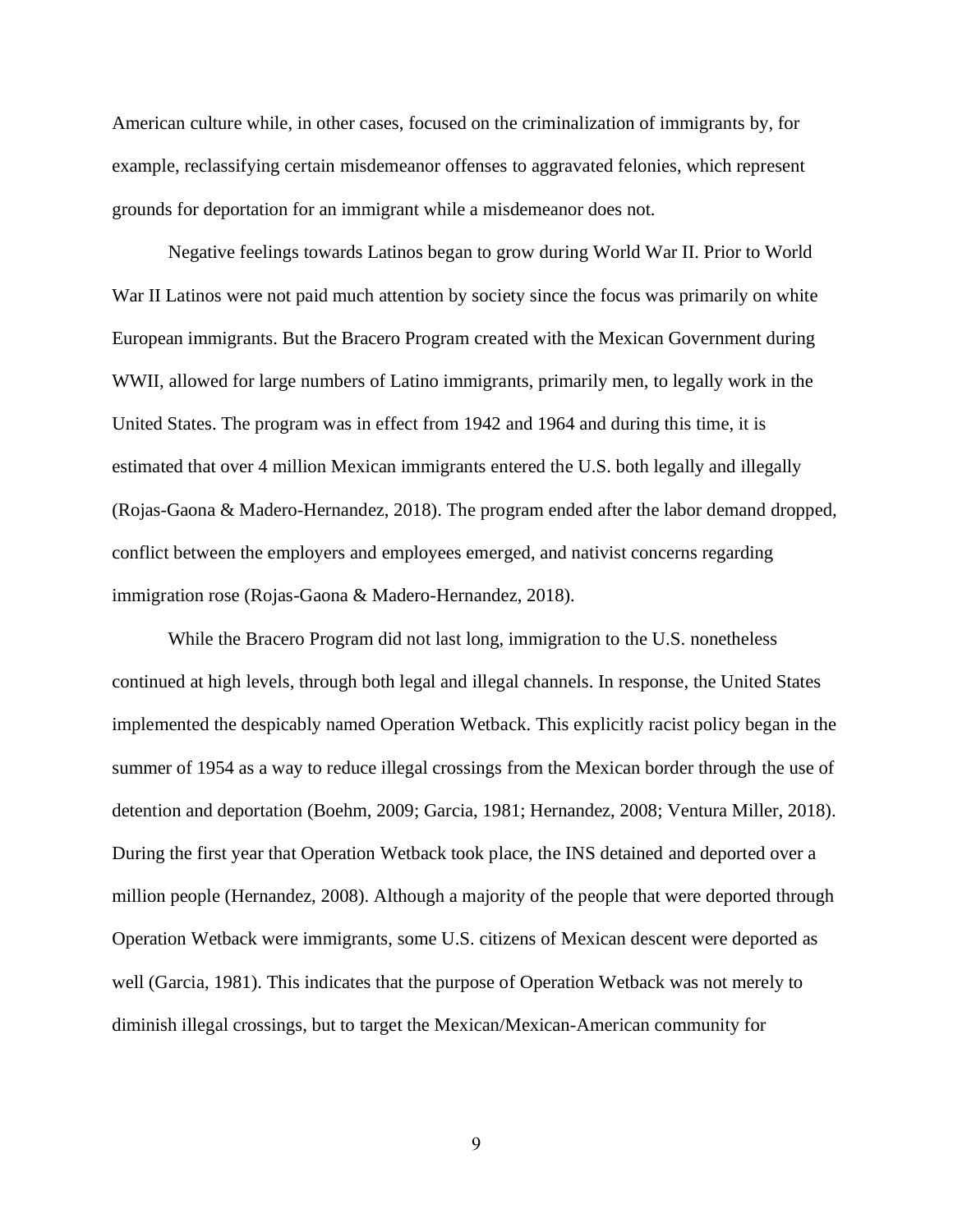deportation. The policy resulted in outrage from the Mexican-American communities and organizations (Hernandez, 2008).

By the late 1950's there was pressure on congress to change these harsh immigration policies. In response, the United States witnessed a major change with the passage of the Hart-Cellar Act of 1965, which put an end to the quota system (Golash-Boza, 2015; Ventura-Miller, 2018), instead allowing each country up to 20,000 visas per year given on a first come, first serve basis (Ventura Miller, 2018). This resulted in an increase of immigrants from Asia, Latin America, and the Caribbean as well as an increase in undocumented immigration from Mexico (Golash-Boza, 2015). The country also had a more welcoming approach for immigrants with their Immigration Reform and Control Act of 1986 (IRCA) (Armenta, 2018; Calavita, 1989; Rojas- Gaona & Madero Hernandez, 2018; Ventura Miller, 2018) which offered amnesty to any undocumented immigrant that had continuously lived in the United States since 1982 and had no criminal record (Armenta, 2018; Calavita, 1989; Rojas- Gaona & Madero Hernandez, 2018; Ventura Miller, 2018). The IRCA, signed by President Ronald Raegan, granted amnesty to nearly 2.7 million immigrants (Armenta, 2018). However, the granting of amnesty to these immigrants also paved the way for the government to militarize the border and further restrict migration as part of this law (Armenta, 2018; Calavita, 1989; Matos, 2018; Rojas-Gaona & Madero-Hernandez, 2018; Ventura Miller, 2018). The IRCA enhanced the border patrol by increasing the number of its agents by 50% in areas like El Paso and San Diego as well as by hiring more agents (Longo, 2016; Rojas-Gaona & Madero-Hernandez, 2018). It also made it more difficult for future undocumented immigrants to find a job since employers who knowingly hired unauthorized workers would now be penalized (Rojas-Gaona & Madero-Hernandez, 2018).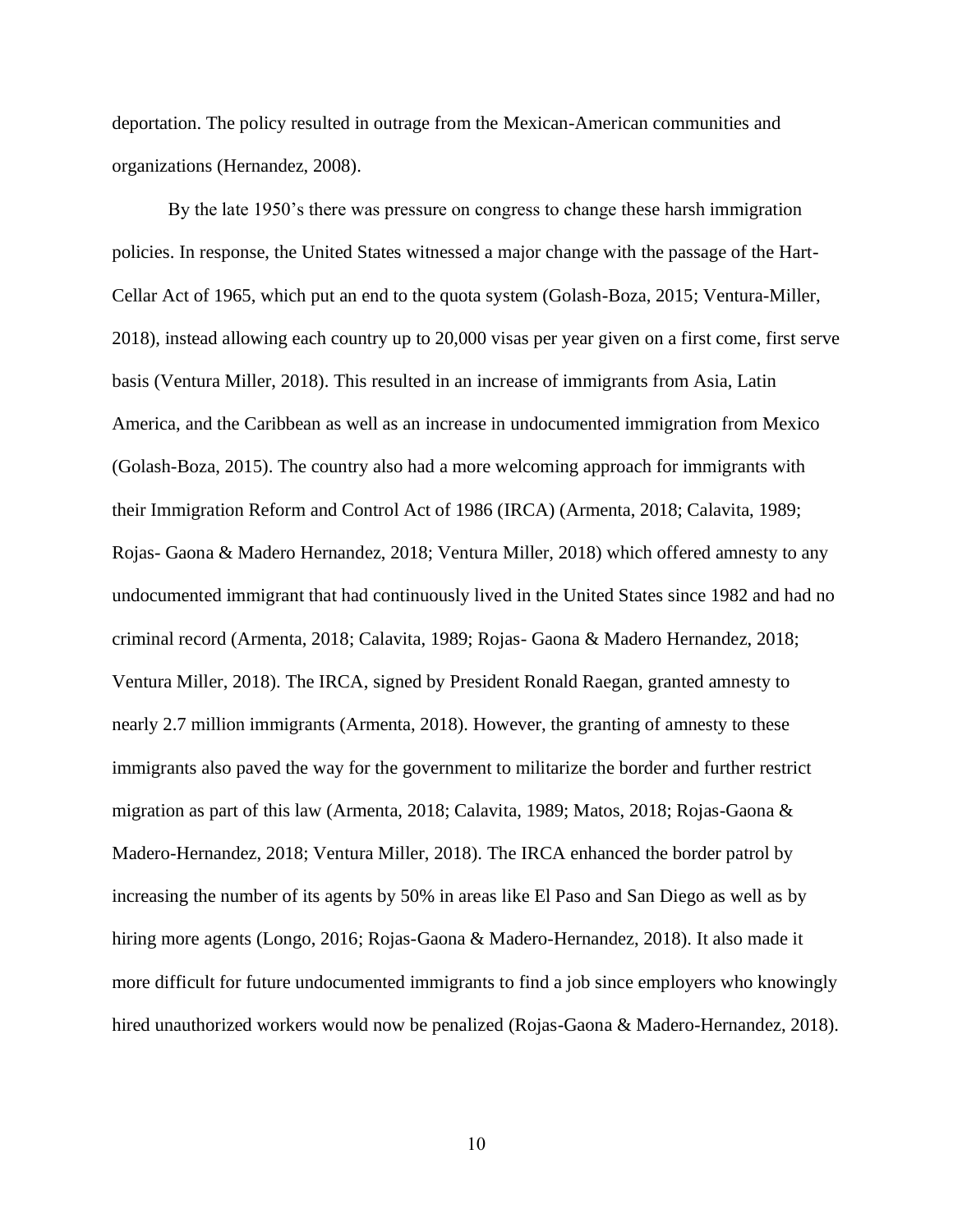Importantly, the IRCA also made the deportation of undocumented immigrants a priority for the first time since Operation Wetback (Armenta, 2018).

Typically, in order for an immigrant to be deported, they would have to come in contact with federal law enforcement. The Illegal Immigration Reform and Immigrant Responsibility Act of 1996 (IIRAIRA) represented a new effort to criminalize immigrants (Macias-Rojas, 2018) since, under this new law, undocumented immigrants can be deported simply by being detected by federal law enforcement. Because of this there may be a concerted effort by such individuals to avoid all criminal activity as well as contact with law enforcement. In addition, while legal immigrants could only be deported if they are found guilty of an aggravated felony, the IIRAIRA expanded the criminal grounds for deportation by re-classifying certain misdemeanors as aggravated felonies (Macias-Rojas, 2018; Menjívar et al.,2018). Some of the reclassified crimes include driving under the influence and shoplifting (Menjívar et al., 2018). Furthermore, immigrants were now denied the right to plead their case to an immigration judge (Macias-Rojas, 2018). In the years since IIRAIRA went into effect, the United States saw a rapid rise in deportations. This situation could lead nativists to believe that immigrants were highly involved in crime since the requirement for deportation is to be found guilty of a crime. However, with misdemeanors being reclassified as aggravated felonies and undocumented immigrants not being allowed to plead their case to an immigration judge, those deportation rates could be misrepresenting crime rates among immigrants.

#### **Legal Cynicism**

A major component of nativist arguments against immigration focuses on crime, claiming that immigrants in general, but especially those who are not assimilated, who possess different cultural values, or do not speak English, will engage in more crime (Feldmeyer, 2018). However,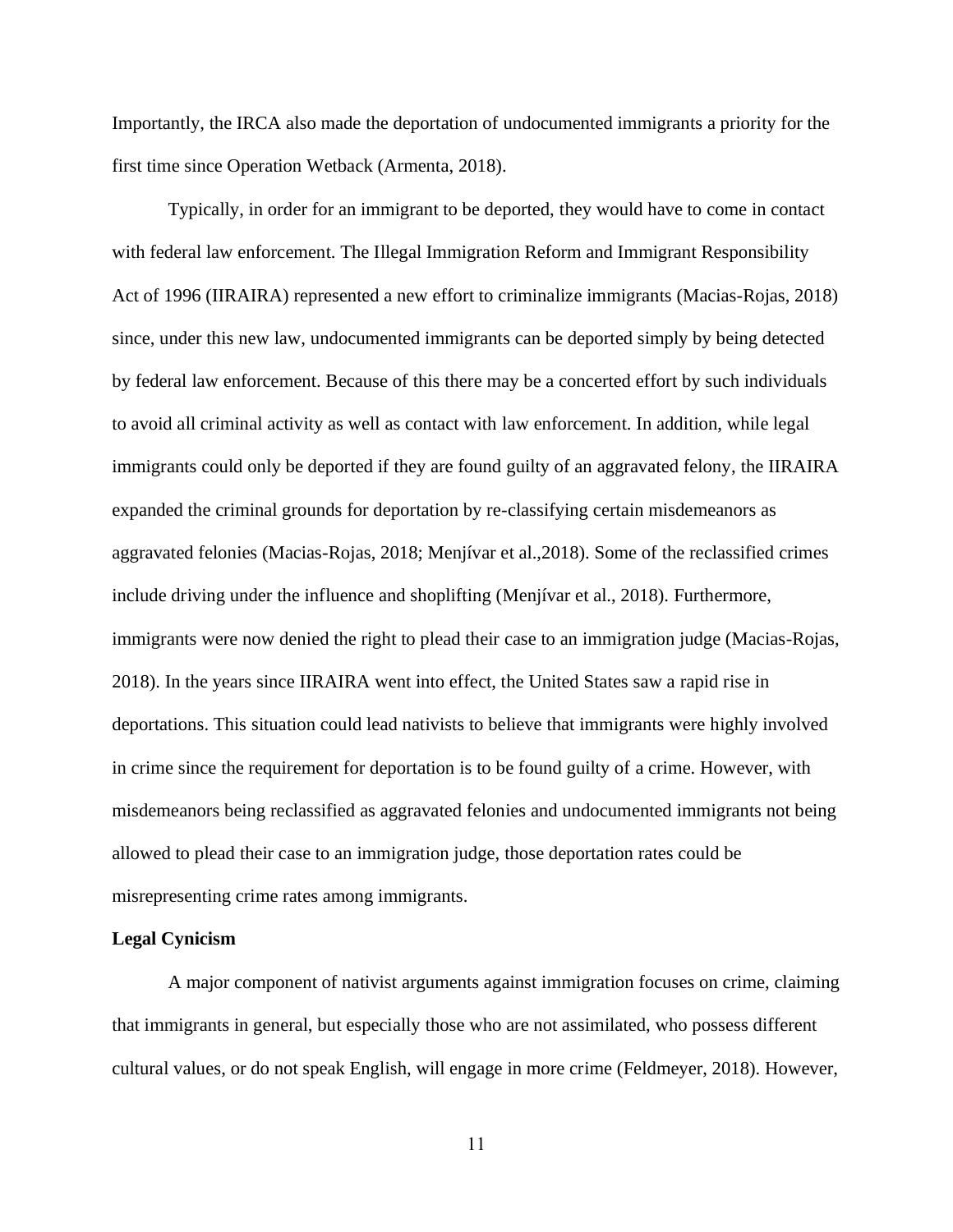one aspect of this issue that is commonly ignored is legal cynicism, which tends to increase crime (Boehme et al., 2020).

Legal cynicism may develop when members of a community experience over-policing or under-policing (Solis et al., 2009). A community will feel over-policed if the police are perceived as constantly monitoring them for minor offenses or even when a crime is not taking place, such as racial profiling (Boehme et al., 2020). This usually happens in lower-income communities where the residents are typically people of color. Communities that are overpoliced may attribute this to systemic racism from the police (Boehme et al., 2020; Solis et al., 2009), feeling that their community is being scrutinized unnecessarily because of the color of their skin or their heritage instead of the crimes that are taking place (Boehme et al., 2020). Instances of abuse and violence used against Latinos by the police have further weakened trust (Rivera, 1994).

Under-policing occurs when the police withhold their services and protection from certain areas (Boehme et al., 2020). This happens when the police take longer than usual when answering a call, do not respond at all, or do not follow through with investigations and closing cases. This may lead to higher crime rates for multiple reasons. First, the community may begin responding to crime into their own hands since they will feel the police will not do anything (Boehme et al., 2020). Second, they will no longer call the police since they are not doing their job. Offenders then perceive that they can get away with criminal behavior since the police will not be notified (Boehme et al., 2020).

Thus, some scholars attribute legal cynicism in Latino communities to over- and underpolicing (Solis et al., 2009). Others argue that Latino communities develop high levels of legal cynicism out of fear of deportation (Menjivar & Bejarano, 2004; Rivera 1994, Ryo, 2017). In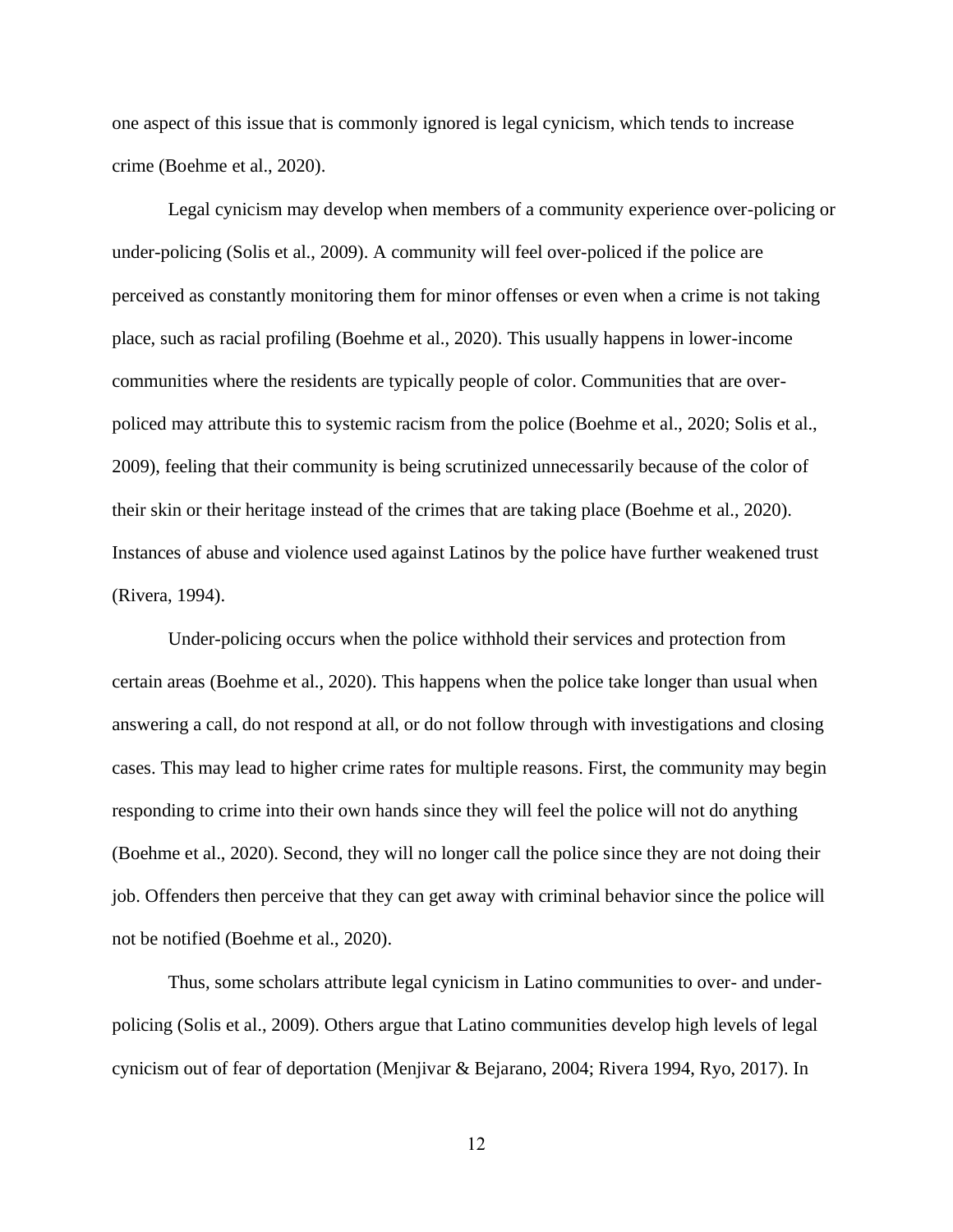addition, Latino immigrants may be unfamiliar with the legal system in the United States and fear it (Menjivar & Bejarano, 2004). Because of this, immigrants may believe that any type of involvement in a crime, even being the victim themselves, will result in their deportation (Rivera, 1994; Ryo, 2017). Another reason Latino immigrants may lack trust may be due to the police from their country of origin. Mexico for example, is infamous for its corrupt police force (Brown et al., 2006). Brown et al. (2006) found that Mexicans believe that police officers will provide favorable treatment to the person who provides the largest bribe. Such beliefs could influence Mexican immigrants to believe that all police officers are corrupt and will only provide help to the person who gives them more money, even if that person is the offender.

On the opposite end of the spectrum there are communities who feel under-policed when law enforcement officers do not arrive promptly or fail to close criminal cases in the community (Solis et al., 2009). The community loses trust in the police because they see the officers as incompetent. Rivera (1994) discusses how Latinas who experience domestic abuse are already hesitant to report their abuse because of their legal status and lose even more trust in the police because they are treated differently by law enforcement officials or denied access to domestic violence shelters because of language barriers or cultural differences.

Furthermore, Latinos in America experience citizenship profiling. Citizenship profiling is when someone is stopped and questioned by law enforcement due to the suspicion that they are an undocumented immigrant (Morales & Curry, 2021). Policies such as Arizona's SB 1070, allow police officers to stop any person they believe might be an undocumented immigrant (Chalfin & Deza, 2020; Light & Miller 2018; Lyons et al., 2013; Thompson & Wilson, 2021). This resulted in racial profiling by the police by primarily targeting people who "look" Latino. Citizenship profiling contributes to legal cynicism among the immigrant community by instilling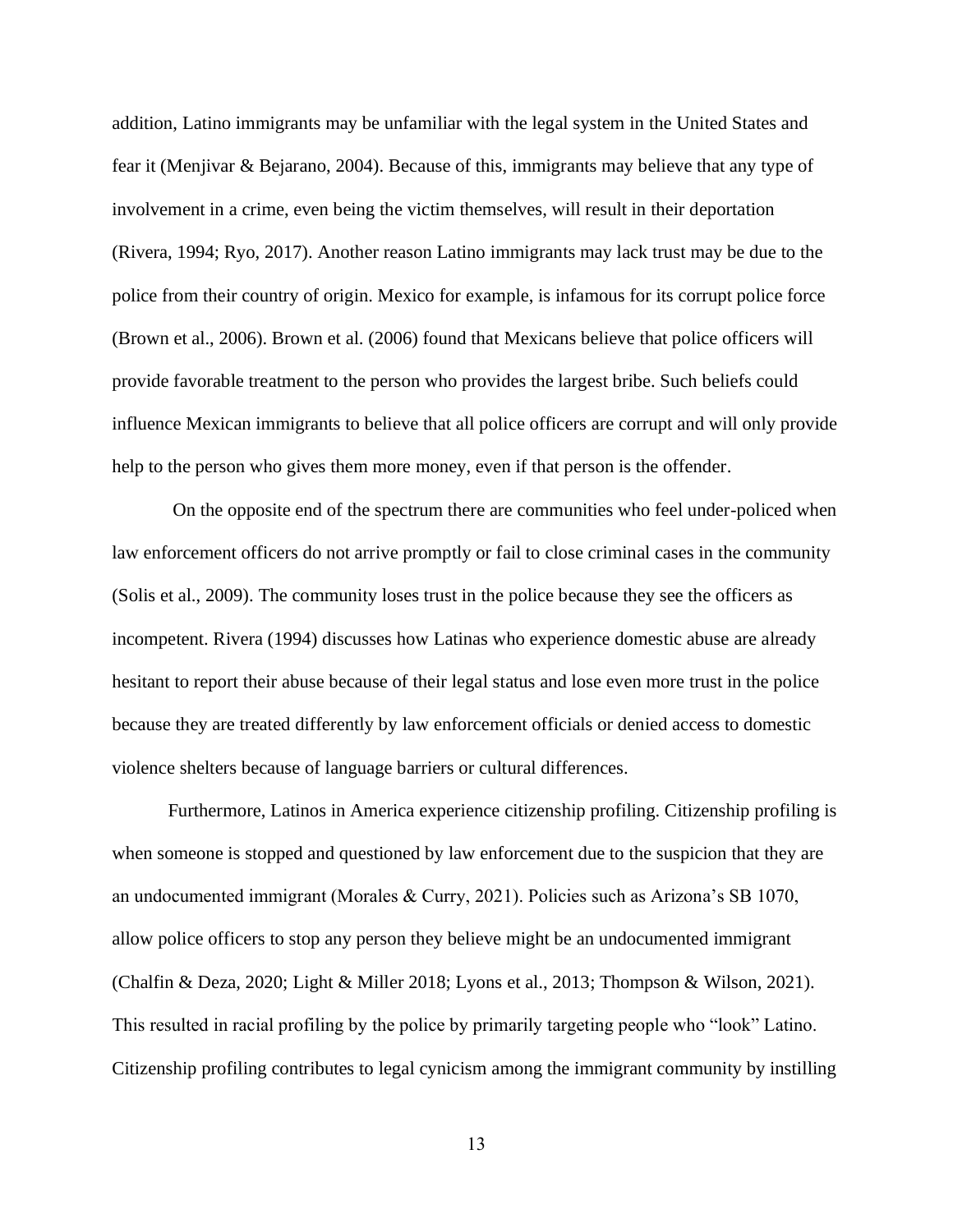the fear of detection and deportation (Morales & Curry, 2021). Regardless of the reason Latinos typically do not trust the police.

Taken together, evidence shows that Latino immigrant communities typically do not trust the police, whether out of fear of deportation or legal cynicism. This distrust in police could have resulted in Latino immigrant communities taking a downward assimilation path and adopting the code of the street. For the code of the street to be present in a community, Anderson (2002) theorizes that legal cynicism will be at the foundation of it.

#### **Acculturation**

Americans tend to believe that for immigrants to be successful and avoid criminal behavior they must fully assimilate into American culture and that crime would increase due to their lack of success in American society (Feldmeyer, 2018). In order for immigrants to fully assimilate there would have to be a decline in their ethnic distinctions, particularly language usage, and social differences and gain similar socioeconomic standing, speak English, and intermarriage with members of the host country (Kubrin & Mioduszewski, 2018). These beliefs follow the straight-line assimilation model. However, there is little evidence supporting this model (Feldmeyer, 2018). Instead, there is a vast amount of research that has found that the more an immigrant assimilates to American culture the more likely they are to get involved in crime (Chavez, 2018; Chouhy, 2018; Kubrin & Mioduszewski, 2018). This can be explained by segmented assimilation theory.

Typically, in American culture, a neighborhood with low socioeconomic status and high residential mobility tends to have high crime levels (Wilcox et al., 2018). However, this is not seen among Latino immigrant communities. This is commonly referred to as the Latino paradox. Despite having the characteristics of a community that should have high crime rates, research has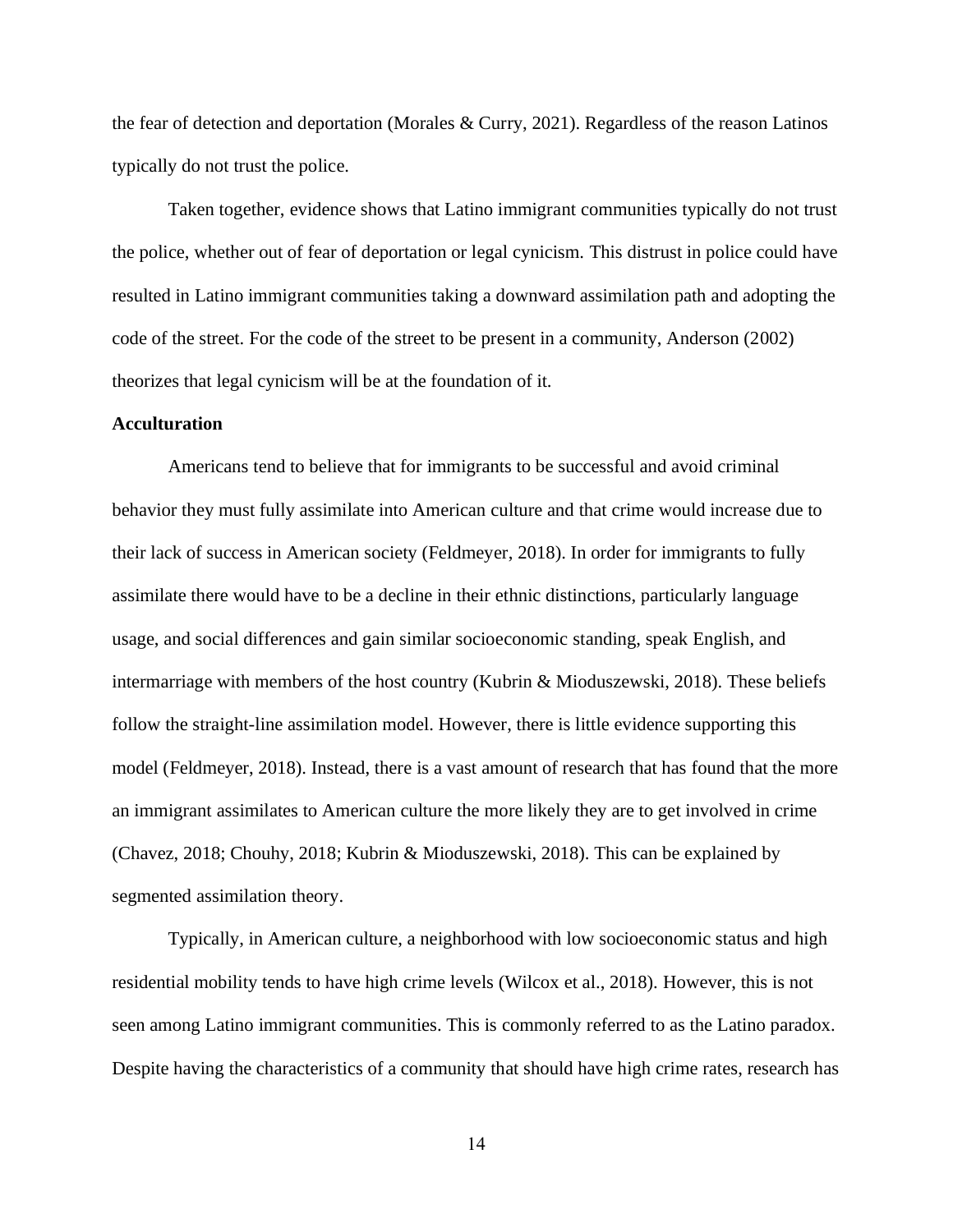found, that on a macro level, neighborhoods with a high percentage of immigrants not only have low crime rates, but they may also revitalize the community which helps lower crime rates further (Alvarez-Rivera et al., 2014; Chouhy, 2018; Kubrin & Mioduszewski, 2018; Ramey, 2013; Rojas-Gaona & Madero-Hernandez, 2018). Immigrant revitalization theory states that when an ethnic enclave is settled, immigrants will positively transform a community's economic and cultural institutions (Rojas-Gaona & Madero-Hernandez,2018).

Latino immigrants have one advantage that most immigrants do not: their population size. According to the U.S. Census Bureau, in 2019 over 15% of the population is Hispanic or Latino. This makes it easier for Latino immigrants to find and settle into an established enclave. Most immigrants will seek to settle in enclaves (Desmond & Kubrin, 2009; Feldmeyer et al., 2019; Rojas-Gaona & Madero-Hernandez, 2018; Sampson, 2008; Shihadeh & Barranco, 2010). found in traditional destinations such as California, New York, Texas, and Florida (Ventura Miller, 2018).

Immigrants tend to settle in areas that are affordable to them. This would typically mean that the community is low income and high crime (Kubrin & Mioduszewski, 2018; Rojas-Gaona & Madero-Hernandez, 2018; Solis et al., 2009). However, once an enclave develops in these areas, selective acculturation will occur and likely result in the community being revitalized the area gets revitalized. This is because once an enclave is developed immigrants who do not speak English can start generating income. Once they have social capital, they will create new economic opportunities for other people living in the community, who theoretically, in the future will gain social capital themselves and further create more economic opportunities (Kubrin & Mioduszewski, 2018; Menjivar & Bejarano, 2004; Sampson, 2008). One reason that this could be happening in Latino communities is because of their cultural values. Since they hold strong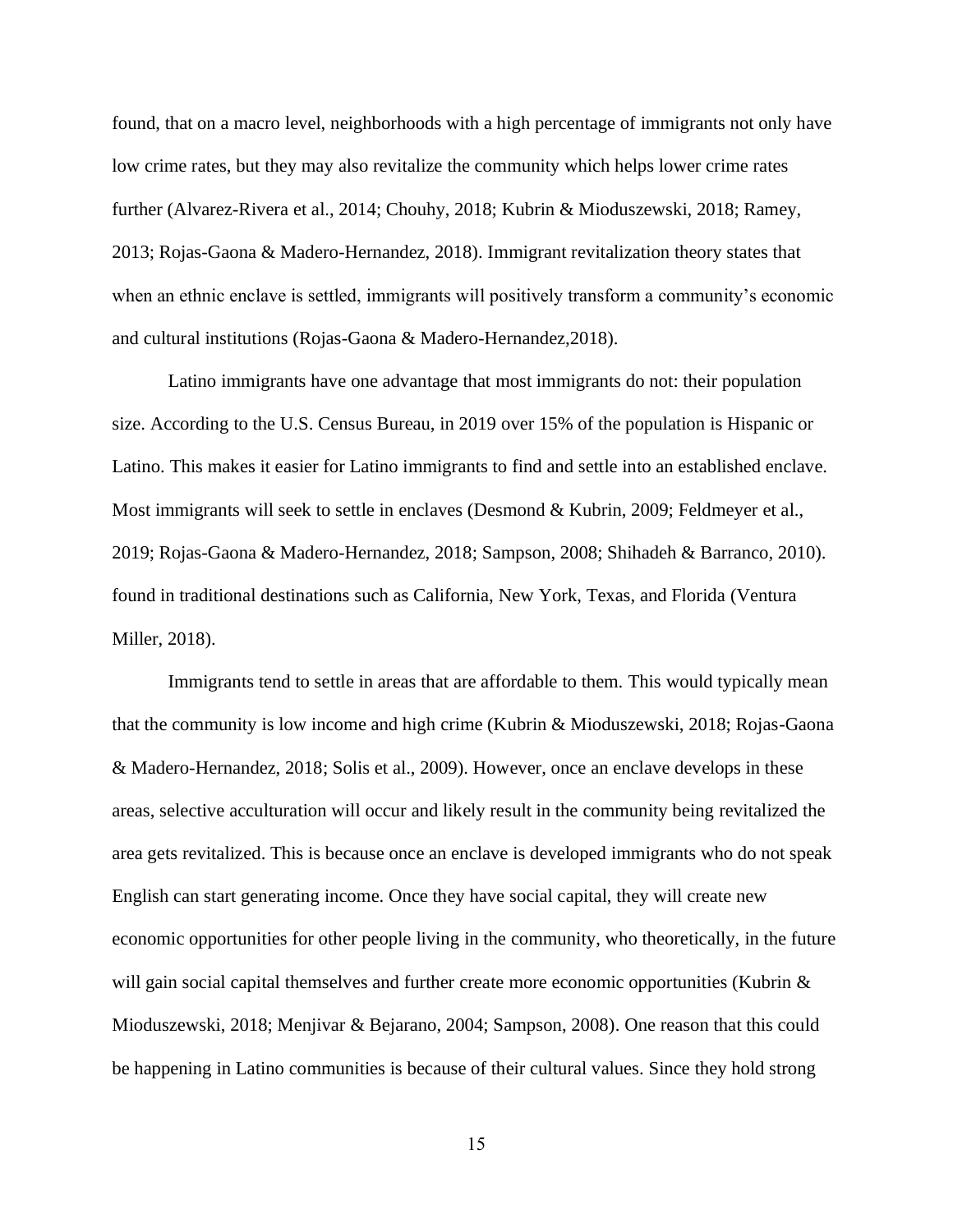kinships with the members of their communities, they do not leave the area even after they start making money that could allow them to live comfortably in middle-class America. Instead, their kinships encourage them to stay within the community and invest their money in it to uplift the rest of the area. It is also important to note that the jobs created in these areas do not only benefit Latino immigrants but also native born and people of other races/ethnicities (Sampson, 2008). For many years, Americans have been arguing that immigrants are stealing jobs but in reality, they are creating more. The employments availability as well as the economic developments help reduce crime rates because the residents no longer have to resort to alternative methods to make ends meets (Sampson, 2008).

Furthermore, enclaves allow for Latino immigrants settle in a neighborhood that allows them to retain their native language, a cultural feature that they hold in high regard (Kubrin  $\&$ Desmond, 2015). Use of the native language serves as a protective factor against involvement in crime, because, unlike other immigrants who struggle with a language barrier when immigrating to United States (Shihadeh & Barranco, 2010), living in enclaves reduces one of the major stressors associated with immigration, having to learn a new language. With the majority of their community being able to communicate efficiently with one another in a common language, Latino immigrants are better able to build social bonds and attain employment (Rojas-Gaona & Madero-Hernandez, 2018).

Latino immigrants also strongly value familism and hold their families to high regard. They emphasize familial unity, obligations, and support toward the family members (Kubrin & Mioduszewski, 2018). Latino immigrant families tend to have higher marriage rates and lower rates of divorce when compared to U.S. citizens (Rojas-Gaona & Madero-Hernandez, 2018). This is commonly associated with low rates of crime not only for the parents but the children as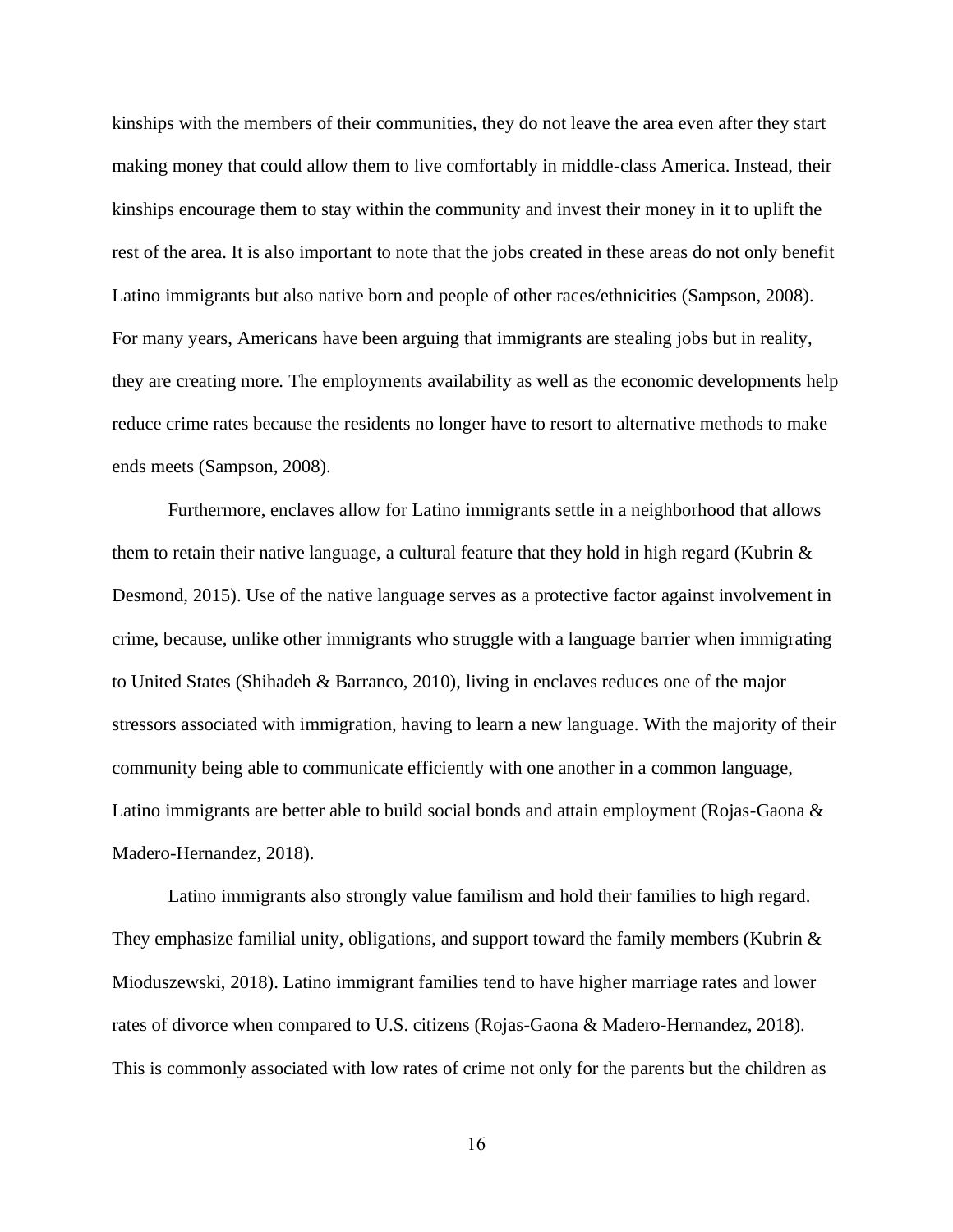well. When there is a traditional family setting the parents may be able to better look after their children to assure that they are not getting involved in delinquent behavior. Having two parents also allows for more annual home income since both parents can work or if only one parent works, they can work more hours than usual without having to worry about the children's supervision. However, Latino immigrants do not only form strong familial bonds within their own family. Latino enclaves tend to have strong kinship and friendship networks with other members of the community such as neighbors (Menjivar & Bejarano, 2004). This also allows them to create strong social bonds as well as enforce informal social control. It has been found that in an immigrant enclave, parents will "call on co-ethnics" to supervise their children while they are away to ensure they are behaving (Rojas-Gaona & Madero-Hernandez, 2018).

This confluence of processes may strengthen collective efficacy which is defined as the ability of members of the community to come together to address problems in the community (Burchfield & Silver, 2013; Feldmeyer et al., 2019). Social bonds are created in Latino communities through the use of their native language, familial bonds, and strong kinship networks. These social bonds allow for different members of the community to impose social control and assure that others are not partaking in criminal behavior. They are coming together to stop crime from happening in their community, thus enacting collective efficacy. Religion also works as a form of collective efficacy since it has strict rules that members of the church are expected to follow. With the community primarily being Latino and catholic they follow the same rules that the church implements. This results in a reduction of crime. Finally, familial values enforce collective efficacy because having traditional family values means caring for the members of the family and their wellbeing. This, in turn, means that the family will come together to assure that they are all safe and out of trouble. Even when the parents cannot be there,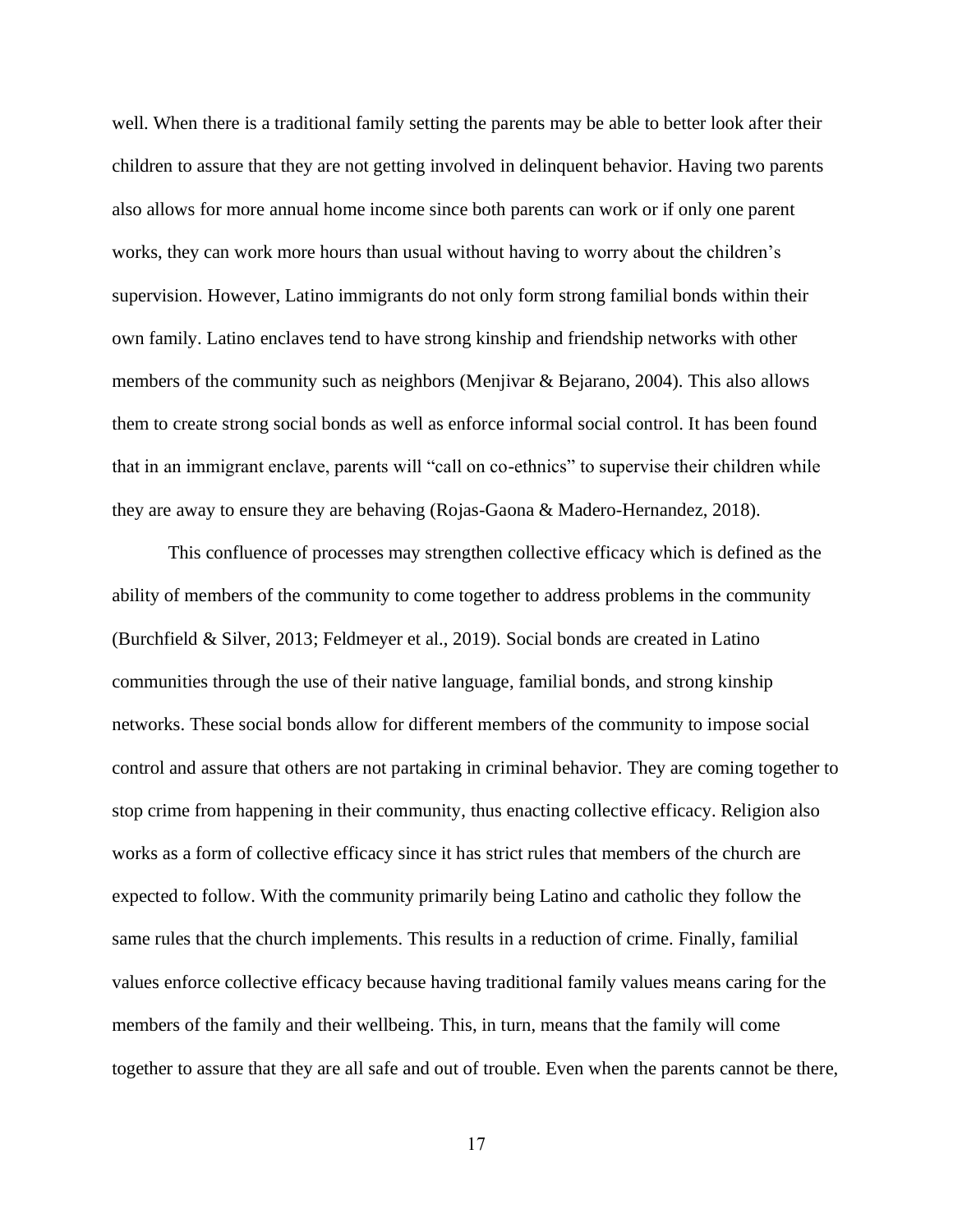they will reach out to their social bonds to ensure that their children are still taken care, thus using collective efficacy once again.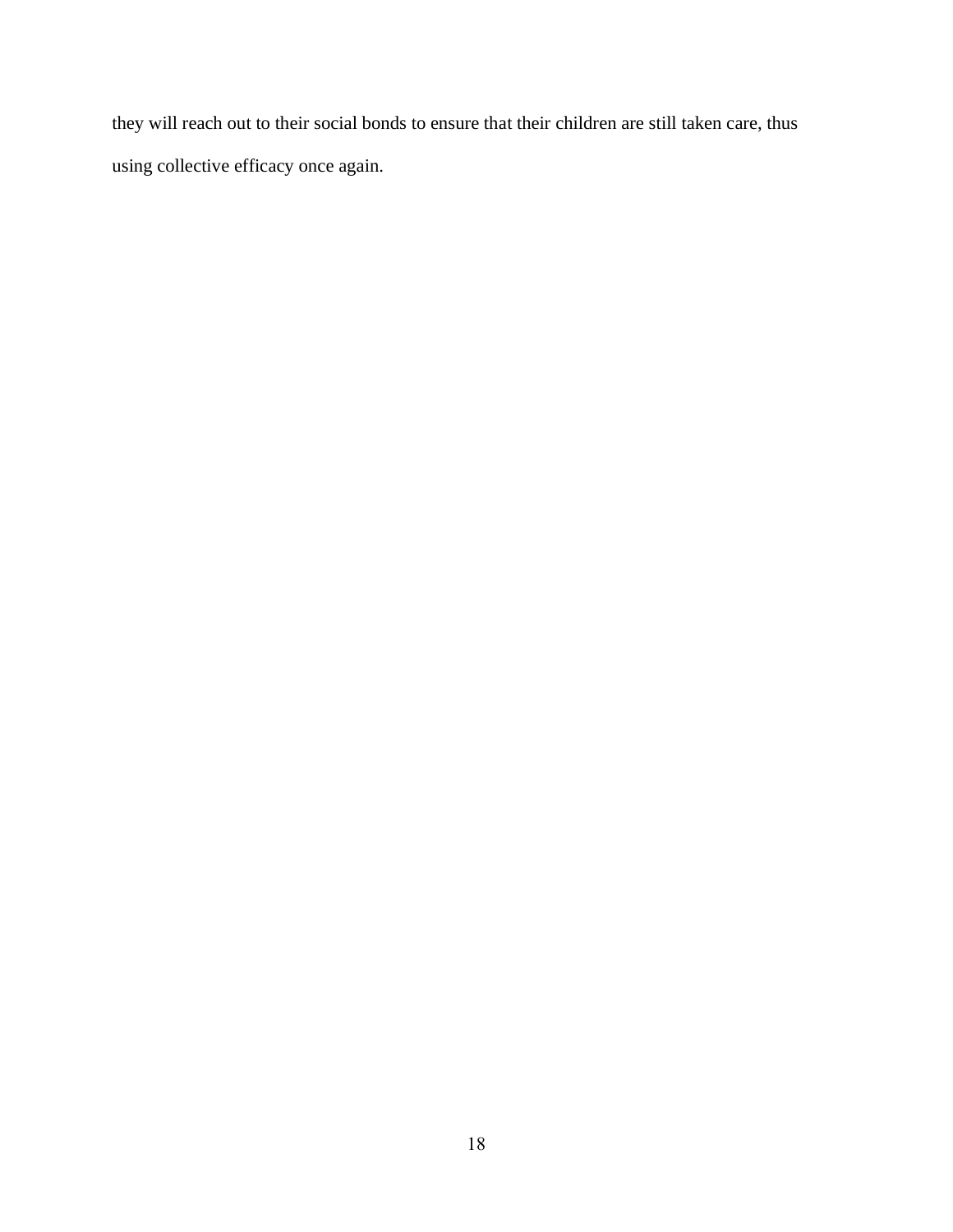#### **Chapter 3: Hypotheses**

<span id="page-26-0"></span>Based on the literature review, the following hypotheses will be examined.

H1: A positive association is predicted between neighborhood levels of acculturation to Mexico and legal cynicism.

H2: A negative association is predicted between neighborhood levels of acculturation to Mexico and willingness to cooperate with police, and this association will be mediated by legal cynicism. H3: A negative association is predicted between neighborhood levels of acculturation to the U.S and legal cynicism

H4: A positive association is predicted between neighborhood levels of acculturation to the U.S. and willingness to cooperate with police, and this association will be mediated by legal cynicism.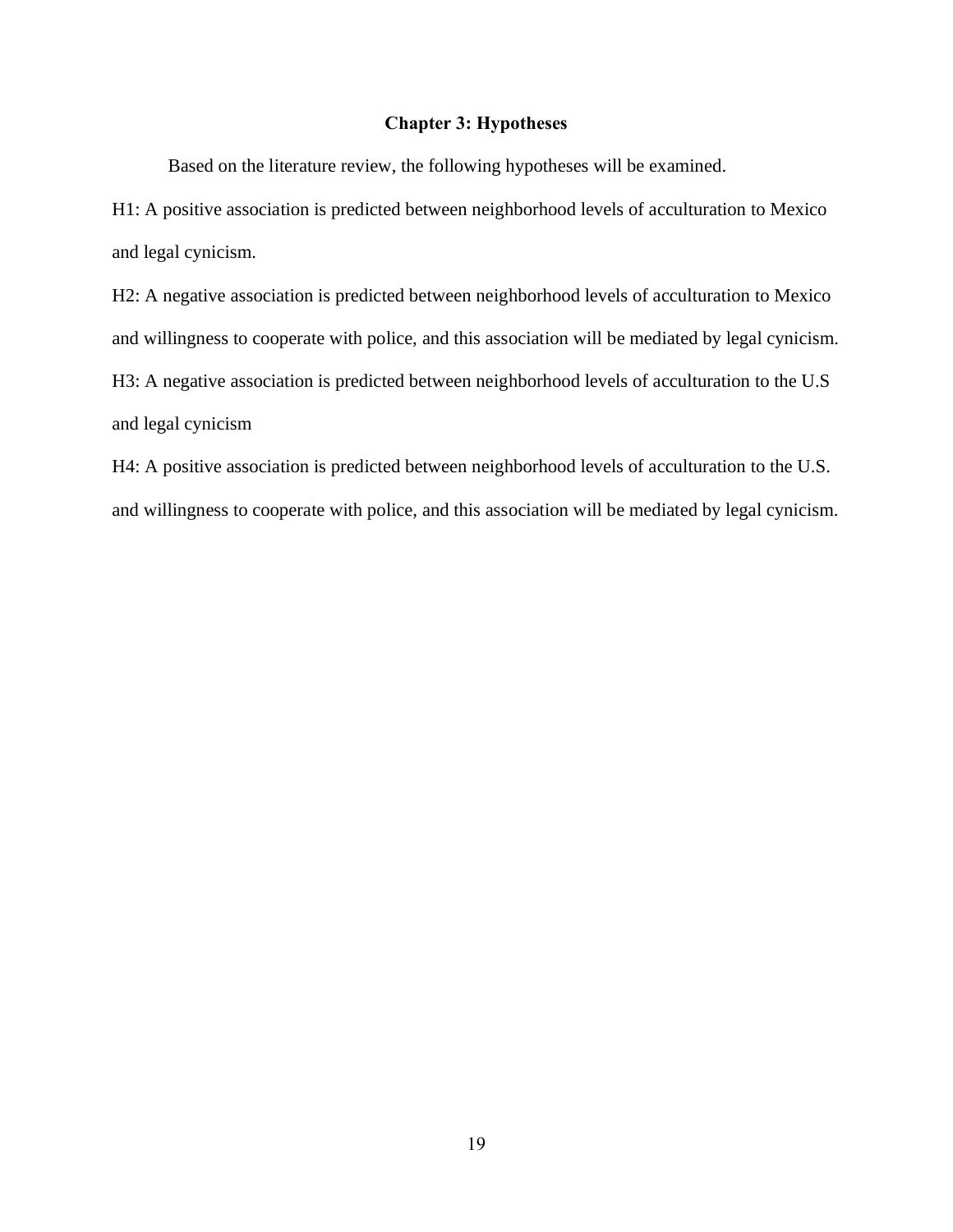#### **Chapter 4: Method**

#### <span id="page-27-0"></span>**Sample**

This study uses the El Paso Neighborhood Survey (EPNS) that was conducted between March and August of 2014 in El Paso, Texas. One thousand fifty-nine individual surveys were conducted to represent 46 neighborhood clusters. This sampling design follows Sampson's and associates (1998) Community Survey Component of the Project on Human Development for Chicago Neighborhoods dataset. Neighborhood clusters in El Paso were determined by aggregating 1-3 census tracts that were similar in demographic and economic indicators (poverty rate, percent foreign-born, and language spoken in the home) as determined the American Community Survey (ACS) (2015) census tract data. Geographic boundaries such as interstates, roads, and other landmarks were taken into consideration when determining neighborhood clusters. From the total of 100 neighborhood clusters created, they were stratified into groups with high, medium, and low levels of immigration, and 14-15 clusters were randomly selected from each stratum yielding a total of 46 clusters. From each neighborhood cluster, 30 households were randomly selected using residential addresses provided by a marketing company that removed business addresses from the list. Each household was mailed a letter informing them they had been selected to participate in the survey and asked them if they were willing to volunteer. Respondents had the option of calling and scheduling an interview. If they did not call to schedule an interview a research assistant would visit their home within three days and ask if they were willing to participate. This follows the Tailored Design Method developed by Dillman (Dillman et al., 2014). For households that agreed to participate, the adult with the most recent birthday was the person selected to participate in the survey and was compensated \$20.00 for their time. Interviews were conducted in the interviewee's preferred language (English or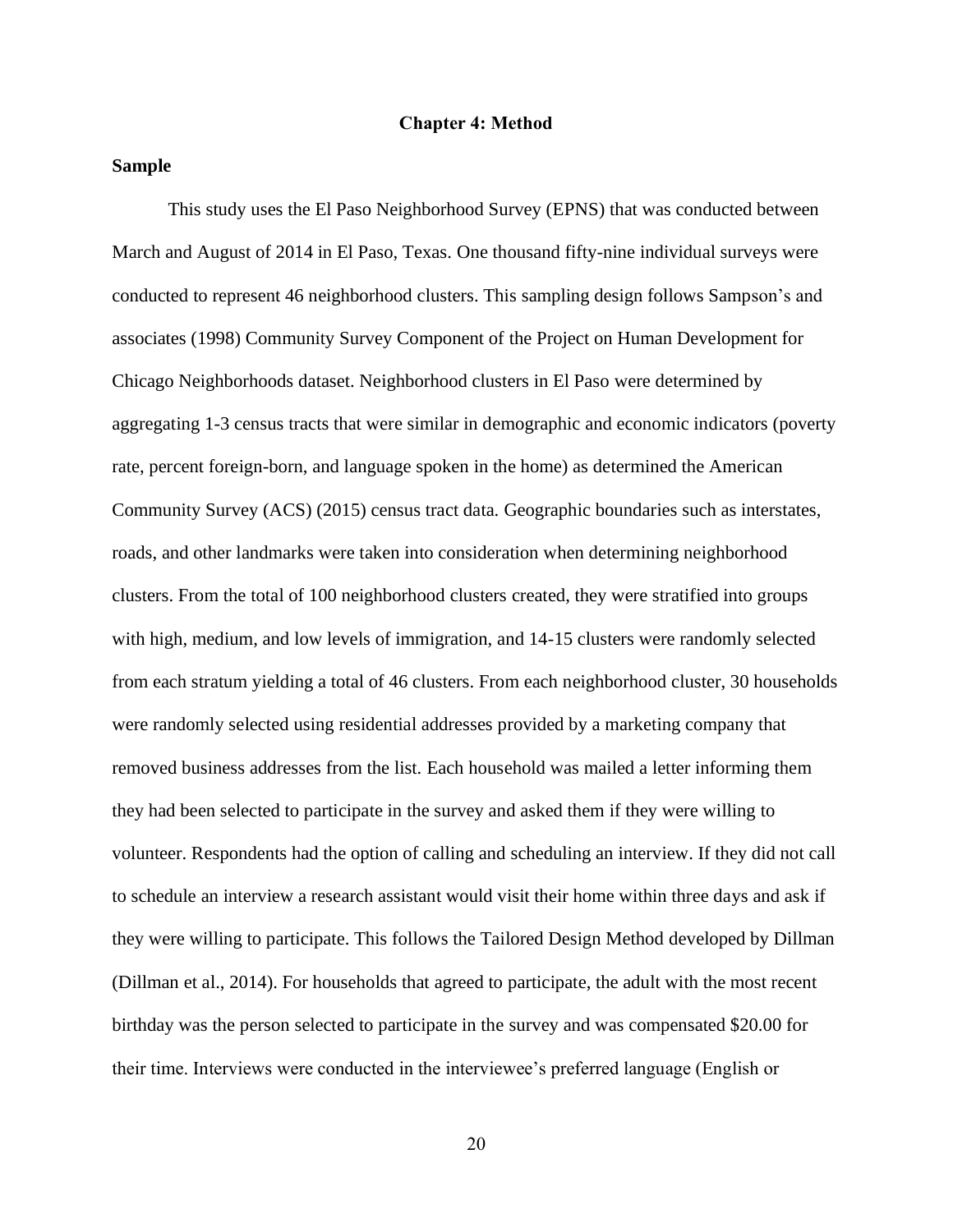Spanish) and lasted on average 45 minutes. The EPNS resulted in a response rate of 74.9%, meaning that approximately three of every four households that were contacted resulted in having a respondent agree to participate. 26.48% of the respondents identified as immigrants which compares favorably to the El Paso County U.S. census data which estimates in 2019 that 24.1% of the population is foreign born. 82.83% of participants identified as Hispanic or Latino which is almost identical to the El Paso County U.S. census data which estimates in 2019 that 82.9% of the population identified as Hispanic or Latino. Interviews were conducted by 50 trained graduate and undergraduate research assistant students from the University of Texas at El Paso, who were CITI certified and completed a two-semesters long research methods course that trained them for data collection.

#### **Measures**

#### **Dependent Variables**

Willingness to cooperate with police is when a community member would call the police when a crime occurs in their neighborhood. Willingness to report was measured using the "willingness to cooperate with police" scale (Jackson et al., 2012) that included four Likert-scale items with (1) being strongly disagree, (2) disagree, (3) neither agree nor disagree, (4) agree, and (5) strongly agree. The items are "if the situation arose, people in your neighborhood would be very likely to call the police/sheriff to report suspicious activity near their house," "if the situation arose, people in your neighborhood would be very likely to call the police/sheriff to provide information to help them find a suspected criminal," "they… would be very likely to call the police/sheriff to report a crime they had witnessed," and "they… would be very likely the police/sheriff if they or a member of their household were the victim of a crime." A higher score indicated they were more willing to report, and lower scores indicate they are less willing to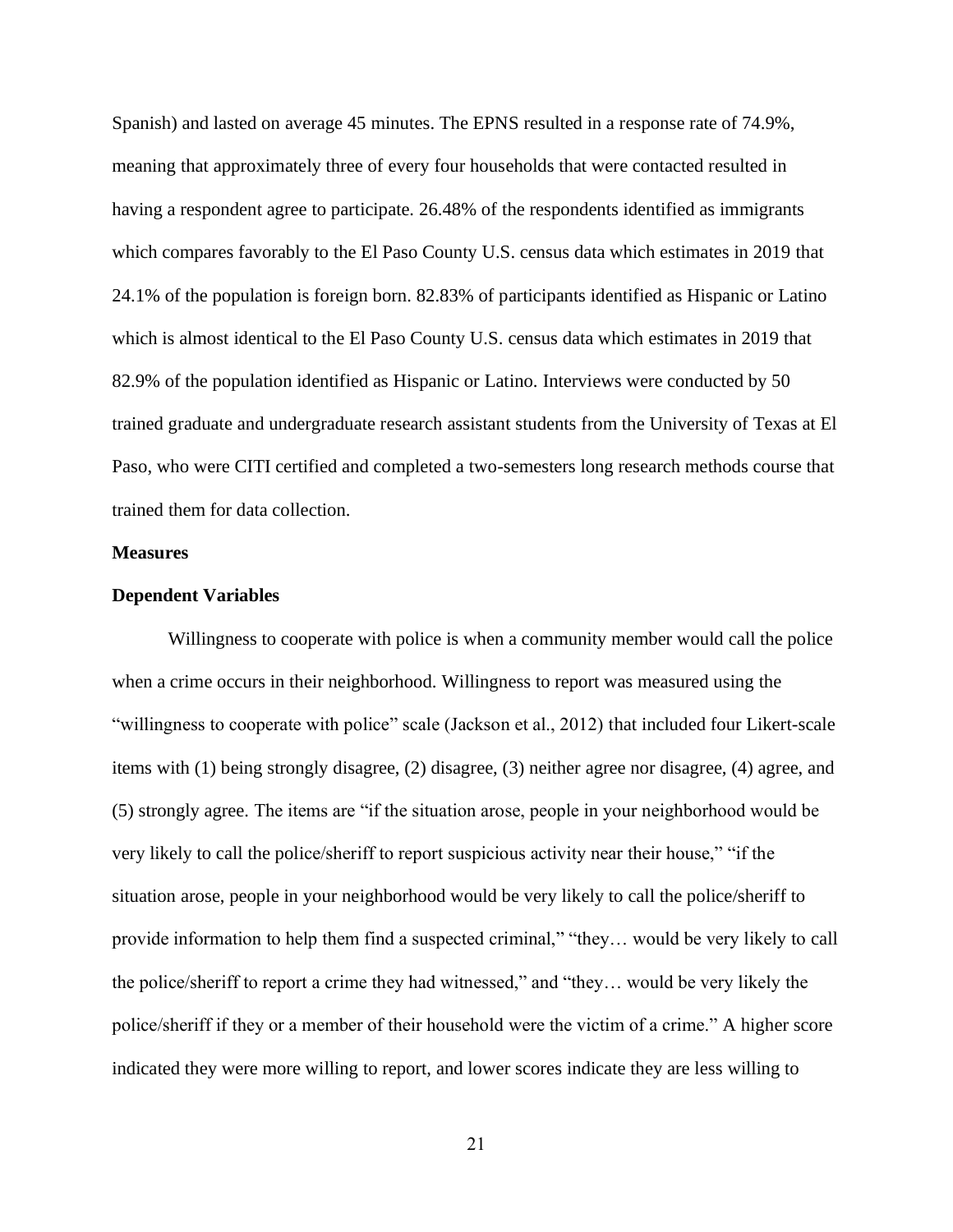report. Cronbach's alpha for willingness to report scale was 0.87. A principal components analysis yielded a single component solution where the lowest component loading was 0.74. Table 1 shows the means, standard deviations, and components loading for these items. Scores on these items were summed for each respondent. To generate the score for each neighborhood cluster, the scores for the respondents in the cluster were averaged.

| Item                                                                                               | to Cooperate with Police $(n=1059)$<br>Standard<br>Mean<br>Deviation |      |     |  |
|----------------------------------------------------------------------------------------------------|----------------------------------------------------------------------|------|-----|--|
| call the police/sheriff to<br>report suspicious activity<br>near their house                       | 4.26                                                                 | 0.83 | .86 |  |
| call the police/sheriff to<br>provide information to help<br>them find a suspected<br>criminal     | 4.22                                                                 | 0.83 | .89 |  |
| call the police/sheriff to<br>report a crime they had<br>witnessed                                 | 4.27                                                                 | 0.79 | .90 |  |
| call the police/sheriff if<br>they or a member of their<br>household were the victim<br>of a crime | 4.37                                                                 | 0.71 | .74 |  |

<span id="page-29-0"></span>Table 1: Means, Standard Deviations and Component Loading for Items Measuring Willingness to Cooperate with Police (n=1059)

Legal cynicism is defined as distrust in police and adherence to deviance and a lack of social norms as well as community members' view that the police are illegitimate, unable to properly provide public safety, and nonresponsive to residents' calls. (Sampson and Bartusch, 1998; Wilcox et al., 2018). Legal cynicism was measured using five Likert-scale items taken from the Project of Human Development in Chicago Neighborhoods (PHDCN) with (1) being strongly disagree, (2) disagree, (3) neither agree nor disagree, (4) agree, and (5) strongly agree. The items are "laws are made to be broken," "it's okay to do anything you want as long as you don't hurt anyone," "to make money, there are no right and wrong ways anymore, only easy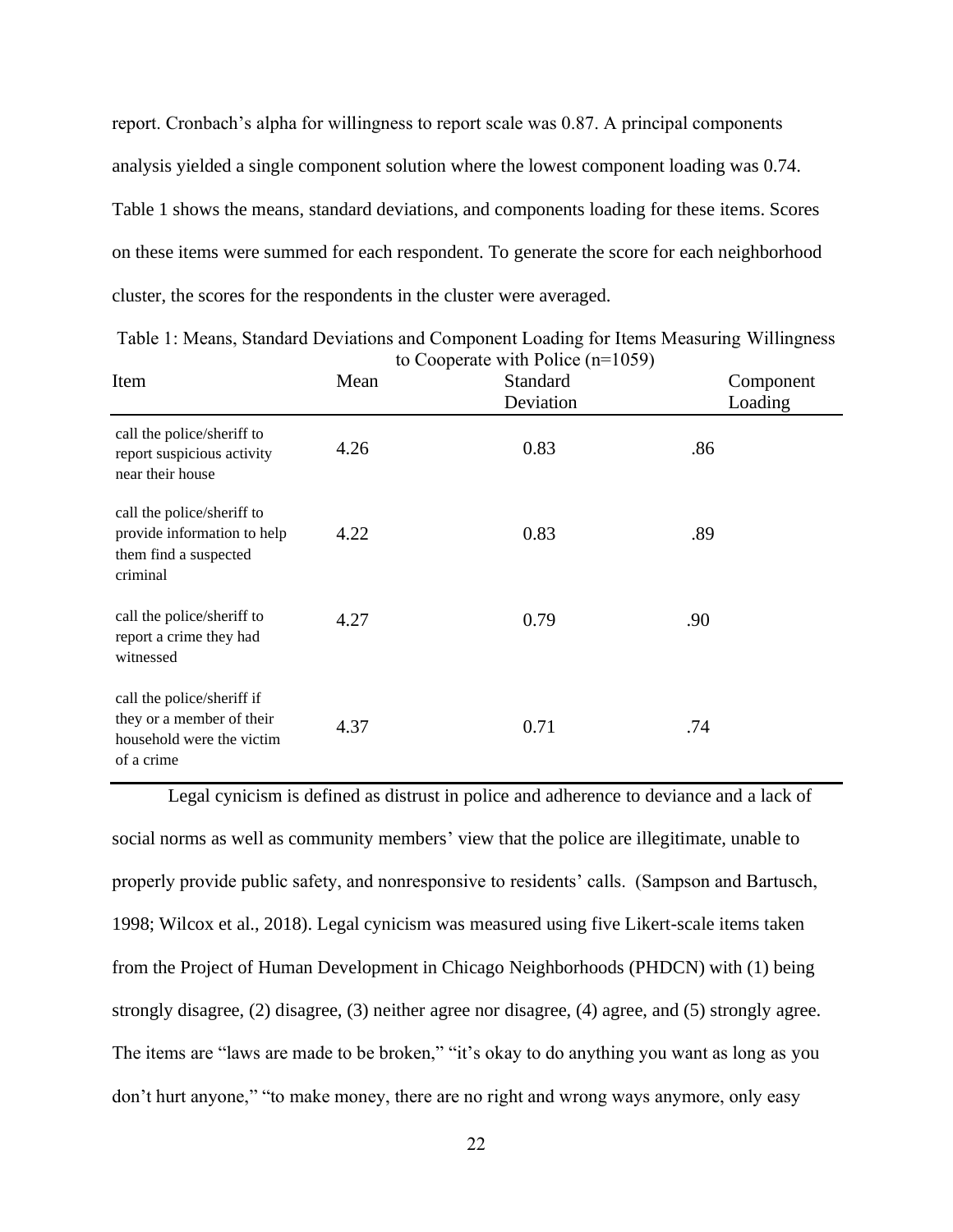ways and hard ways," "fighting between friends or within families is nobody else's business," "nowadays a person has to live pretty much for today and let tomorrow take care of itself," "excessive use of force by the police is a problem in your neighborhood," and "police harassing people is a problem in your neighborhood." The higher the scores on these items, the higher the levels of legal cynicism. Cronbach's alpha for legal cynicism measures was 0.72. A principal component analysis showed a single component solution where the lowest loading is 0.60. Table 2 shows the means, standard deviations, and components loading for these items. Scores on these items were summed for each respondent, and then averaged for the participants in each neighborhood cluster to generate the neighborhood scores.

| Item                                                                                               | Mean | $\mathcal{L}$ ymeisin (n. 1007)<br>Standard | Component |
|----------------------------------------------------------------------------------------------------|------|---------------------------------------------|-----------|
|                                                                                                    |      | Deviation                                   | Loading   |
| Laws are made to be<br>broken                                                                      | 2.12 | 1.01                                        | .67       |
| It's ok to do anything you<br>want as you don't hurt<br>anyone                                     | 2.47 | 1.15                                        | .74       |
| To make money, there are<br>no right and wrong ways<br>anymore, only easy ways<br>and hard ways.   | 2.16 | 1.07                                        | .77       |
| Fighting between friends or<br>within families is nobody<br>else's business                        | 3.02 | 1.22                                        | .60       |
| Nowadays a person has to<br>live pretty much for today<br>and let tomorrow take care<br>of itself. | 2.71 | 1.23                                        | .67       |

<span id="page-30-0"></span>Table 2: Means, Standard Deviations, and Component Loading for Items Measuring Legal Cynicism (n=1059*)*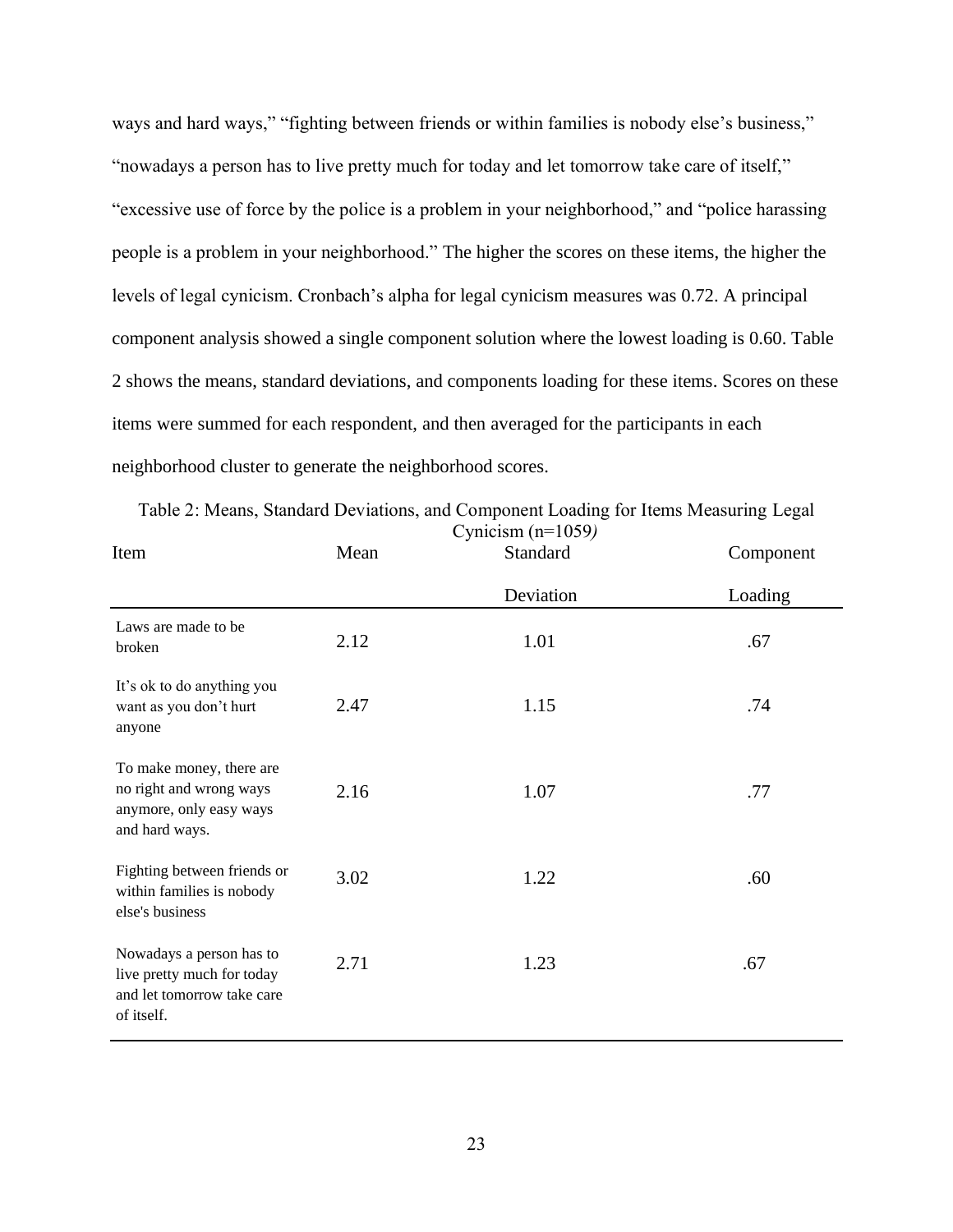#### **Independent Variables**

Acculturation was measured using the scales "acculturation to Mexico," and "acculturation to US." Both scales use Likert-scale items with (1) being not at all, (2) very little or not very often, (3) moderately, (4) much or very often, (5) extremely often or almost always. The items for acculturation to Mexico are "I speak Spanish," "I enjoy speaking Spanish," "I associate with Mexicans and/or Mexican Americans," "I enjoy listening to Spanish language music," "I enjoy Spanish language TV," "I enjoy Spanish language movies," "I enjoy reading in Spanish," "I write in Spanish," "my thinking is done in the Spanish language," "my contact with people in Mexico has been…," "my father identifies or identified himself as 'Mexicano'," "my mother identifies or identified herself as 'Mexicana'," "my friends, while I was growing up, were of Mexican origin," "my family cooks Mexican foods," "my friends now are of Mexican origin," and "I like to identify myself as Mexican." The items for acculturation to US are "I speak English," "I associate with Anglos," "I enjoy listening to English language music," "I enjoy English language TV," "I enjoy English language movies," "I enjoy reading in English," "I write in English," "my thinking is done in the English language," "my contact with people in the USA has been...," "my friends, while growing up, were of Anglo origin," "my friends now are of Anglo origin," "I like to identify myself as an Anglo American," and "I like to identify myself as an American." Cronbach's alpha for the 16 items in the acculturation to Mexico scale was 0.95. The principal components analysis showed a two-component solution with Eigenvalues of 9.22 and 1.45. However, results from a scree plot shows a prominent elbow (see figure 1), suggesting a single-component solution, where the lowest loading is 0.47. Cronbach's alpha for the 13 items in the acculturation to US scale was 0.91. Principal components analysis showed a twocomponent solution with Eigenvalues of 6.55 and 1.71. However, results from a scree plot shows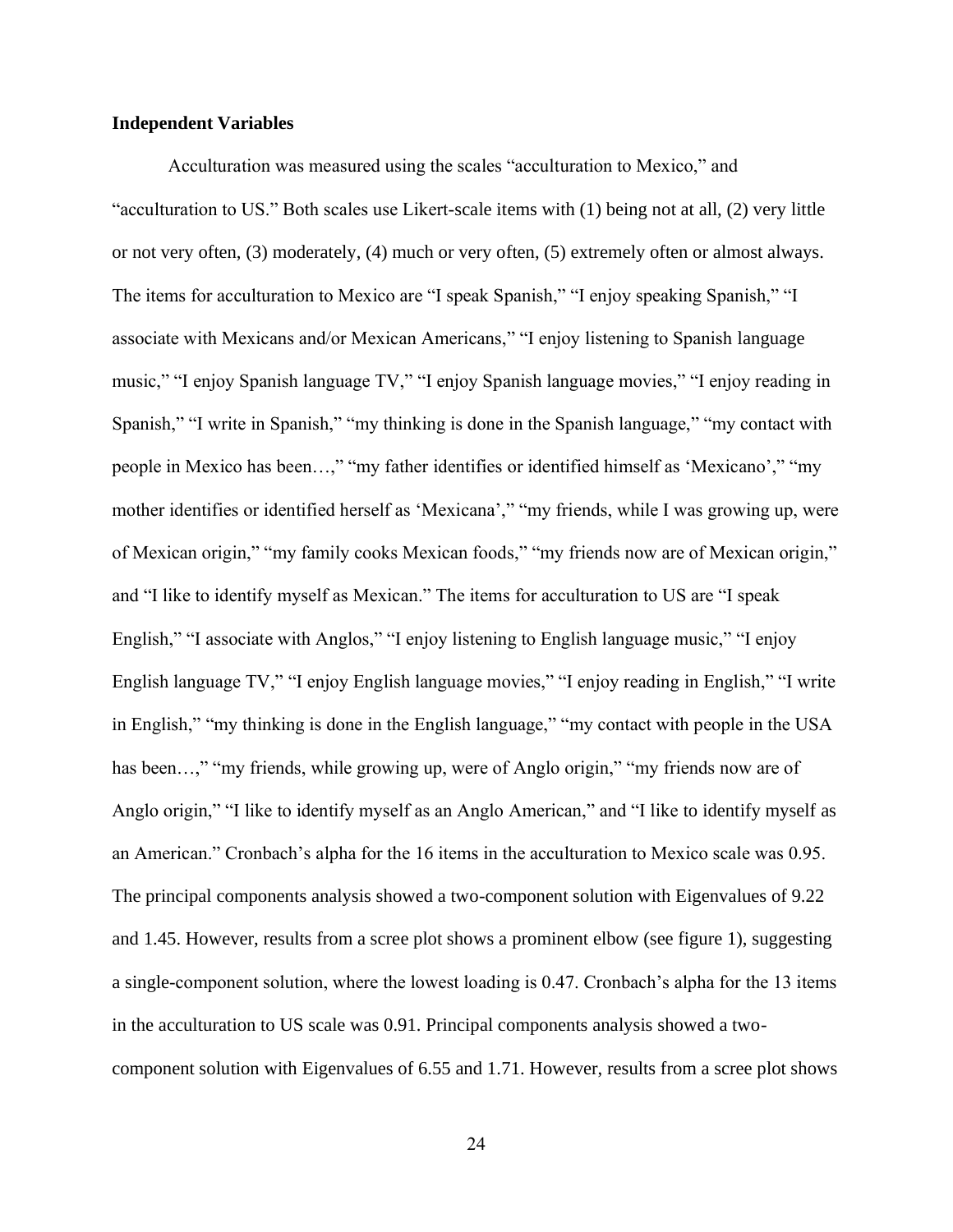a prominent elbow (see figure 2), suggesting a single-component solution, where the lowest loading is 0.38. Tables 3 and 4 show the means, standard deviations, and components loading for these measures. Scores on the items for each scale were summed for each respondent. To generate the score for each neighborhood cluster, the scores for the respondents in the cluster were averaged.

<span id="page-32-0"></span>

<span id="page-32-1"></span>Figure 2: Scree Plot for Acculturation to U.S.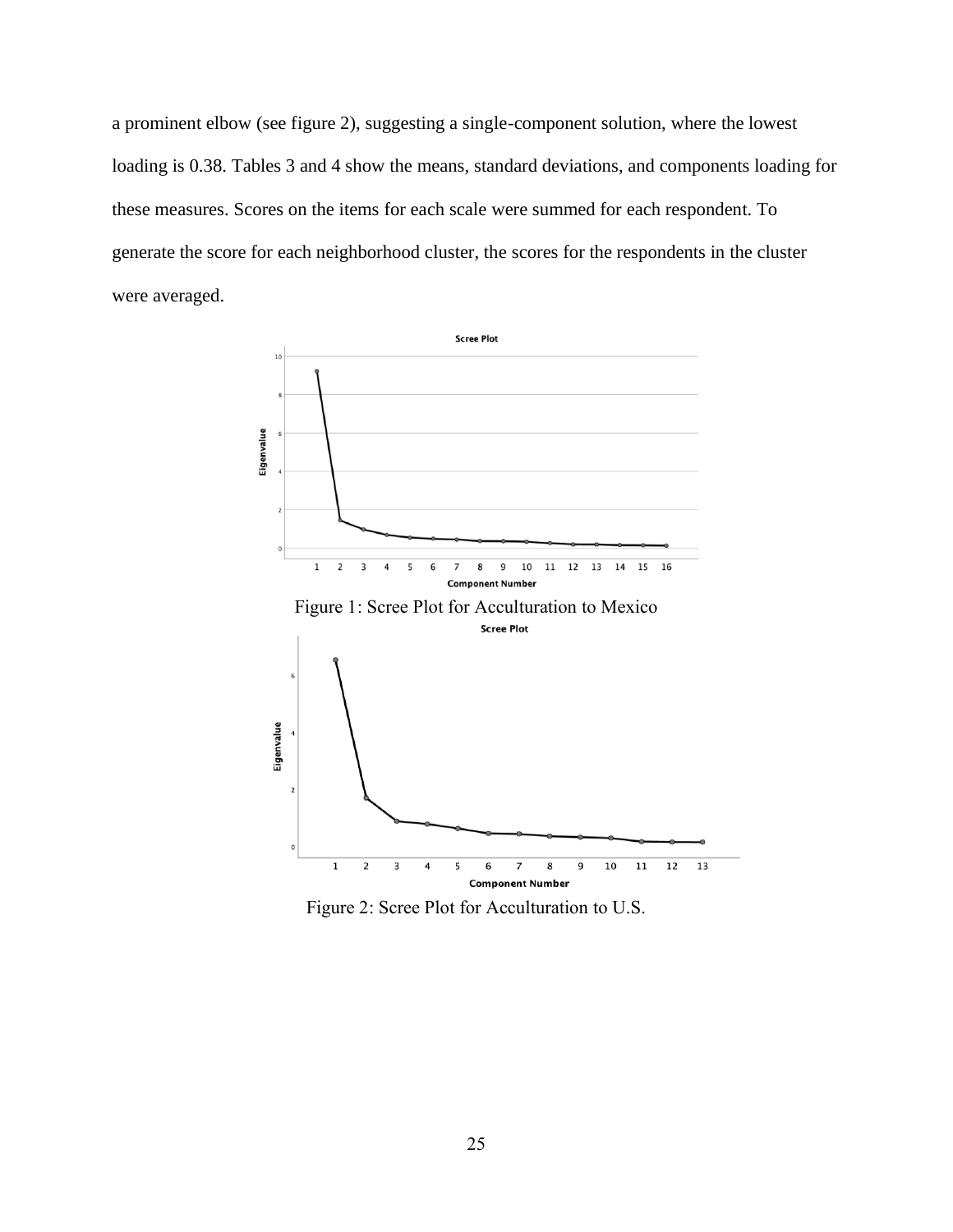<span id="page-33-0"></span>

| Item                                                             | Mean | $\Lambda$ ceunturation to ivicaleo ( $\mu$ –1007)<br>Standard<br>Deviation | Component<br>Loading |
|------------------------------------------------------------------|------|----------------------------------------------------------------------------|----------------------|
| I speak Spanish                                                  | 3.61 | 1.30                                                                       | 0.87                 |
| I enjoy speaking Spanish                                         | 3.64 | 1.35                                                                       | 0.86                 |
| I associate with Mexicans<br>and/or Mexican Americans            | 4.27 | .87                                                                        | 0.47                 |
| I enjoy listening to Spanish<br>language music                   | 3.54 | 1.38                                                                       | 0.80                 |
| I enjoy Spanish language<br>TV                                   | 3.11 | 1.50                                                                       | 0.84                 |
| I enjoy Spanish language<br>movies                               | 3.04 | 1.49                                                                       | 0.82                 |
| I enjoy reading in Spanish                                       | 2.87 | 1.50                                                                       | 0.84                 |
| I write in Spanish                                               | 2.97 | 1.54                                                                       | 0.86                 |
| My thinking is done in the<br>Spanish language                   | 3.02 | 1.55                                                                       | 0.88                 |
| My contact with people in<br>Mexico has been                     | 2.60 | 1.43                                                                       | 0.58                 |
| My father identifies or<br>identified himself as<br>"Mexicano"   | 3.64 | 1.70                                                                       | 0.76                 |
| My mother identifies or<br>identified herself as<br>"Mexicana"   | 3.74 | 1.62                                                                       | 0.77                 |
| My friends, while I was<br>growing up, were of<br>Mexican origin | 3.93 | 1.25                                                                       | 0.70                 |
| My family cooks Mexican<br>foods                                 | 4.26 | 1.06                                                                       | 0.68                 |
| My friends now are of<br>Mexican origin                          | 4.02 | .97                                                                        | 0.57                 |
| I like to identify myself as<br>a Mexican                        | 3.13 | 1.64                                                                       | 0.73                 |

Table 3: Means, Standard Deviations and Component Loading for Items Measuring Acculturation to Mexico (n=1059)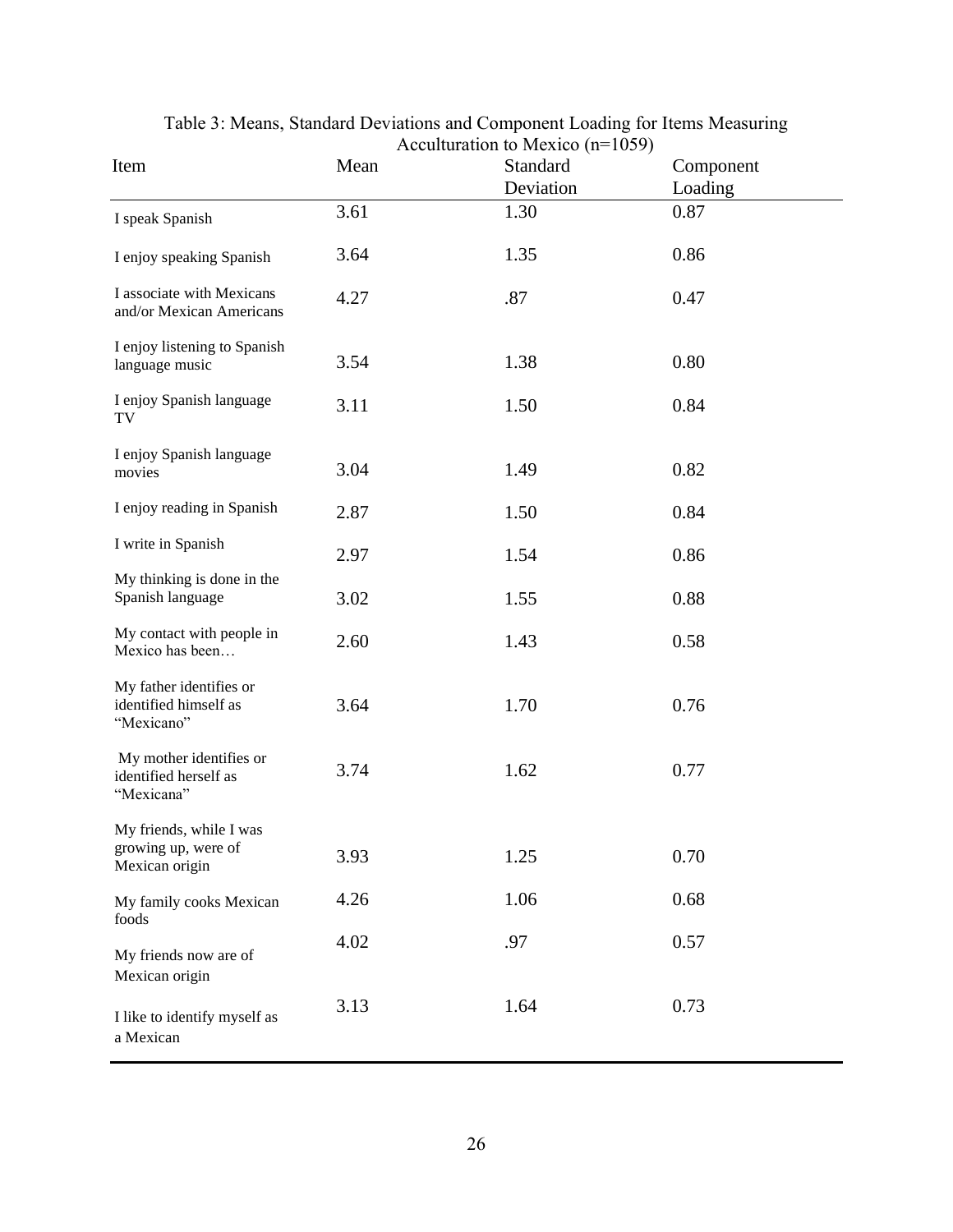<span id="page-34-0"></span>

| Item                                                           | Mean | ACCUITULATION to U.S. $(11 - 1039)$<br>Standard | Component |
|----------------------------------------------------------------|------|-------------------------------------------------|-----------|
|                                                                |      | Deviation                                       | Loading   |
| I speak English                                                | 4.04 | 1.26                                            | 0.88      |
| I associate with Anglos                                        | 3.16 | 1.29                                            | 0.58      |
| I enjoy listening to English<br>language music                 | 4.15 | 1.04                                            | 0.75      |
| I enjoy listening to English<br>language TV                    | 4.15 | 1.08                                            | 0.77      |
| I enjoy English language<br>movies                             | 4.27 | 1.03                                            | 0.80      |
| I enjoy reading in English                                     | 3.91 | 1.30                                            | 0.84      |
| I write in English                                             | 4.06 | 1.32                                            | 0.87      |
| My thinking is done in the<br>English language                 | 3.85 | 1.43                                            | 0.86      |
| My contact with people in<br>the USA has been                  | 4.55 | 0.78                                            | 0.44      |
| My friends, while I was<br>growing up, were of Anglo<br>origin | 2.68 | 1.34                                            | 0.59      |
| My friends now are of<br>Anglo origin                          | 2.84 | 1.18                                            | 0.55      |
| I like to identify myself as<br>an Anglo American              | 2.00 | 1.39                                            | 0.38      |
| I like to identify myself as<br>an American                    | 3.76 | 1.51                                            | 0.69      |

Table 4: Means, Standard Deviations and Component Loading for Items Measuring Acculturation to  $\overline{I}$  (n=1059)

Although acculturation to Mexico and acculturation to U.S. might seem to be inverse measures they are actually separate and distinct measures. Participants as well as neighborhoods have the possibility of scoring inversely on the measures or getting high/low scores on both measures. This means that a person as well as a neighborhood can have both high/low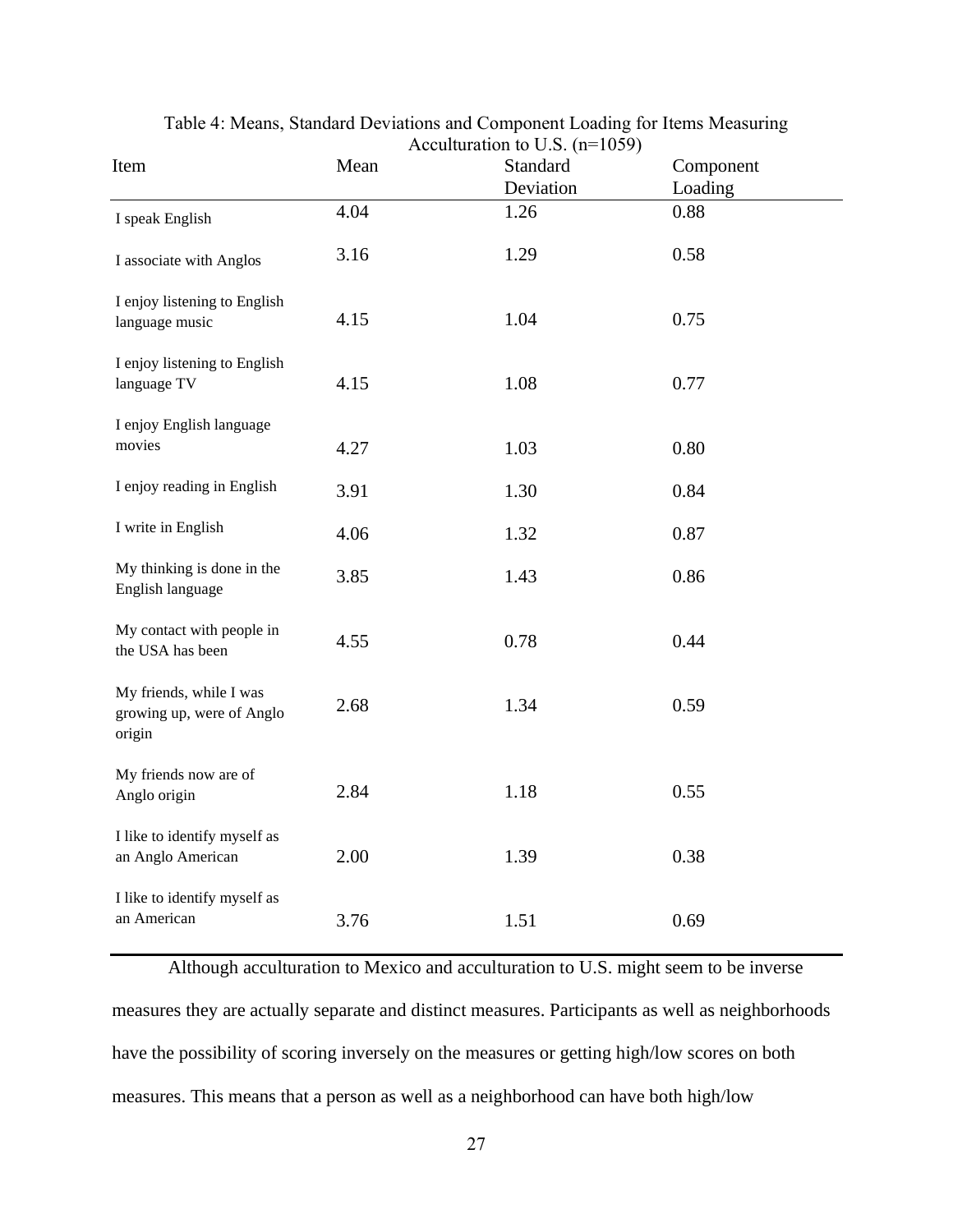acculturation to both the U.S. and Mexico. Not surprisingly, in these data, neighborhood levels of acculturation to Mexico have a strong negative relationship with acculturation to the U.S. (r=- .802).

#### **Control Variables**

The control variables for subsequent analysis are neighborhood cluster-level measures derived from the American Community Survey and include concentrated poverty, residential stability, and family stability. Concentrated poverty, residential stability, and family stability were measured using data attained from the year ACS and were derived using an exploratory principal component analysis that included a wide variety of demographic measures. Results show three main components representing the following indices. Concentrated poverty was determined using the percentages of people with a high school education or above, people who are unemployed, people over the age of 16 who are employed, households that earn less than \$10,000, people receiving public assistance, people without health insurance, families and people below poverty level, and occupied units with one person or less. Residential stability includes the percentages of people who remained in the same house as the previous year, housing units occupied, detached units, owner housing units, and whether they moved into their unit in 2010 or later. Family stability includes the percentages of married couples with children under the age of 18, married, divorced, and unmarried women who recently gave birth. For each index, component parts were converted into z-scores to put them on the same measurement scale and make them comparable, and then summed and averaged for each neighborhood cluster to create separate measures for residential stability and family stability.

#### **Analytic Strategy**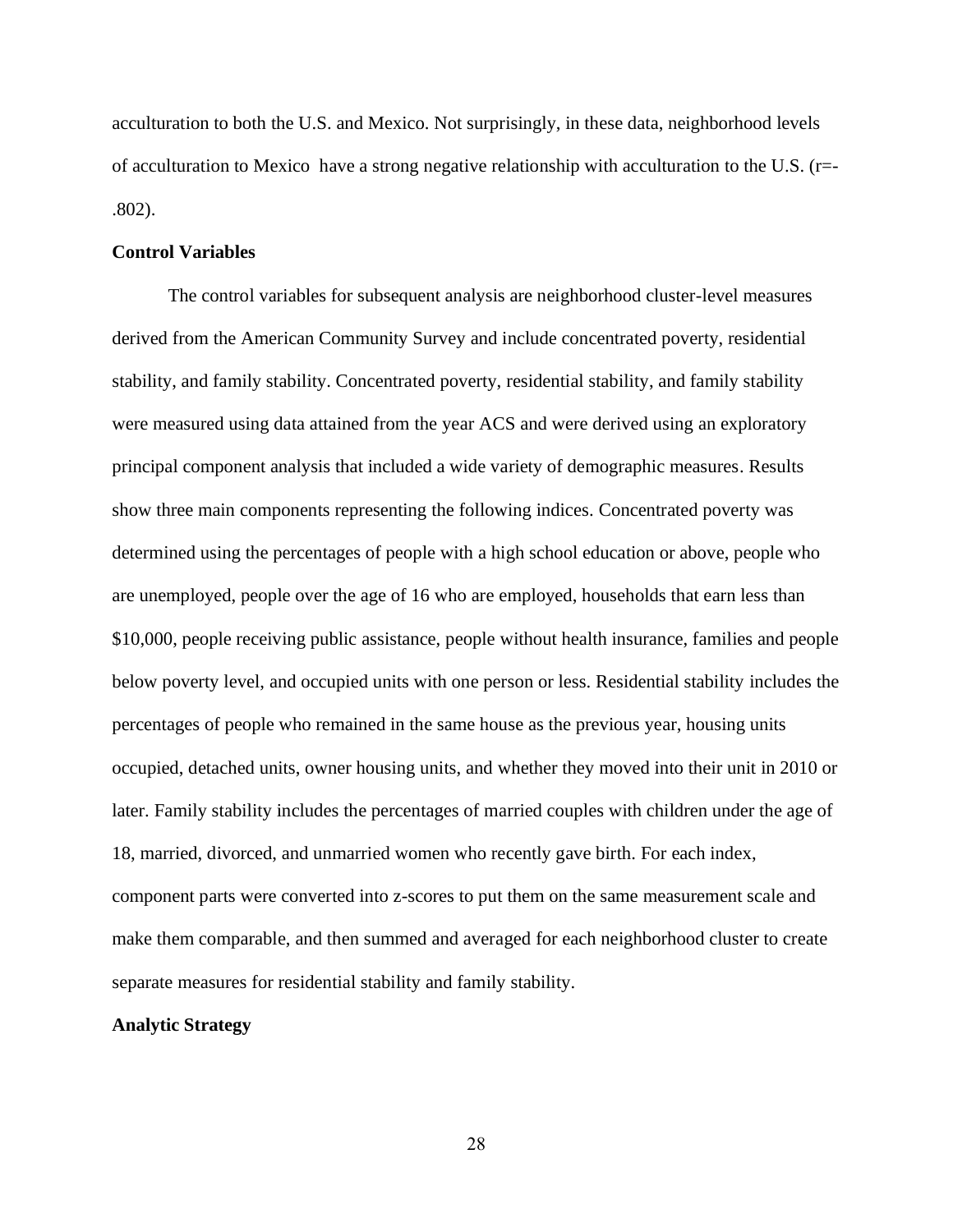Analyses for this research proceeded in three steps. First, descriptive statistics for all variables are presented. Second, bivariate correlations for all the variables for all presented to assess preliminary support for hypotheses and to identify potential problems with multicollinearity. If any of the correlations are above 0.7 or below -0.7 then this may potential problems with multicollinearity if such variables are included together in multivariate analyses. Third, a multivariate analysis in the form of ordinary least squares (OLS) regression will be used to assess the hypotheses. The reason the OLS regression will be multivariate is because of the use of the control variables, which enables are more accurate assessment of hypothesized associations than bivariate correlations. If multicollinearity was found within the variables during the bivariate correlation, then one or more of the variables will be excluded from the OLS regression to avoid undermining the accuracy and reliability of the results. Significance levels of .05 and .10 will be used to determine if the equations and associations were significant due to the low sample size (n=46). The Beta will be used to interpret the associations between each independent variables and the dependent variable in each equation since it represents the standardized regression coefficient. The standardized regression coefficient will be used instead of the unstandardized because the strength of associations can be compared across independent variables when using the standardized regression coefficient. Only statistically significant findings will be discussed. For hypothesis 3 and 4, I will be testing for mediating relationships. This will be done by running an OLS regression equation without the mediating factor and then rerunning the equation with the mediating factor (Baron & Kenny, 1986).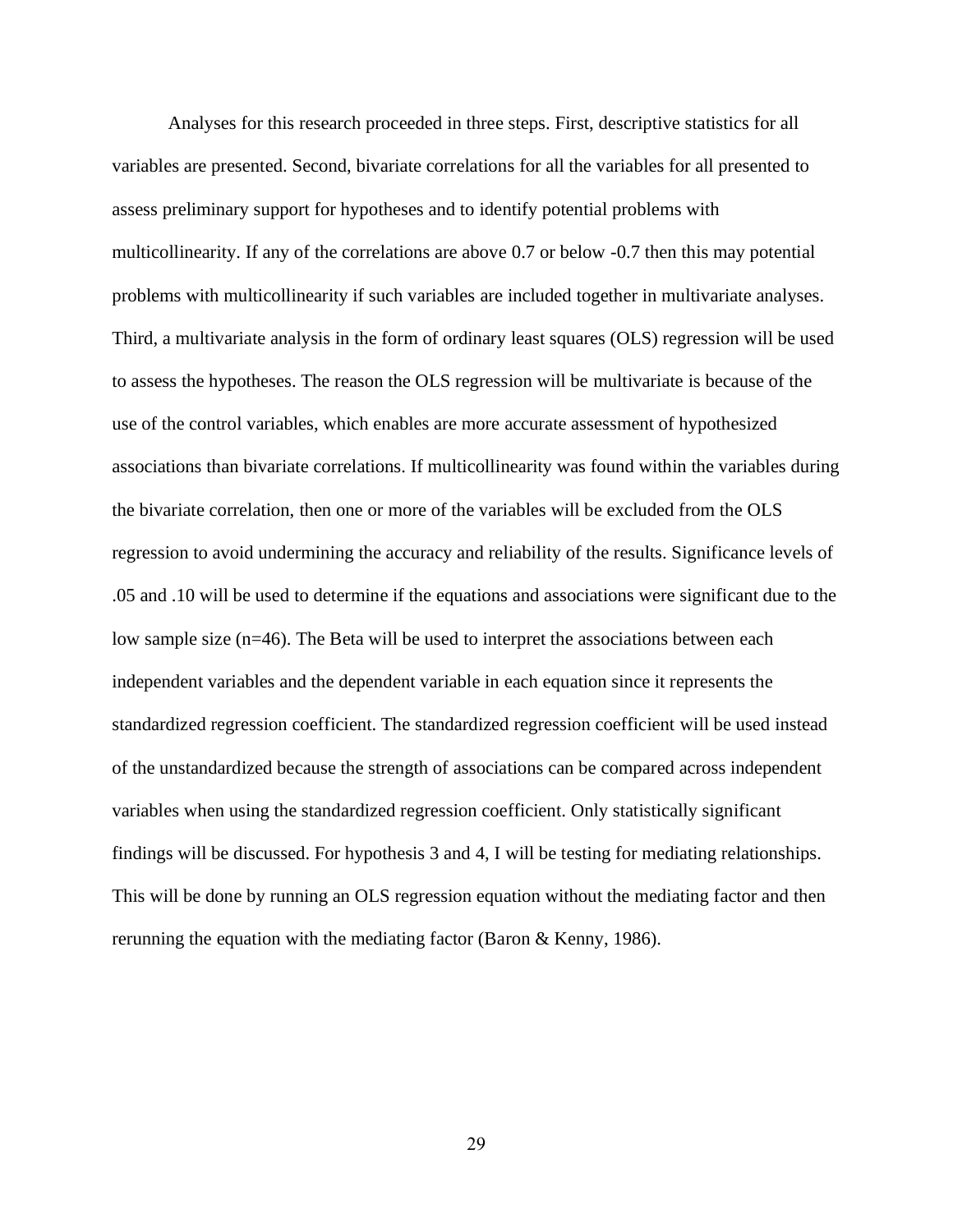#### **Chapter 5: Results**

#### <span id="page-37-0"></span>**Descriptive Statistics**

The descriptive statistics (see table 5) showed the neighborhood average for willingness to cooperate with police was 17.3. The minimum score a neighborhood got was 15.68 and the maximum was 18.52. Since the highest possible score was 20 and higher scores mean more willingness to cooperate with police, it can be said that the neighborhood average for willingness to cooperate with police is high. The neighborhood average for legal cynicism was 12.46 with a minimum score of 9.20 and a maximum of 14.89. The highest possible score was 35 and the lowest was 7, with higher scores indicating more legal cynicism in the neighborhoods. The descriptive statistics indicate that neighborhoods in the El Paso area have low to moderate levels of legal cynicism. The neighborhood average for acculturation to Mexico was 59.01 with a minimum score of 42.90 and a maximum of 72.31. The highest possible score was 80 with the lowest being 16, with higher scores indicating more acculturation to Mexico. The descriptive statistics indicate moderate to high levels of acculturation to Mexico. The neighborhood average for acculturation to the U.S. was 47.20 with a minimum score of 33.90 and a maximum of 54.60. The highest possible score was 65 with the lowest being 13, with higher scores indicating more acculturation to the U.S. The descriptive statistics indicate moderate to high levels of acculturation to the United States.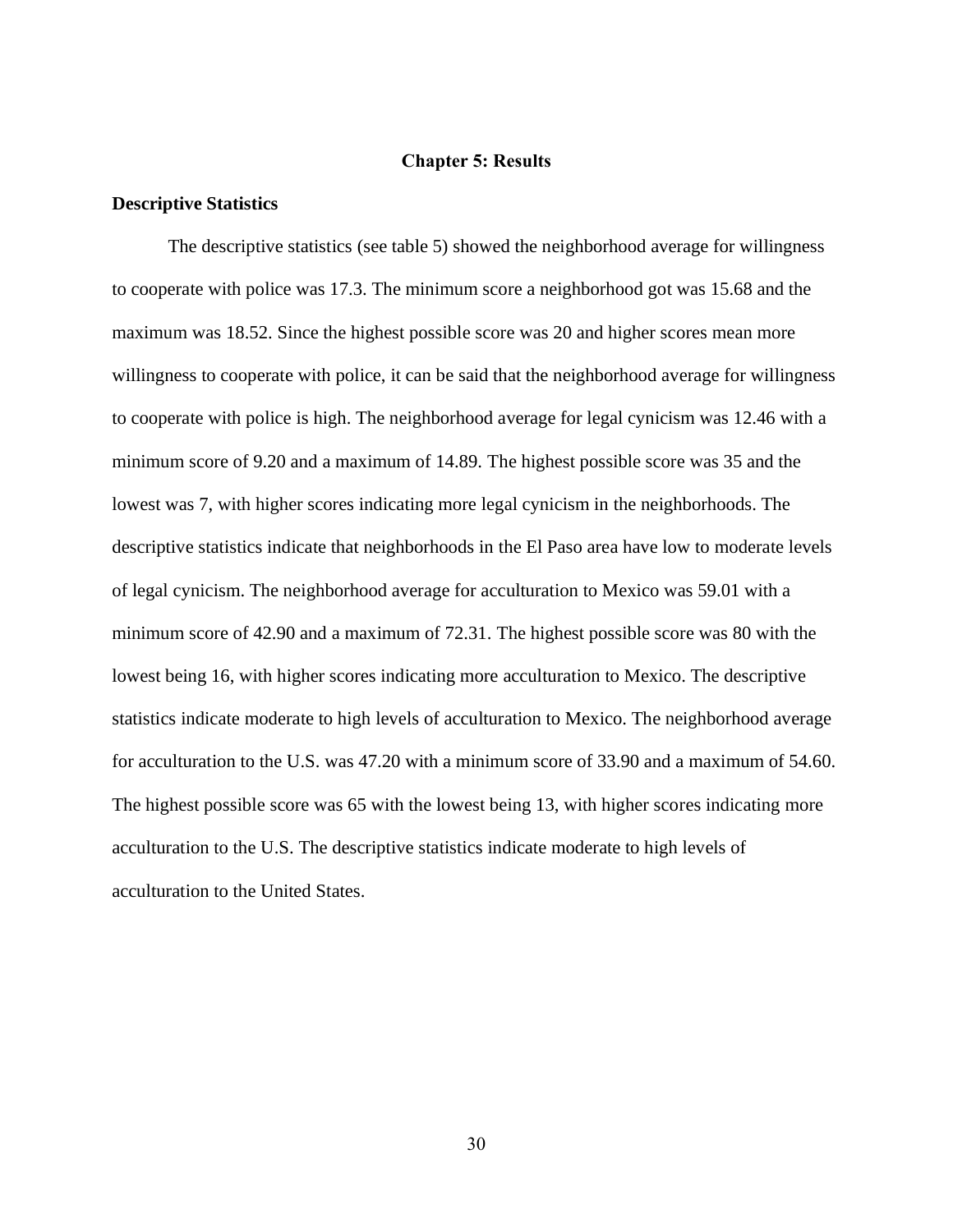<span id="page-38-0"></span>

| Variable                                   | Mean  | S.D. | Min   | Max   |
|--------------------------------------------|-------|------|-------|-------|
| Willingness to<br>Cooperate with<br>Police | 17.13 | 0.75 | 15.68 | 18.52 |
| Legal<br>Cynicism                          | 12.46 | 1.41 | 9.20  | 14.89 |
| Acculturation<br>to Mexico                 | 59.01 | 8.06 | 42.90 | 72.31 |
| Acculturation<br>to U.S.                   | 47.20 | 4.96 | 33.90 | 54.60 |

Table 5: Descriptive Statistics (n=46*)*

#### **Bivariate Correlations**  $\frac{1}{2}$ divaliat<mark>t</mark>

Table 6 shows the bivariate correlations among all the variable that are used for this study. Except where mentioned, all associations discussed are statistically significant. The correlations with neighborhood legal cynicism show that it is related with willingness to cooperate with police ( $r=-.258$ ), acculturation to Mexico ( $r=-.475$ ), acculturation to U.S. ( $r=-.258$ ) .336), concentrated poverty ( $r = .457$ ), and family stability ( $r = .325$ ). The positive relationship between acculturation to Mexico and legal cynicism indicates that, at the neighborhood level, as acculturation to Mexico increases, legal cynicism also increases providing preliminary support for hypothesis 1. The negative relationship between acculturation to the U.S. and legal cynicism indicates that at the neighborhood level as acculturation to the U.S. goes up legal cynicism goes down, supporting hypothesis 3.

In addition, willingness to cooperate is related with acculturation to Mexico  $(r=-.317)$ , acculturation to U.S. ( $r=.380$ ), concentrated poverty ( $r=.556$ ), residential stability ( $r=.303$ ), and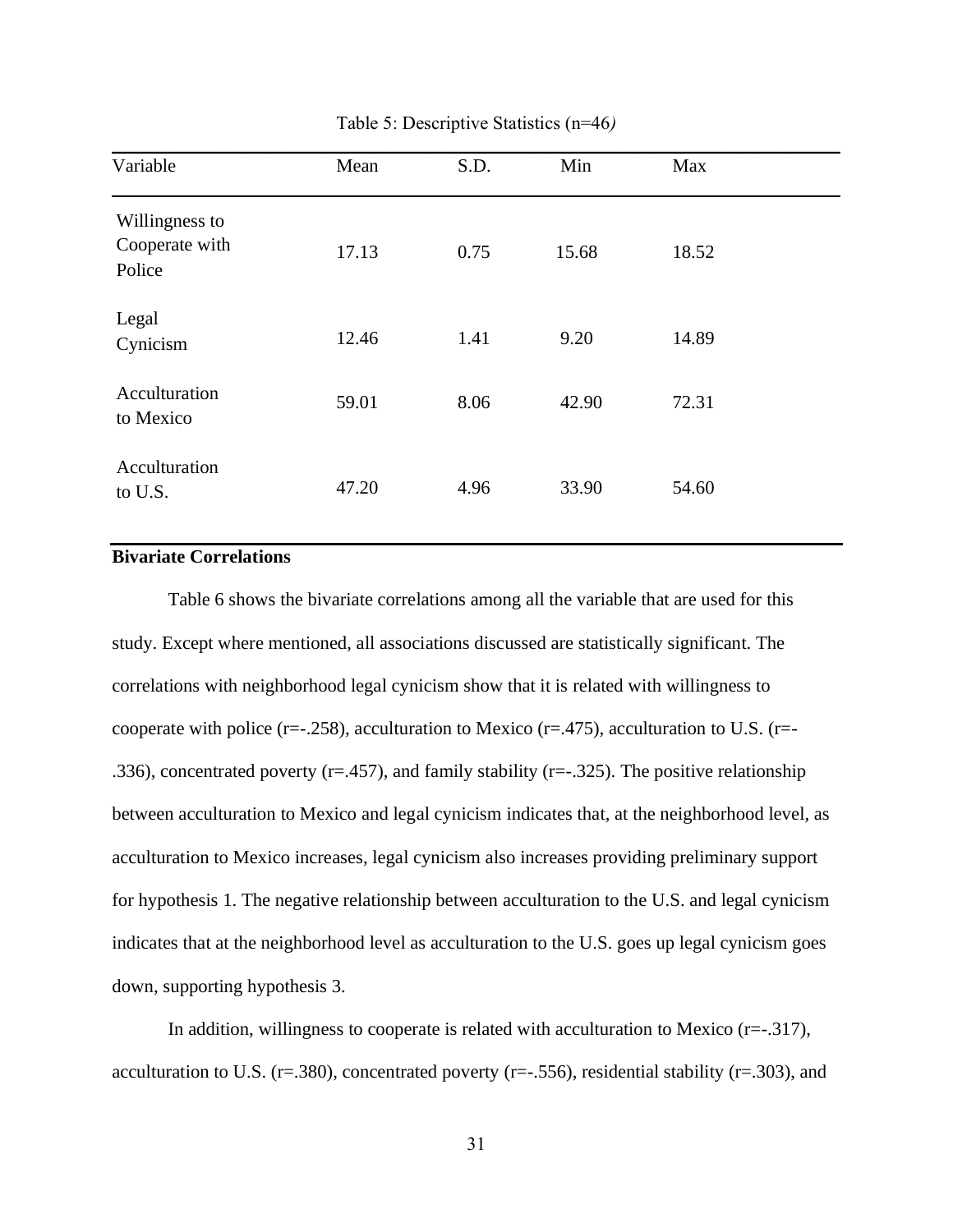|                                                |              | Table 6: Bivariate Correlations Among All Variables (n=46) |              |              |              |              |              |  |  |
|------------------------------------------------|--------------|------------------------------------------------------------|--------------|--------------|--------------|--------------|--------------|--|--|
| Variable                                       | $\mathbf{1}$ | 2                                                          | 3            | 4            | 5            | 6            | $\tau$       |  |  |
| (1) Willingness to<br>cooperate with<br>police | $\mathbf{1}$ |                                                            |              |              |              |              |              |  |  |
| $(2)$ Legal<br>cynicism                        | $-.258**$    | $\mathbf{1}$                                               |              |              |              |              |              |  |  |
| (3) Acculturation<br>to Mexico                 | $-.317**$    | $.475**$                                                   | $\mathbf{1}$ |              |              |              |              |  |  |
| (4) Acculturation<br>to US                     | .380**       | $-.336**$                                                  | $-.802**$    | $\mathbf{1}$ |              |              |              |  |  |
| (5) Concentrated<br>poverty                    | $-.556**$    | .457**                                                     | $.800**$     | $-.754**$    | $\mathbf{1}$ |              |              |  |  |
| (6) Residential<br>stability                   | $.303**$     | .052                                                       | $.001$       | .034         | $-.338**$    | $\mathbf{1}$ |              |  |  |
| (7) Family<br>stability                        | $.227*$      | $-.325**$                                                  | $-.171$      | .004         | $-.438**$    | $.548**$     | $\mathbf{1}$ |  |  |

<span id="page-39-0"></span>\* p < .10, \*\* p < .05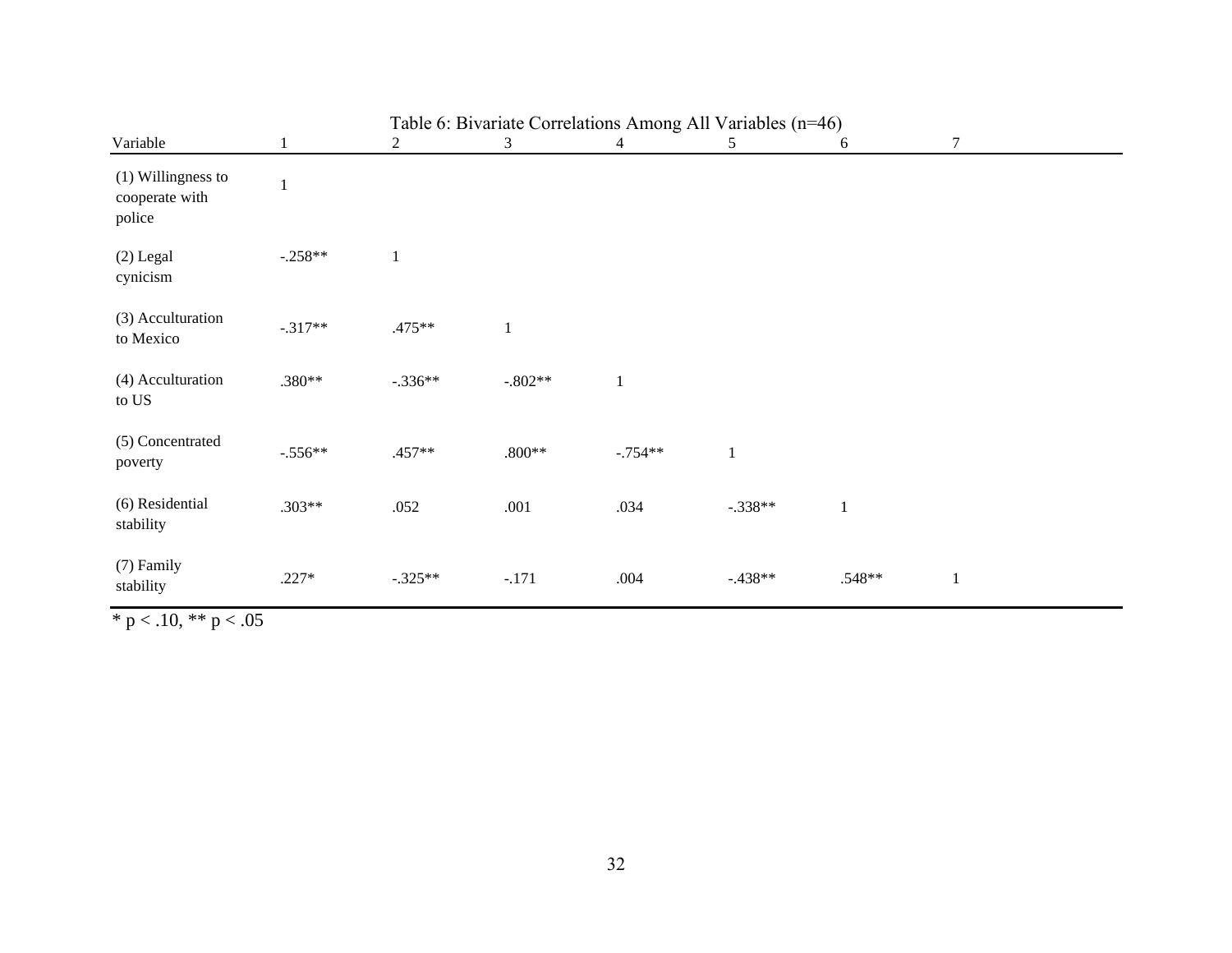family stability (r=.227). Lending initial support to hypothesis two, acculturation to Mexico is inversely related to willingness to cooperate with police, as is legal cynicism. Initial support is also found for hypothesis four in that acculturation to the US is positively associated with willingness to cooperate with police and, as mentioned above legal cynicism is negatively associated with this variable.

Furthermore, concentrated poverty is related with residential stability (r=-.338) and family stability (r=-.438). Concentrated poverty has a strong positive correlation with acculturation to Mexico (r=.800) and a strong negative correlation with acculturation to U.S. (r=- .754). Lastly, residential stability is related with family stability (r=.548).

#### **Multivariate Ordinary Least Squares (OLS) Regression**

Again, except where mentioned, all associations discussed are statistically significant. Concentrated poverty was excluded from all equations due to its high correlation to both acculturation to Mexico and acculturation to U.S., its high correlation could lead to multicollinearity. Hypothesis 1 stated that a positive association is predicted between neighborhood levels of acculturation to Mexico and legal cynicism. Hypothesis 3 stated that a negative association is predicted between neighborhood levels of acculturation to the U.S. and legal cynicism. Previous research found that assimilating to the U.S. would lead to downward assimilation meanwhile retaining cultural values would result in segmented acculturation. It is because of these that inverse effects are expected from the analysis (Chouhy, 2018). The association of the independent variables (acculturation to Mexico and acculturation to U.S.) while controlling for residential stability and family stability, with legal cynicism are presented in table 7. Regarding the association of acculturation to Mexico and legal cynicism, when there is an increase in one standard deviation in acculturation to Mexico, in legal cynicism there is an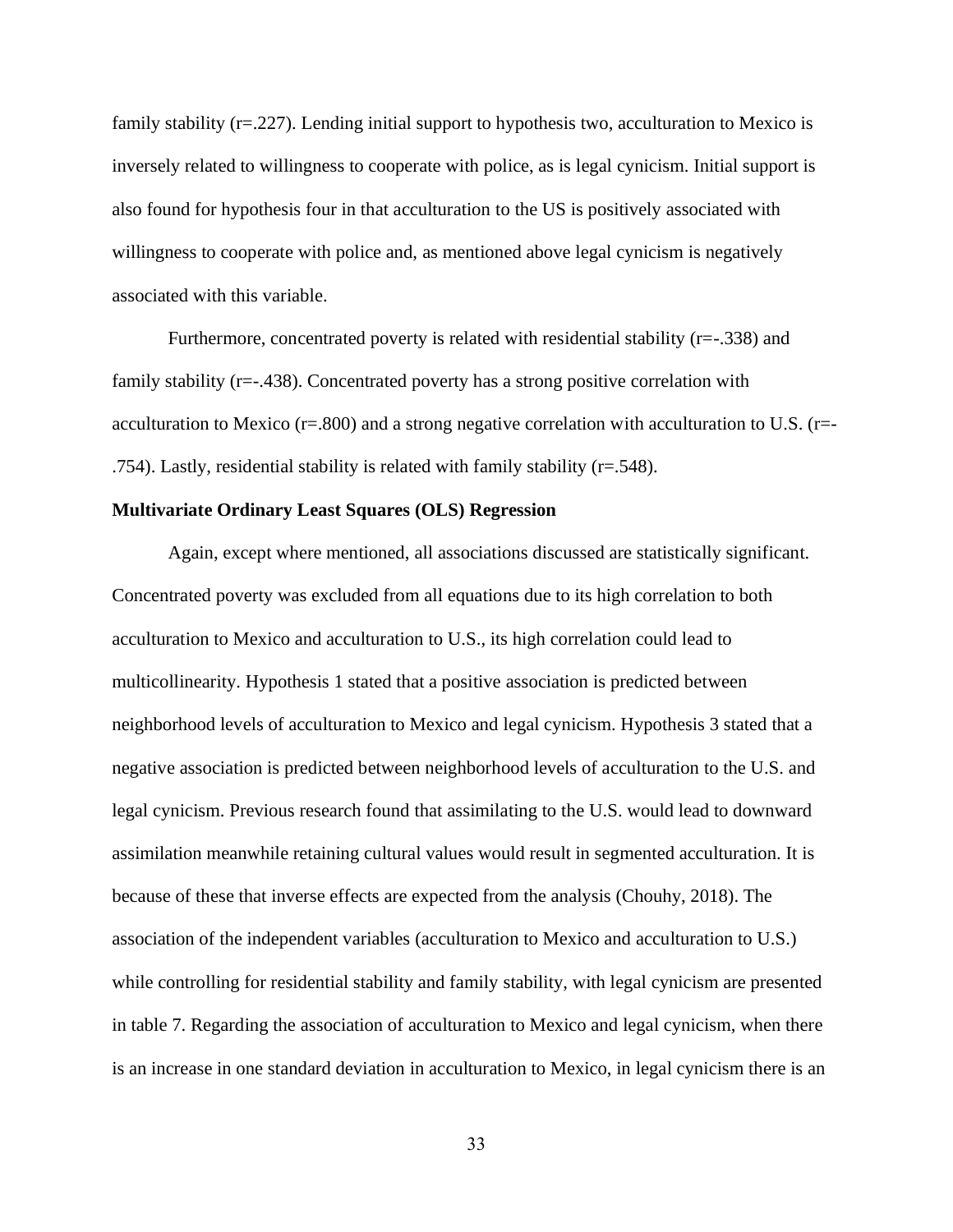increase of .405 standard deviations. This finding supports hypothesis 1. The variance in legal cynicism that is explained by acculturation to Mexico and the control variables is indicated by  $R<sup>2</sup>=$  .339. Not surprisingly, acculturation to the U.S. had an inverse association demonstrating that when there is an increase in one standard deviation in acculturation to the U.S. there is a .350 decrease in standard deviations in legal cynicism. This finding supports hypothesis 3. The variance in legal cynicism that is explained by acculturation to the U.S. and the control variables is indicated by  $R^2 = .304$ .

<span id="page-41-0"></span>Table 7: OLS Regression of Acculturation to Mexico, Acculturation to US and Control Variables on Legal Cynicism (n=46)

| Independent                  |             | Equation I |           |             | <b>Equation II</b> |           |  |  |
|------------------------------|-------------|------------|-----------|-------------|--------------------|-----------|--|--|
| Variables                    | $\mathbf b$ | SE         | Beta      | $\mathbf b$ | <b>SE</b>          | Beta      |  |  |
| Acculturation to<br>Mexico   | .071        | .022       | .405**    |             |                    |           |  |  |
| Acculturation to US          |             |            |           | $-.099$     | .037               | $-.350**$ |  |  |
| <b>Residential Stability</b> | .488        | .268       | $.275*$   | .619        | .274               | $.348**$  |  |  |
| <b>Family Stability</b>      | $-.724$     | .273       | $-.407**$ | $-.921$     | .274.              | $-.517**$ |  |  |
| F Score                      |             | $7.166**$  |           |             | $6.115**$          |           |  |  |
| $R^2$                        |             | .339       |           |             | .304               |           |  |  |

\*\* p $\leq$ .05, \*p $\leq$ .10

Hypothesis 2 stated that a negative association is predicted between neighborhood levels of acculturation to Mexico and willingness to cooperate with police and will be mediated by legal cynicism. Hypothesis 4 stated that a positive association is predicted between neighborhood levels of acculturation to the U.S. and willingness to cooperate with police and will be mediated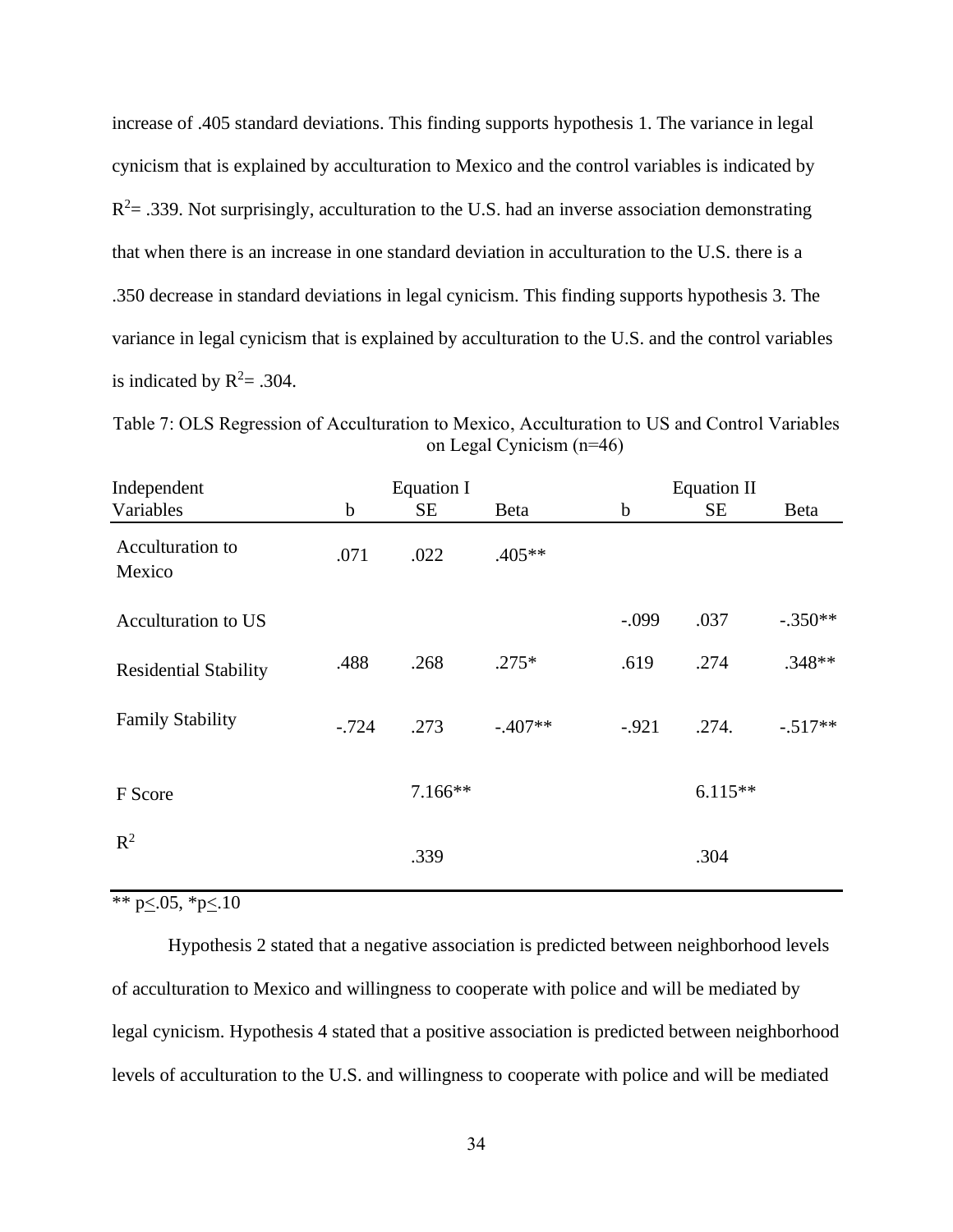by legal cynicism. The association of the independent variables (acculturation to Mexico and acculturation to U.S.) and the mediator of legal cynicism while controlling for residential stability and family stability on willingness to report crime are presented in table 8. Regarding the association between acculturation to Mexico and willingness to report crime, when there is an increase in one standard deviation in acculturation to Mexico there is a .316 decrease in standard deviations in willingness to cooperate with police. The variance in willingness to cooperate with police that is explained by acculturation to Mexico and the control variables is indicated by  $R^2$  = .192. Importantly, there is complete mediation in this relationship as shown by equation II (Baron & Kenny 1986). Specifically, when legal cynicism is added to the equation, the association between acculturation to Mexico and willingness to cooperate with police is no longer significant. This means that legal cynicism serves, as predicted, as an intervening variable that explains part of the relationship between acculturation to Mexico and willingness to cooperate with police. The variance in willingness to cooperate with police that is explained by acculturation to Mexico, legal cynicism, and the control variables is indicated by  $R^2 = 0.215$ . These findings support hypothesis 2 that acculturation to Mexico leads to legal cynicism which results in lower levels of willingness to cooperate with police.

The relationship between acculturation to U.S. and willingness to cooperate with police demonstrated that when there is an increase in one standard deviation in acculturation to the U.S. there is a .372 increase in standard deviations in willingness to cooperate with police (see table 8 equation III). The variance of willingness to cooperate with police that is explained by acculturation to the U.S. and the control variables I explained by  $R^2 = .235$ . There is partial mediation when legal cynicism is added to the equation as shown by equation IV where the Beta for acculturation to the US drops in value to .315, a decrease of about 15 percent. This indicates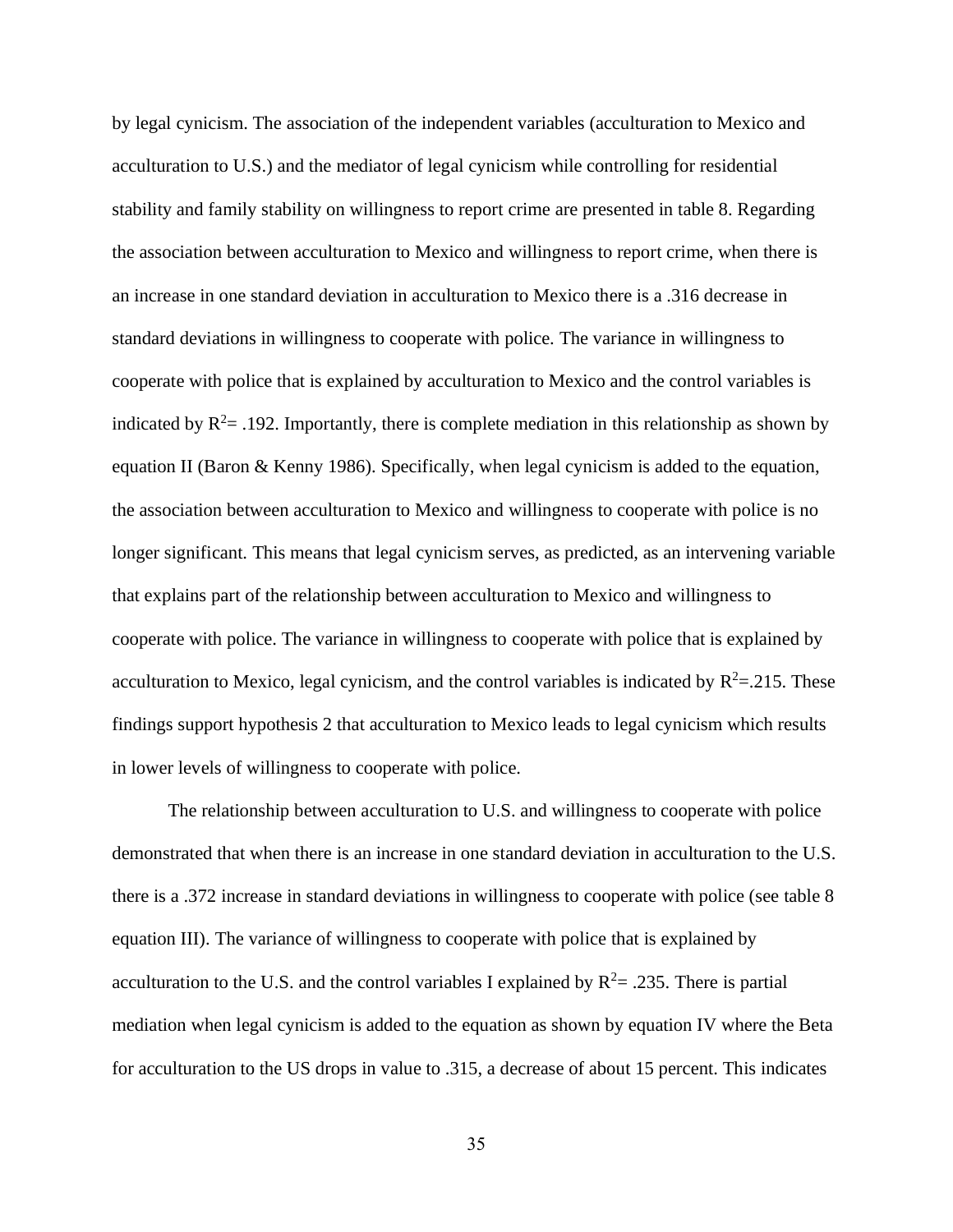<span id="page-43-0"></span>

| Independent                                |         | Equation I |             | <b>Equation II</b> |         | <b>Equation III</b> |      |           | <b>Equation IV</b> |             |           |          |
|--------------------------------------------|---------|------------|-------------|--------------------|---------|---------------------|------|-----------|--------------------|-------------|-----------|----------|
| Variables                                  | b       | <b>SE</b>  | <b>Beta</b> | $\mathbf b$        | SE      | Beta                | b    | <b>SE</b> | <b>Beta</b>        | $\mathbf b$ | <b>SE</b> | Beta     |
| Acculturation<br>to Mexico                 | $-.029$ | .013       | $-.316**$   | $-.022$            | .015    | $-.242$             |      |           |                    |             |           |          |
| Acculturation<br>to $\mathbf{U}\mathbf{S}$ |         |            |             |                    |         |                     | .056 | .020      | $.372**$           | .047        | .022      | $.315**$ |
| Legal<br>Cynicism                          |         |            |             | $-.097$            | .090    | $-.183$             |      |           |                    | $-.087$     | .086      | $-163$   |
| Residential<br>Stability                   | .281    | .157       | .298*       | .328               | .163    | $.348*$             | .222 | .152      | .236               | .276        | .161      | .292*    |
| Family<br>Stability                        | .009    | .160       | .009        | .014               | .172    | .014                | .093 | .153      | .099.              | .014        | .172      | .014     |
| F Score                                    |         | $3.334**$  |             |                    | 2.799** |                     |      | 4.299**   |                    |             | 3.480**   |          |
| $R^2$                                      |         | .192       |             |                    | .215    |                     |      | .235      |                    |             | .253      |          |

Table 8: OLS Regression of Acculturation to Mexico, Acculturation to US, Legal cynicism, and Control Variables on Willingness to Cooperate with Police (n=46)

\*\* p $\leq$ .05, \*p $\leq$ .10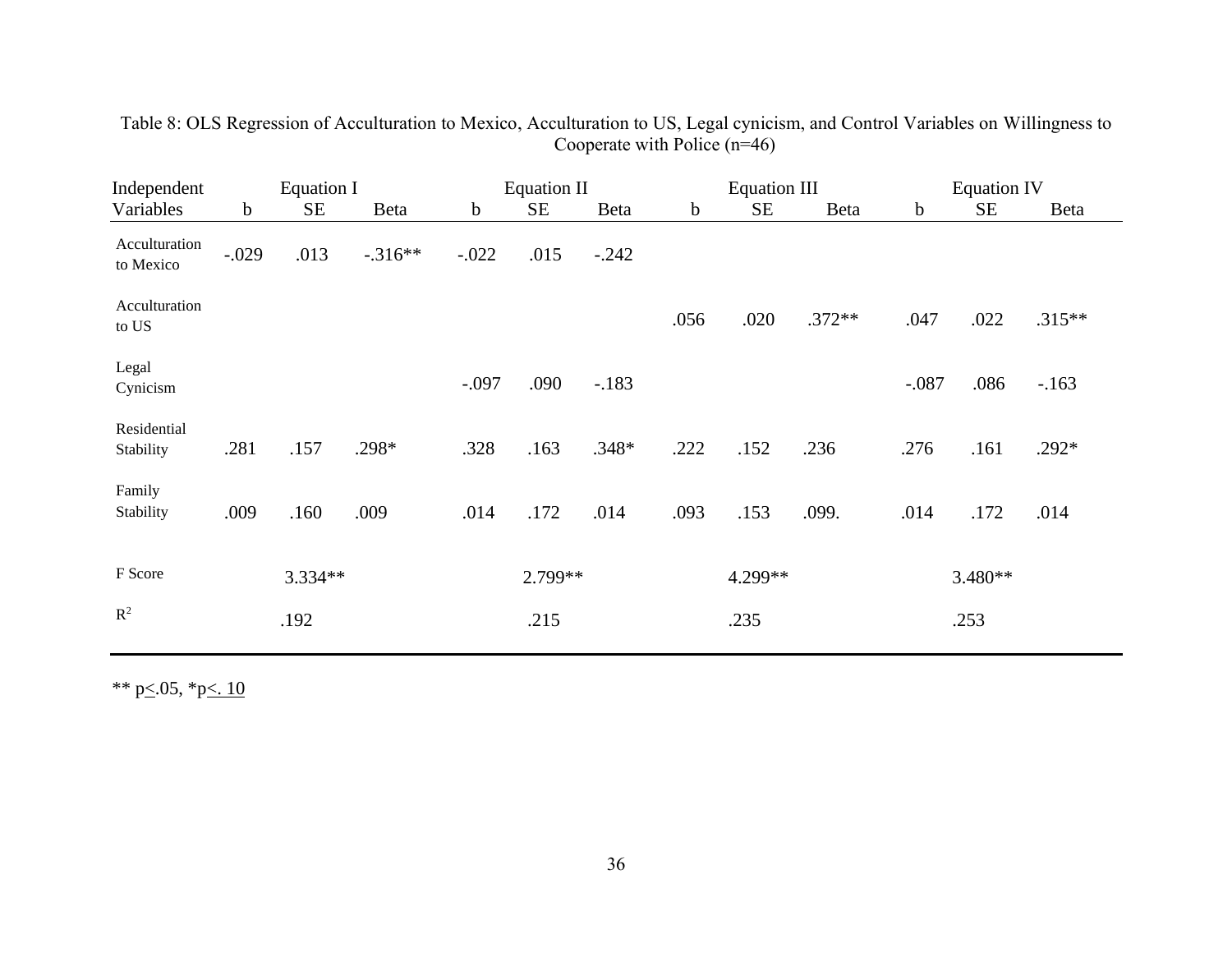that legal cynicism serves as an intervening variable in the association between acculturation to the U.S. and willingness to cooperate with police The variance in willingness to cooperate with police that is explained by acculturation to U.S., legal cynicism, and the control variables is indicated by  $R^2 = 0.253$ . These findings support hypothesis 4 that acculturation to the U.S. partially leads to legal cynicism, which results in higher levels of willingness to cooperate with police.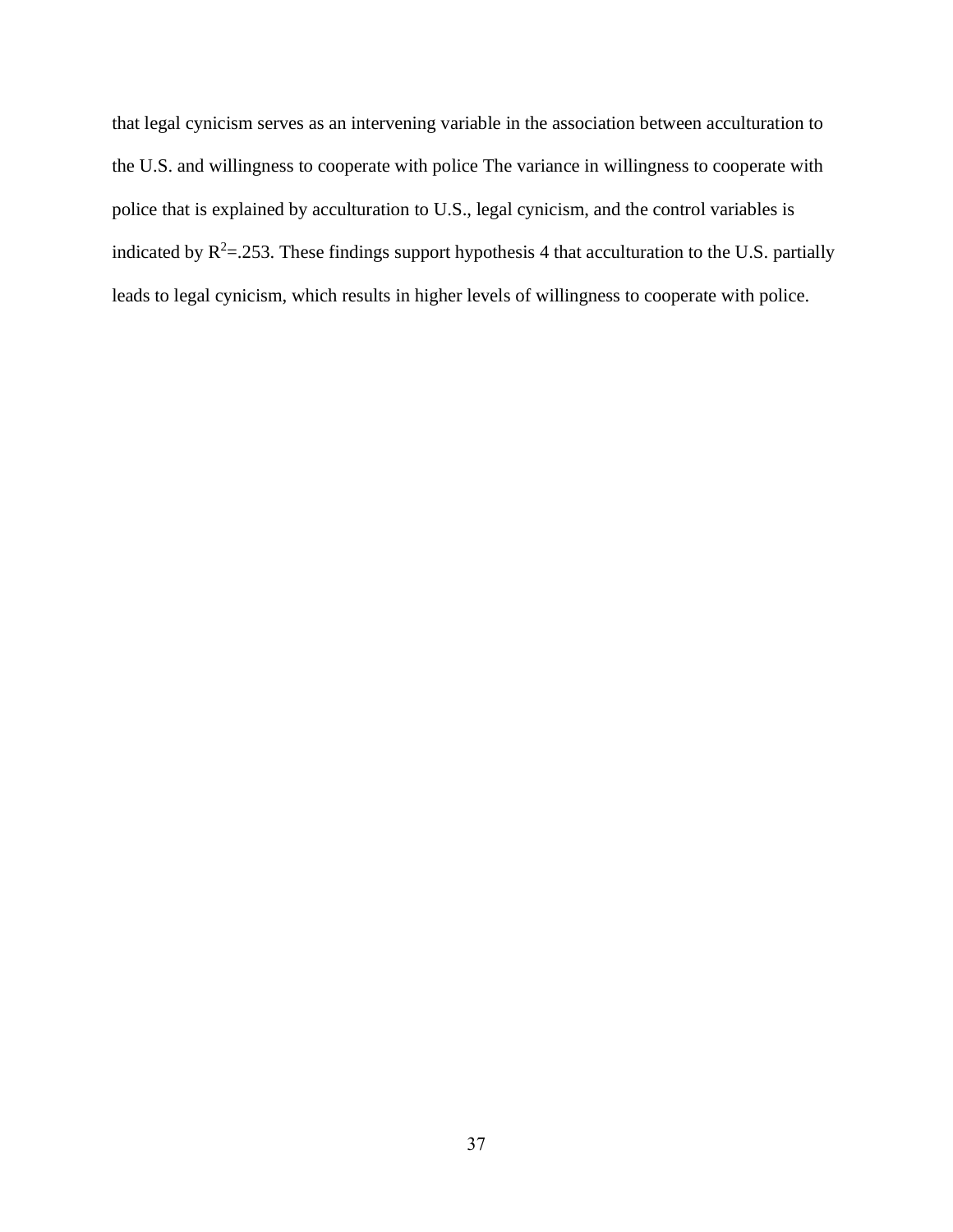#### **Chapter 6: Discussion**

<span id="page-45-0"></span>This study examined how legal cynicism and acculturation impacted neighborhood levels of willingness to report crime in El Paso communities. I predicted that acculturation to Mexico would lower a neighborhoods willingness to report crime and that acculturation to the U.S. would raise a neighborhoods willingness to report crime. Acculturation to Mexico and acculturation to the U.S. were used to differentiate between neighborhoods that had Latino cultural values versus neighborhoods that have American cultural values. This was done by analyzing data from 46 El Paso neighborhood clusters. Despite previous research finding that Latino immigrant communities have lower than expected crime rates (Alvarez-Rivera et al., 2014; Chavez, 2018; Chouhy, 2018; Desmond & Kubrin, 2009; Feldmeyer et al., 2019; Kubrin & Mioduszewski, 2018; Rojas-Gaona & Madero-Hernandez, 2018; Sampson, 2008; Shihadeh & Barranco, 2010; Ulmer & Harris, 2013), many right-wing politicians continue to criminalize these communities. This study aims to fill a gap in literature by looking at how certain factors that are commonly associated with high crime impact these communities' willingness to report crime.

Using neighborhood level data pertaining to a sample of neighborhoods in El Paso County, Texas, four hypotheses were constructed, and regression analyses performed to test these predictions. The first hypothesis proposed that acculturation to Mexico would have a positive association with legal cynicism. A multivariate OLS regression found that acculturation to Mexico does have a strong positive association with legal cynicism at the neighborhood level. These findings are consistent with what previous research has found (Rivera 1994). The rise in legal cynicism among neighborhoods with high levels of acculturation to Mexico, could be attributed to how police are viewed in Mexico. Another possibility is that the police in these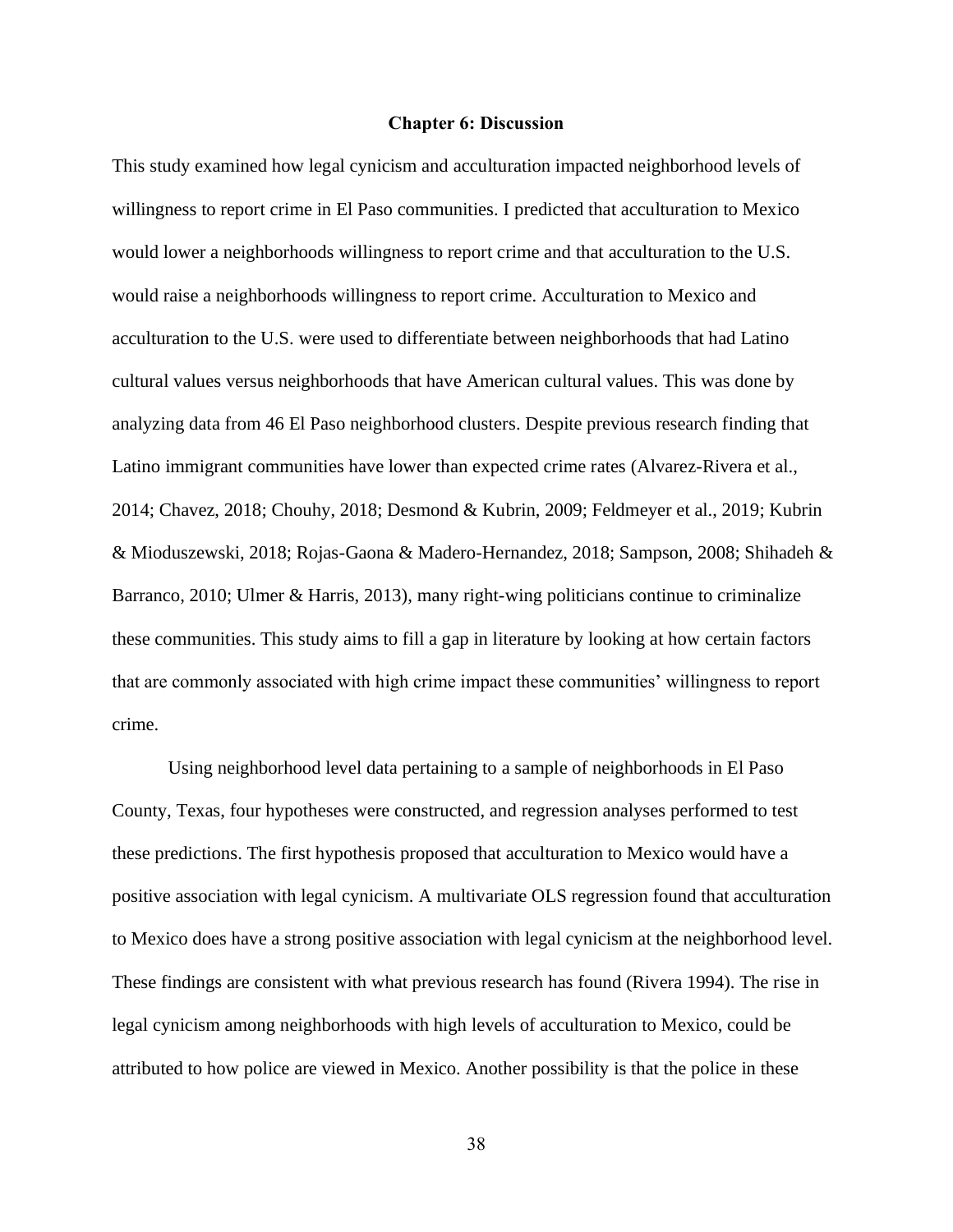neighborhoods are mistreating the members of the community through the use of excessive force or harassment. These possibilities as to why there is a rise in legal cynicism among neighborhoods with high levels of acculturation to Mexico align with the findings discussed by Boehme and colleagues (2020). As mentioned in the literature review, Boehme and colleagues believe that over policing in lower income neighborhoods can lead to legal cynicism. Since over policing typically occurs in communities of color (Boehme et al., 2020) this could possibly bring Latinos together. They could feel like that the reason they are being over policed is not because they engage in more crime but instead because they are Latinos. This could in turn increase their acculturation to Mexico because it brings a sense of unity among the community. Although their neighbors are not family, as mentioned in the literature review Latinos tend to make familial bonds with the people they are close with (Menjivar  $\&$  Bejarano, 2004). Over policing could lead to stronger familial bonds within Latino communities. This could be due to the fact that since the community does not trust the police, they will instead lean on each other when in need.

The second hypothesis proposed that acculturation to Mexico would have a negative association with willingness to report crime. A multivariate OLS regression found that acculturation to Mexico and willingness to cooperate with police have a negative association. However, when legal cynicism was added to the equation this relationship is no longer significant, indicating that legal cynicism mediated or explained this relationship. This means that the association between acculturation to Mexico and willingness to cooperate with police is indirect, operating with legal cynicism as an intervening variable. This analysis shows that neighborhood levels of acculturation to Mexico is inversely associated with willingness to report crime because of high levels of legal cynicism. As mentioned earlier, the reason legal cynicism is present in these neighborhoods could be impacted by how they had previously viewed the police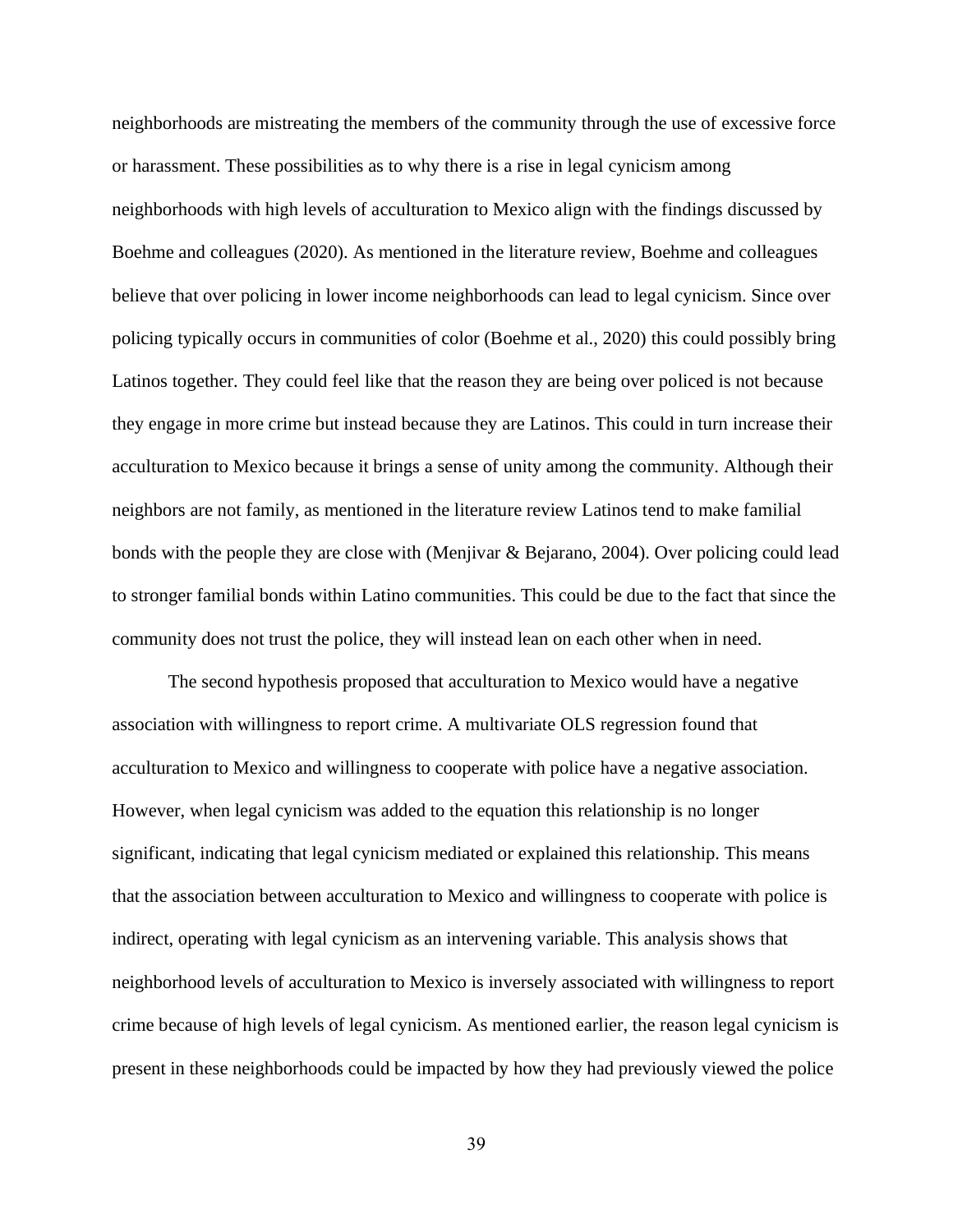in their home countries or due to how the U.S. police are treating members of the community. Because of these reasons, the community is apprehensive in calling the police when a crime occurs and when the police are notified of a crime, members of the community are less willing to provide information. The communities' unwillingness to cooperate with the police could be due to their lack of understanding of immigration policies in the United States. As previous research stated, there are some immigration policies that resulted in the deportation of immigrants even in the cases where they were the victims. If the neighborhoods with acculturation to Mexico are made up of immigrants then they could be scared of getting deported when the police are present in their neighborhoods. Overall, neighborhoods with acculturation to Mexico would rather a crime go unreported or without evidence than cooperate with the police.

The third hypothesis proposed that acculturation to the U.S. would have a negative association to legal cynicism. The analysis found that acculturation to the U.S. and legal cynicism have a strong negative association. These findings are indicative of neighborhoods with high levels of acculturation to the U.S. having higher levels of trust in the police. Due to the inverse results between the neighborhoods with acculturation to Mexico and those with acculturation to the U.S., it brings to question how police presence differentiates between the two types of communities to cause such opposing views on legal cynicism. Boehme and colleagues (2020) mentioned that police presence is higher in communities with people of color.

Hypothesis 4 proposed that acculturation to the U.S. would have a positive association with willingness to report crime. The analysis found that as acculturation to U.S. went up willingness to cooperate with police went up. There was partial mediation, in which legal cynicism served as an intervening variable between acculturation to the U.S. and willingness to cooperate with police and explained approximately 15% of the decrease. Overall, neighborhoods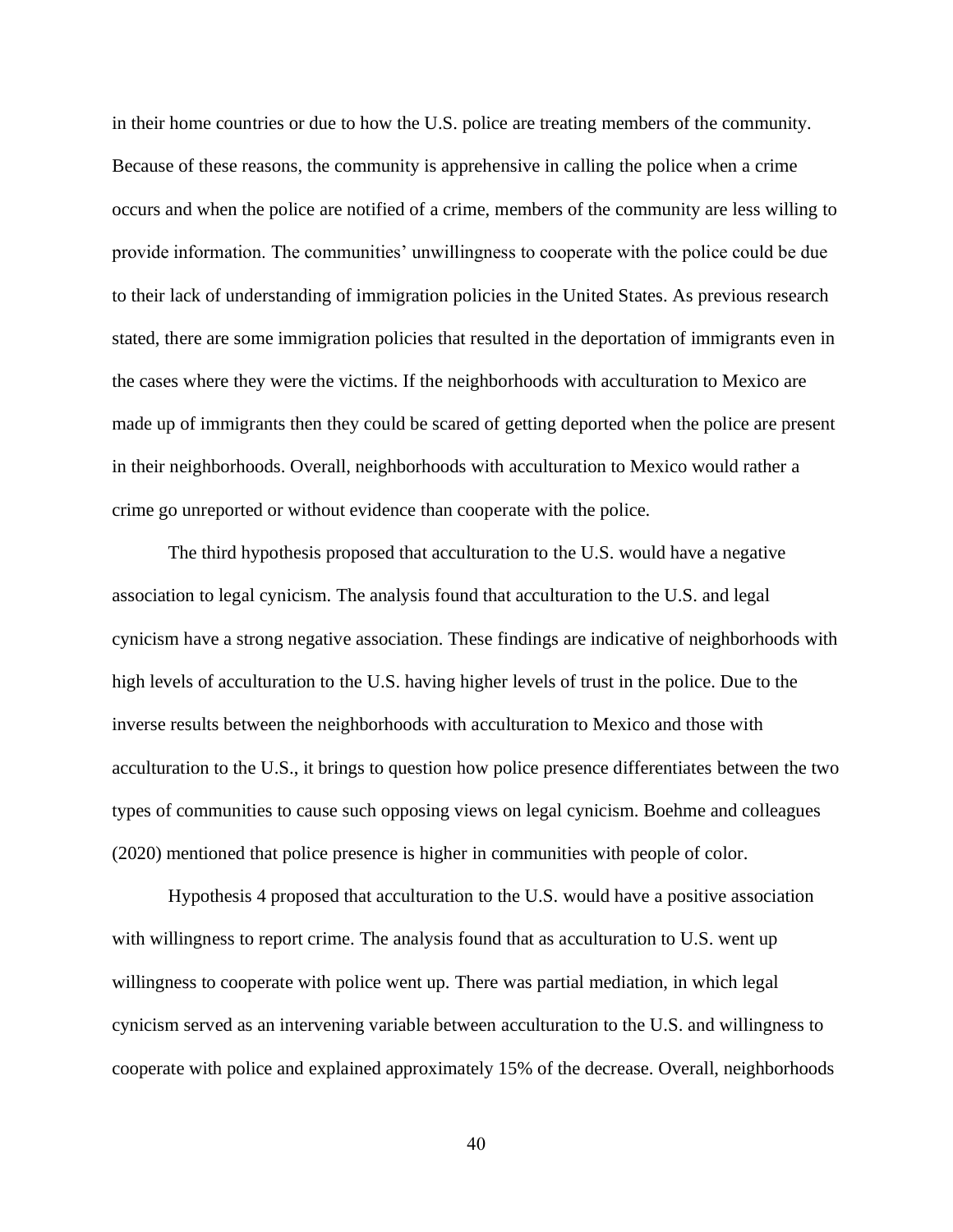that had high levels of acculturation to the U.S. were more willing to cooperate with the police and increasing levels of legal cynicism only partially weakened this relationship. This could be because the police are seen as more trustworthy and competent to handle crime when acculturation to the US is high.

Overall, this study found that having high acculturation to the U.S has a different impact on willingness to cooperate with police when mediated through legal cynicism when compared to neighborhoods with high acculturation to Mexico. Legal cynicism may not be as important as willingness to cooperate with police in neighborhoods with high levels of acculturation to the U.S. because they could still expect police officers to do their job when they are contacted. Meanwhile, neighborhoods with acculturation to Mexico are less willing to cooperate with police when legal cynicism is present due to their fear of deportation. Another reason could be due their cultural value of familism.

Even if the neighborhood doesn't have a fear of deportation, they may not feel the need to involve or cooperate the police since they can rely on each other and their community to resolve the issue. This can be achieved through the use of informal social control (Wilcox et al., 2018). By using informal social control, neighborhoods with acculturation to Mexico can be vigilante of their children and neighbors preventing them from committing future crime, thus the lack of need for the police to be involved. The reason neighborhoods with acculturation to Mexico are able to do this is because since they have familial ties to their neighbors, they are able to trust each other and rely on each other to watch their kids and their belongings when they are unable to do so (Rojas-Gaona & Madero-Hernandez, 2018). It is because of this that would be offenders would be deterred from committing future crime in these communities since they know someone would be watching. Another reason is that since these communities tend to be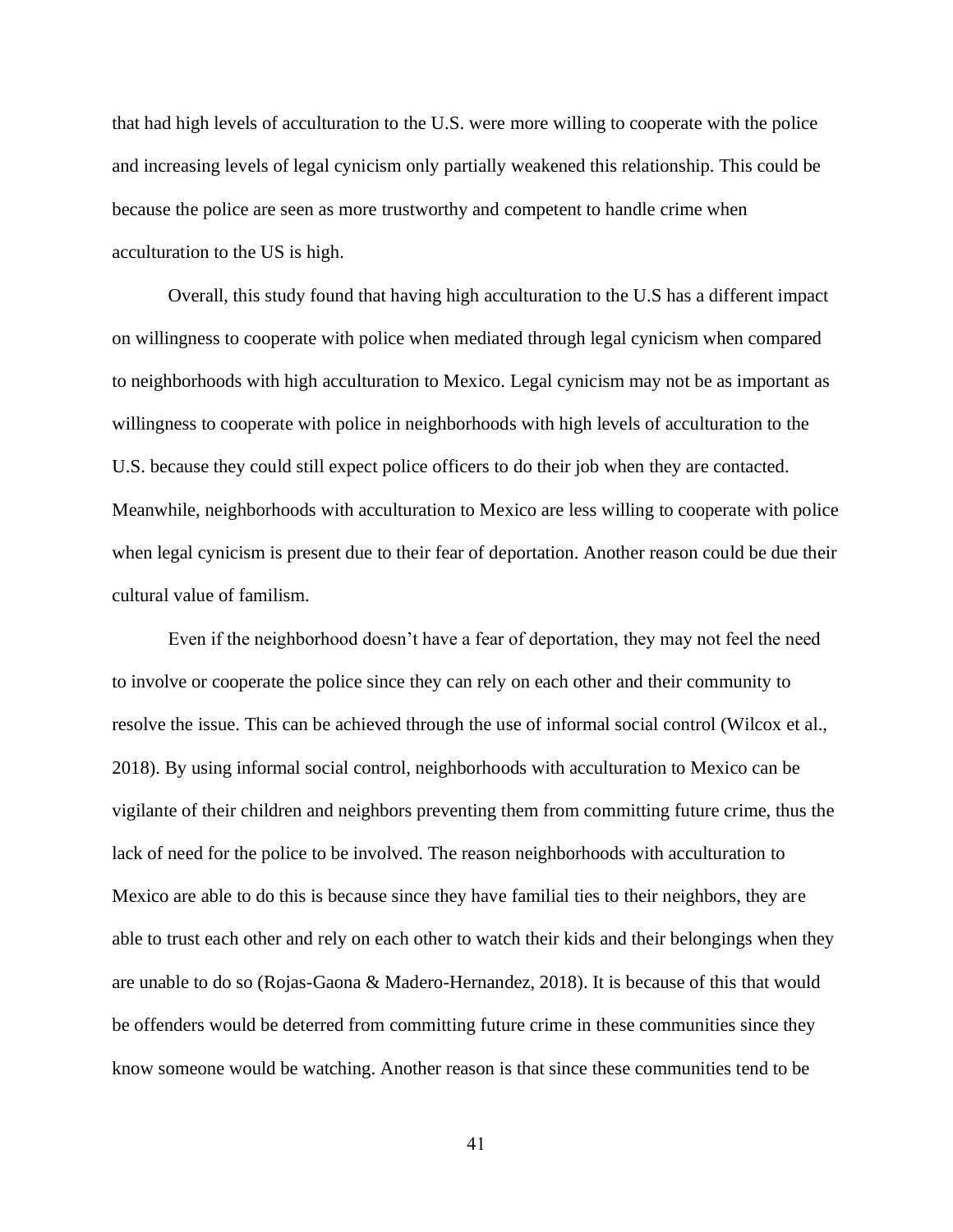tightly knit an offender from outside of the community would be easily detected as not belonging. If the offender was member of the community, then they would be easily identified by the other community members. These are the reasons as to why neighborhoods with acculturation to the Mexico may be less willing to cooperate with the police. Since they could handle the crime themselves and already don't trust the police then why risk cooperating with them.

Furthermore, the bivariate correlations found that concentrated poverty had a strong positive relationship with acculturation to the U.S. and a strong negative correlation with acculturation to Mexico. This means that concentrated poverty is present among neighborhoods with acculturation to Mexico and not as present in neighborhoods with acculturation to the United States. This could be due to the fact that Latino immigrants are more likely to settle into a lower income community due to their socioeconomic status when immigrating to the United States.

This study found that neighborhoods with acculturation to Mexico are positively associated with legal cynicism. This association negatively impacts the communities' willingness to report crime. Future research should look into how this decrease in willingness to report crime affects Latino neighborhoods crime rates. This information would be telling off whether or not selective acculturation is causing the low crime rates that have been found in previous studies or if they are simply going unreported due to the communities' legal cynicism.

Due to its small sample size an important limitation of the study is its power. Since all the regressions analyses had the same sample size (n=46), the possibility of a type 1 error exists for all hypotheses. A type 1 error is when there is a false positive. This means that although the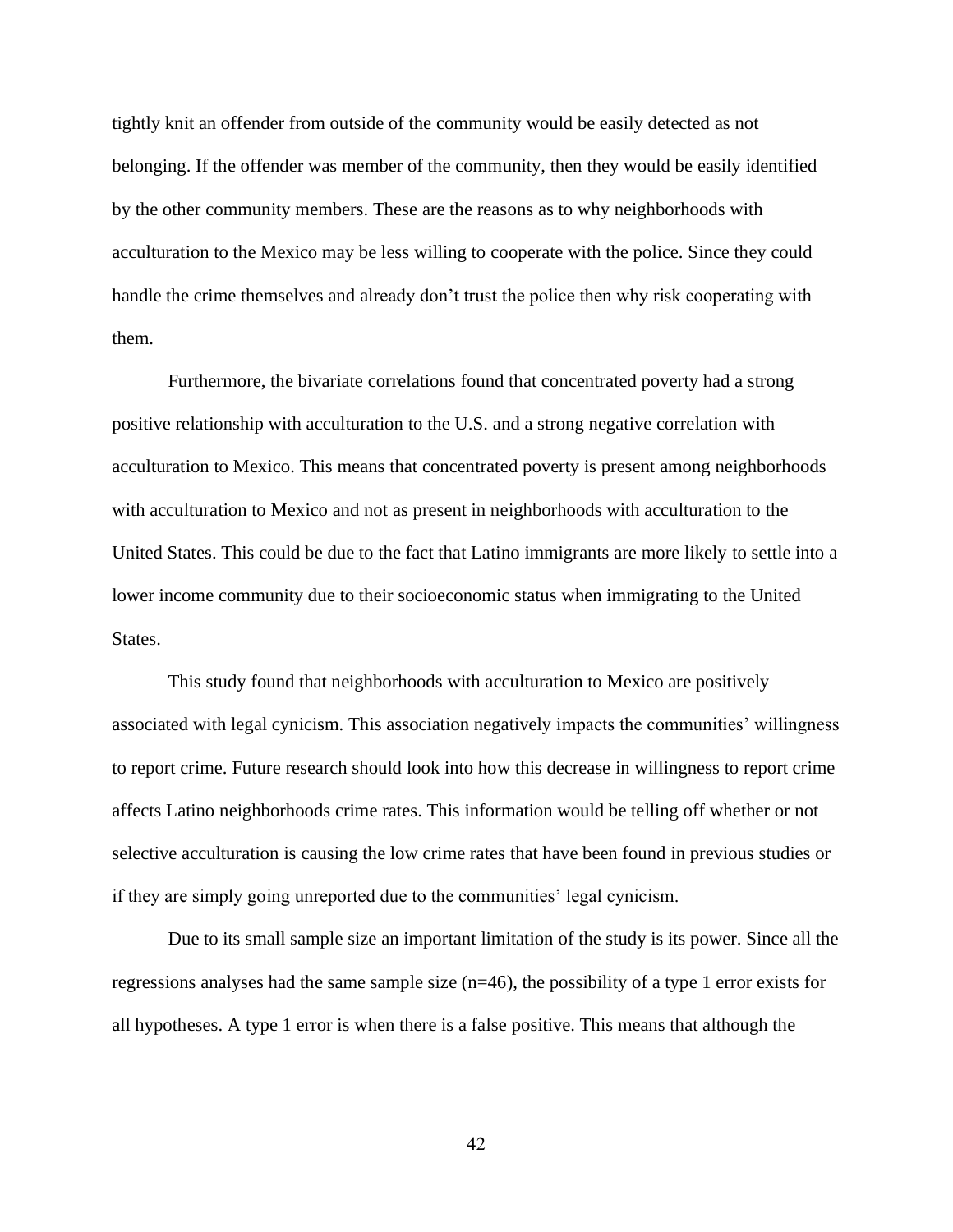results show that the hypotheses are statistically significant, the possibility that they are not exists.

Another limitation of the study is the time at which the survey was conducted. The Black Lives Matter (BLM) movement first gained notoriety in August of 2014 (Reny & Newman, 2021). Which is when the survey stopped being administered. The BLM movement focuses on bringing awareness, through the use of protests, to the excessive force that is being used on the black community by the police (Reny & Newman, 2021). More importantly this movement focuses on instances when the use of excessive force results in death. Recently there was a rise in BLM protests after the death of George Floyd in May 2020. These protests resulted in the public having a negative sentiment towards the police (Reny & Newman, 2021). Since the negative sentiment amongst the public increased during the BLM protests in 2020 the possibility that the results for legal cynicism and willingness to cooperate with police are outdated exist.

Another limitation of the study is that El Paso's population is primarily made of Latino immigrants and descendants of Latino immigrants. This could impact the way that neighborhoods view the police since the police officers are Latino's just like them. The fact that the majority of the community is Latino may also impact acculturation and crime in these neighborhoods. The Latino cultural values may be retained and present, but they may not be serving their purpose of protecting if the criminogenic American lower-class values aren't present or present often enough to protect from.

Although El Paso's population is a limitation it also demonstrates an interesting factor that hasn't been previously analyzed. In the past El Paso, Texas has been ranked the safest city with a population of over 500,000 people (Castañeda & Chiappetta, 2020). This study found that neighborhoods with acculturation to Mexico have high levels of legal cynicism and are less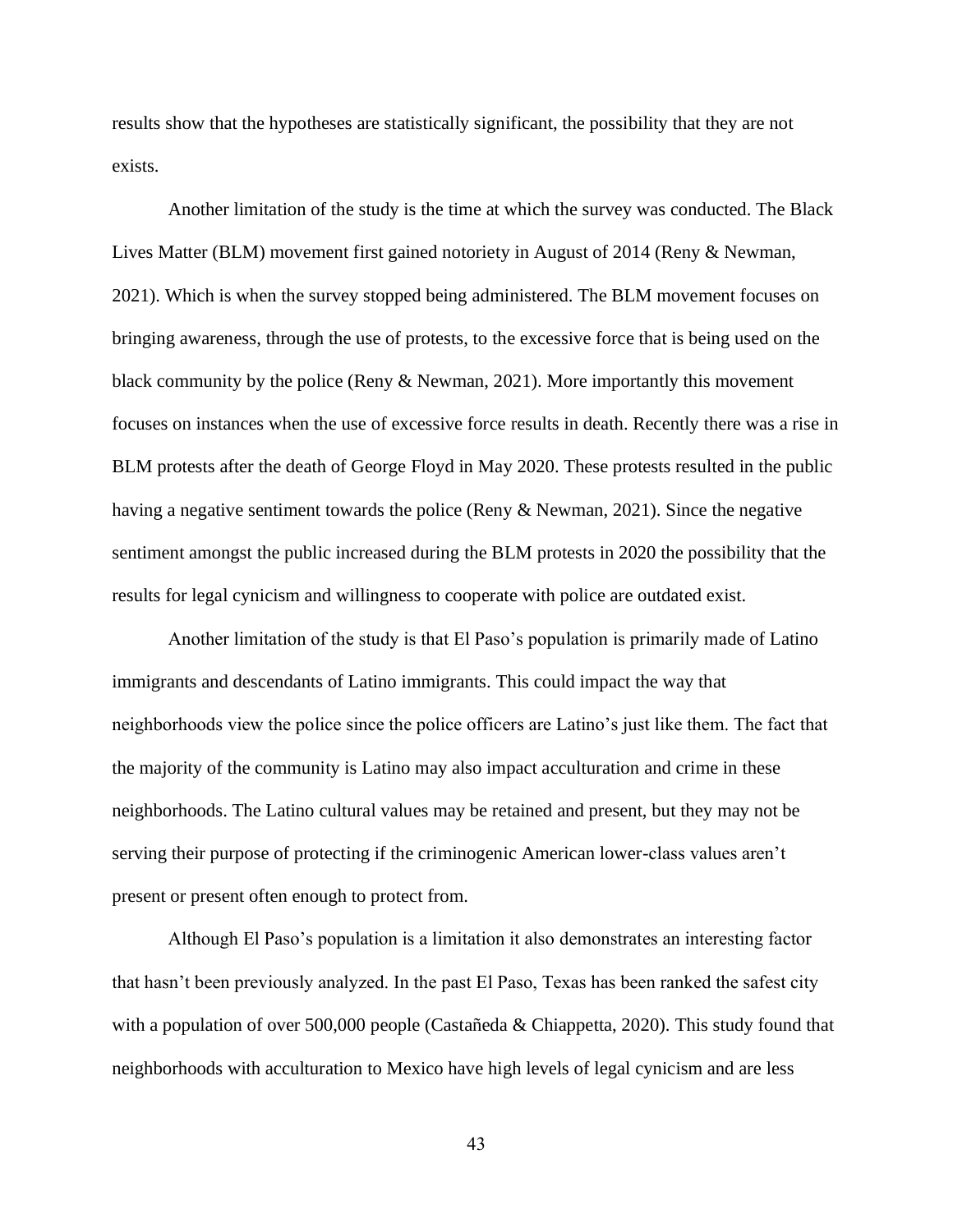willing to cooperate with police. The vast majority of the population is Latino, Latino neighborhoods are less willing to cooperate with police, yet the city is still considered to be a safe city. This can be due to Latinos cultural values that protect them from engaging in criminogenic behavior.

Future research should look into how crime rates differ in neighborhoods with acculturation the US from that of neighborhoods with acculturation to Mexico. Furthermore, looking into how racism among the police force can affect Latino communities could also be proven useful to see how it affects willingness to report crime. Looking at less homogenous cities may also be necessary to see if these findings are applicable to all Latino communities. Future research should also look into segmented assimilation and how the code of the street could be a form of downward assimilation in these communities and its association with crime.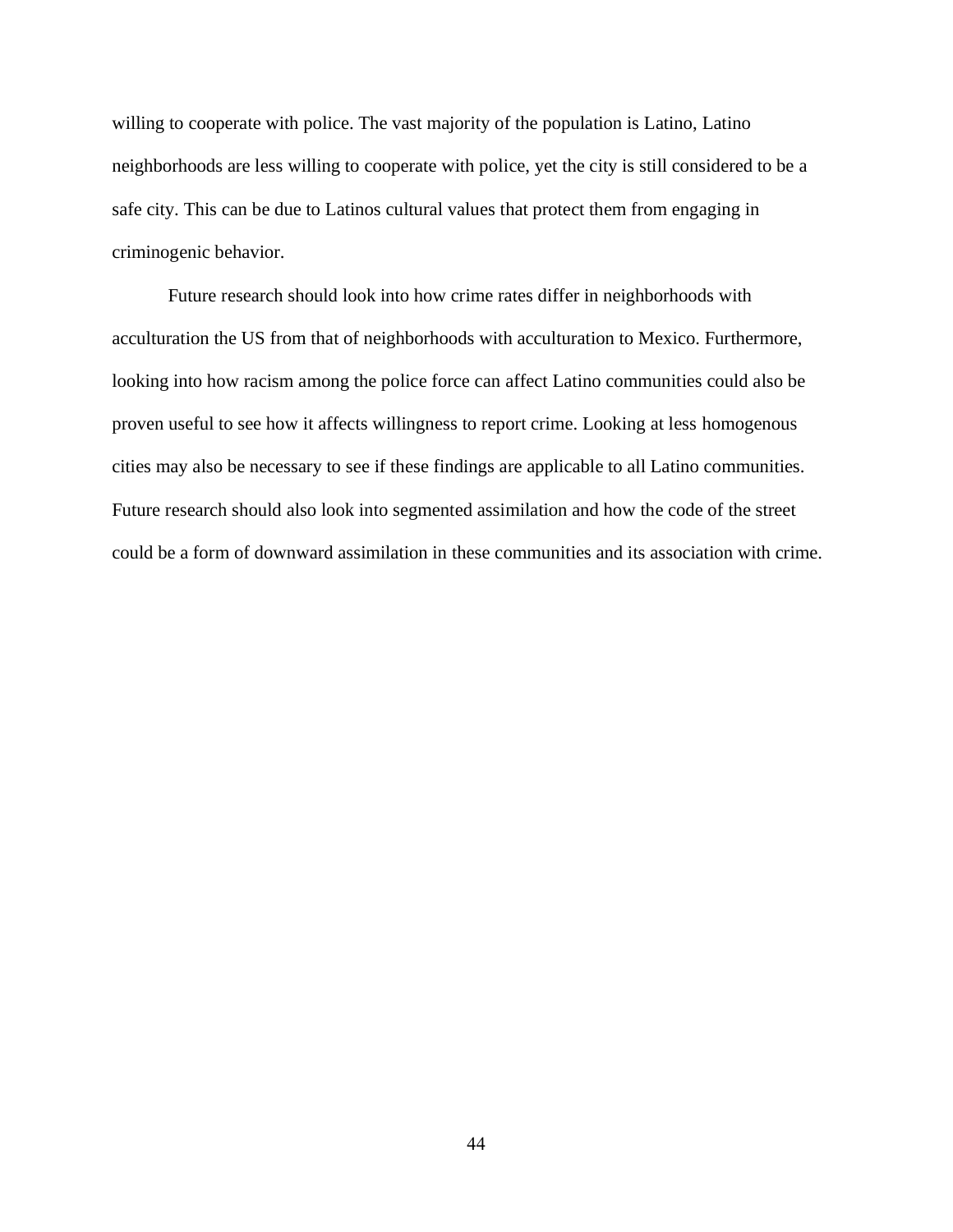#### **References**

- <span id="page-52-0"></span>Alvarez-Rivera, L. L., Nobles, M. R., & Lersch, K. M. (2014). Latino immigrant acculturation and crime. *American Journal of Criminal Justice*, *39*(2), 315-330.
- Anderson, E. (1999). Code of the Street. *The Wiley Blackwell encyclopedia of urban and regional studies*, 1-3.
- Armenta, A. (2018). Policing and Punishing Illegality in the United States. In *Routledge Handbook on Immigration and Crime* (pp.236-247).
- Baron, R. M., & Kenny, D. A. (1986). The moderator–mediator variable distinction in social psychological research: Conceptual, strategic, and statistical considerations. *Journal of personality and social psychology*, *51*(6), 1173.
- Boehm, D. A. (2009). "¿Quien Sabe?": Deportation and Temporality Among Transnational Mexicans. *Urban Anthropology and Studies of Cultural Systems and World Economic Development*, 345-374.
- Boehme, H. M., Cann, D., & Isom, D. A. (2020). Citizens' Perceptions of Over-and Under Policing: A Look at Race, Ethnicity, and Community Characteristics. *Crime & Delinquency*, 0011128720974309.
- Brown, B., Benedict, W. R., & Wilkinson, W. V. (2006). Public perceptions of the police in Mexico: A case study. *Policing: An International Journal of Police Strategies & Management*.
- Burchfield, K. B., & Silver, E. (2013). Collective efficacy and crime in Los Angeles neighborhoods: Implications for the Latino paradox. *Sociological Inquiry*, *83*(1), 154 176.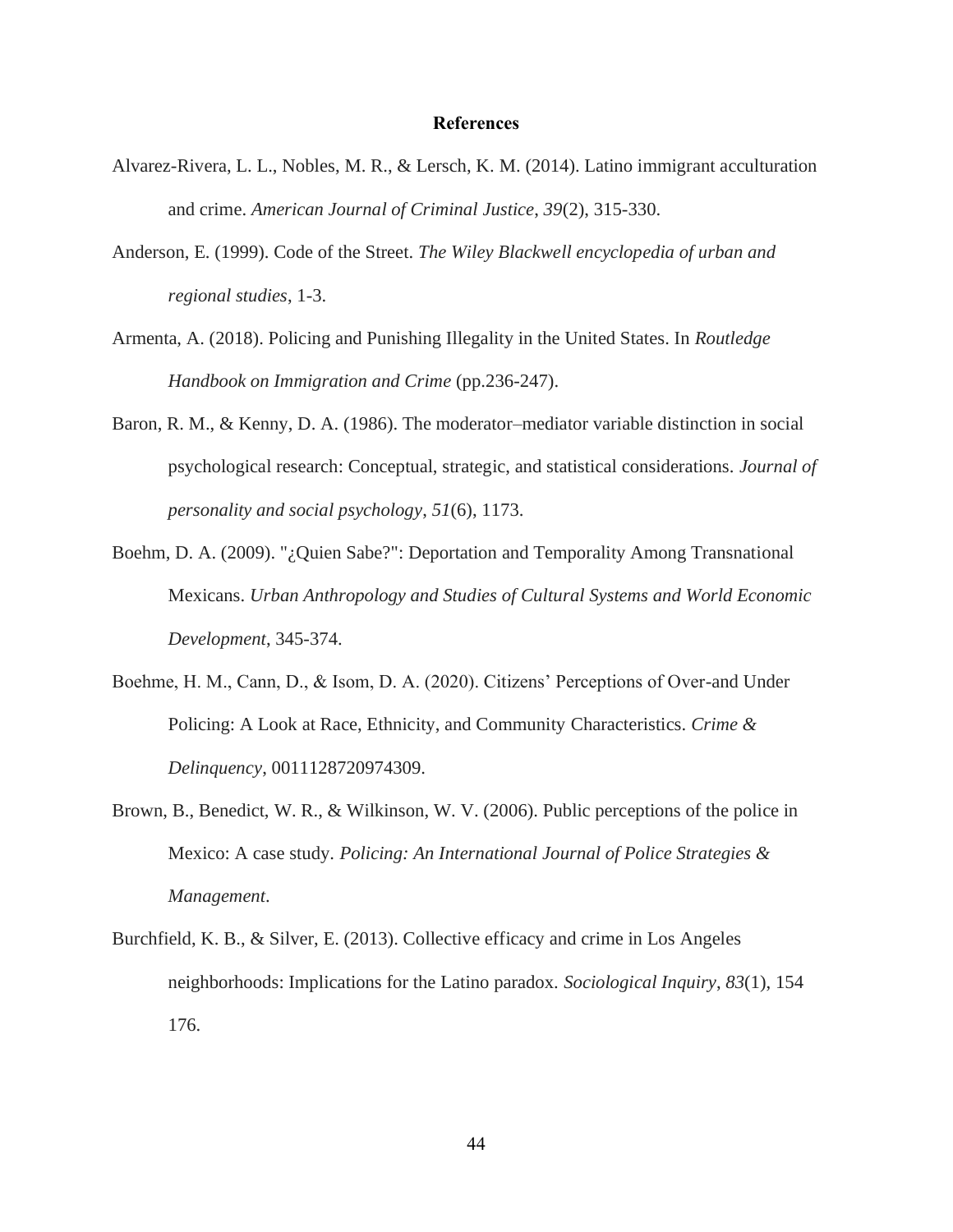- Calavita, K. (1989). The contradictions of immigration lawmaking: the Immigration Reform and Control Act of 1986. *Law & Policy*, *11*(1), 17-47.
- Castañeda, E., & Chiappetta, C. (2020). Border residents' perceptions of crime and security in El Paso, Texas. *Social Sciences*, *9*(3), 24.
- Chalfin, A., & Deza, M. (2020). Immigration enforcement, crime, and demography: Evidence from the Legal Arizona Workers Act. *Criminology & Public Policy*, *19*(2), 515-562.
- Chavez, J. M. (2018). Disentangling Myth and Perception from Empirical Reality. *Routledge Handbook on Immigration and Crime.* Routledge
- Chouhy, C. (2018). Segmented assimilation and crime: Rethinking the relationship between assimilation and crime. In *Routledge handbook on immigration and crime* (pp. 49-65). Routledge
- Desmond, S. A., & Kubrin, C. E. (2009). The power of place: Immigrant communities and adolescent violence. *The sociological quarterly*, *50*(4), 581-607.
- Dhingra, R., Kilborn, M., & Woldemikael, O. (2021). Immigration policies and access to the justice system: The effect of enforcement escalations on undocumented immigrants and their communities. *Political Behavior*, 1-29.
- Dillman, D. A., Smyth, J. D., & Christian, L. M. (2014). *Internet, phone, mail, and mixed-mode surveys: the tailored design method*. John Wiley & Sons.

Feldmeyer, B. (2018). A Controversial Canon. *Routledge handbook on immigration and crime*.

Feldmeyer, B., Madero-Hernandez, A., Rojas-Gaona, C. E., & Sabon, L. C. (2019). Immigration, collective efficacy, social ties, and violence: Unpacking the mediating mechanisms in immigration effects on neighborhood-level violence. *Race and Justice*, *9*(2), 123-150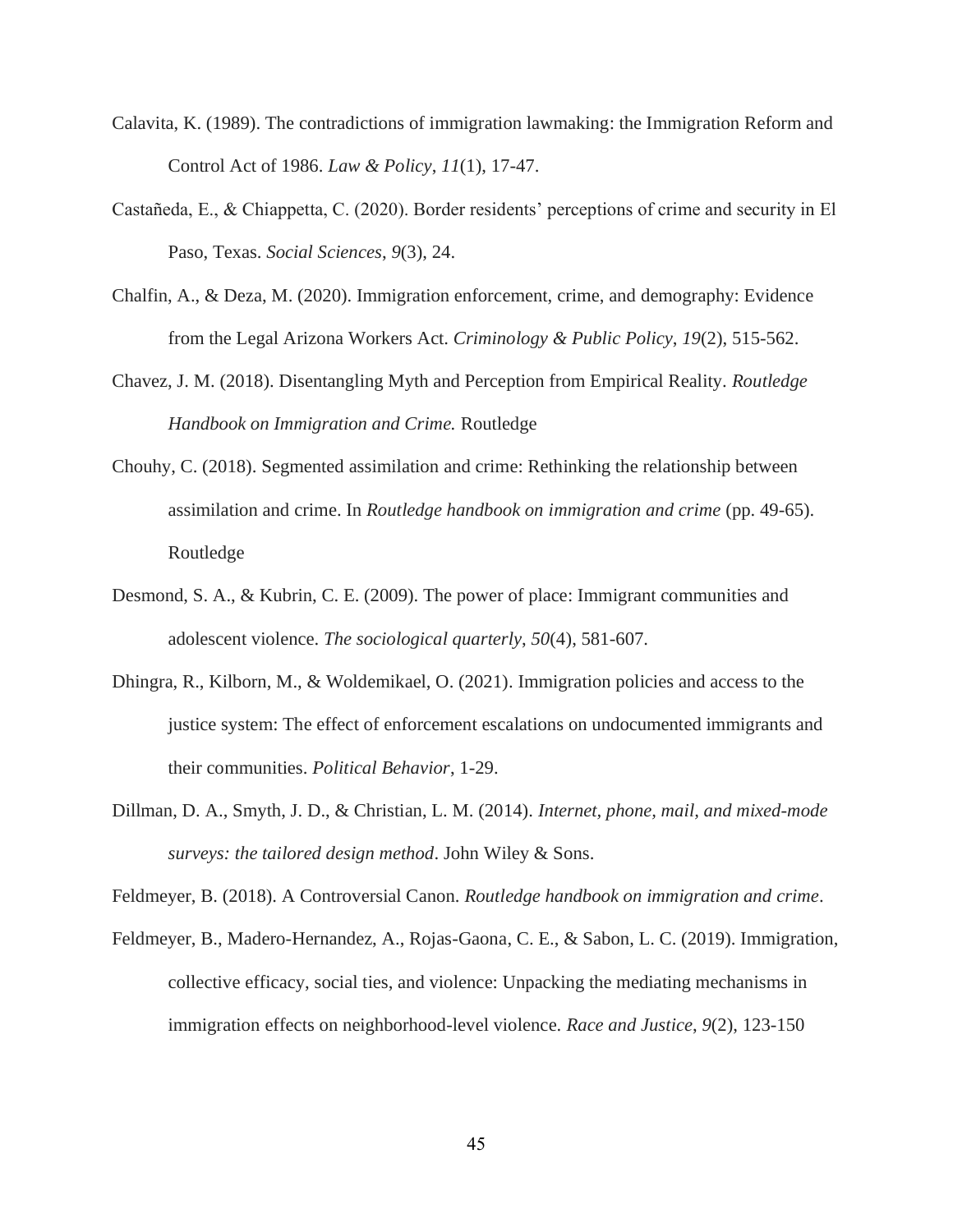- García, M. T. (1981). Operation Wetback: The mass deportation of Mexican undocumented workers in 1954.
- Golash-Boza, T. M. (2015). *Deported: Immigrant policing, disposable labor and global capitalism* (Vol. 6). NYU Press.
- Hernández, D. M. (2008). Pursuant to deportation: Latinos and immigrant detention. *Latino studies*, *6*(1), 35-63.
- Jackson, J., Bradford, B., Hough, M., Myhill, A., Quinton, P., & Tyler, T. R. (2012). Why do people comply with the law? Legitimacy and the influence of legal institutions. *British journal of criminology*, *52*(6), 1051-1071.
- Kubrin, C. E., & Desmond, S. A. (2015). The power of place revisited: Why immigrant communities have lower levels of adolescent violence. *Youth Violence and Juvenile Justice*, *13*(4), 345-366.
- Kubrin, C.E., Mioduszewski, M.D. (2018). Theoretical perspectives on the immigration-crime relationship. In *Routledge Handbook on Immigration and Crime* (pp. 66-78). Routledge
- Light, M. T., & Miller, T. (2018). Does undocumented immigration increase violent crime?. *Criminology*, *56*(2), 370-401.
- Longo, M. (2016). A "21st century border"? Cooperative border controls in the US and EU after 9/11. *Journal of borderlands studies*, *31*(2), 187-202.
- Lyons, C. J., Vélez, M. B., & Santoro, W. A. (2013). Neighborhood immigration, violence, and city-level immigrant political opportunities. *American Sociological Review*, *78*(4), 604 632.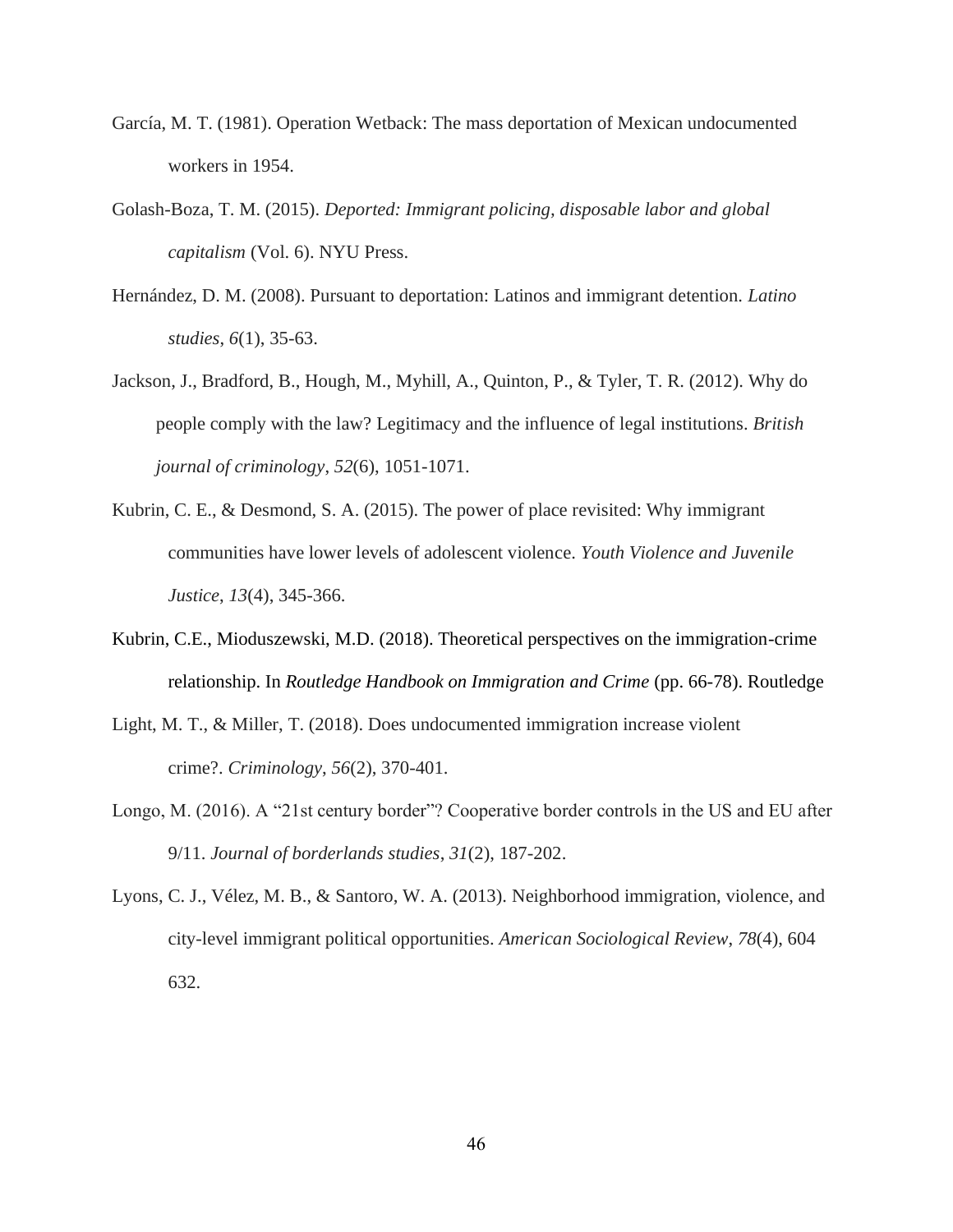- Macías-Rojas, P. (2018). Immigration and the war on crime: Law and order politics and the illegal immigration reform and immigrant responsibility act of 1996. *Journal on Migration and Human Security*, *6*(1), 1-25.
- Martinez, R. (2010). Economic conditions and racial/ethnic variations in violence: Immigration, the Latino paradox, and future research. Criminology and Public Policy, 9(4), 707-714.
- Matos, Y. (2018). Immigration within the contemporary political discourse. In *Routledge Handbook on Immigration and Crime* (pp. 220-235). Taylor and Francis.
- Menjívar, C., & Bejarano, C. (2004). Latino immigrants' perceptions of crime and police authorities in the United States: A case study from the Phoenix metropolitan area. *Ethnic and racial studies*, *27*(1), 120-148.
- Menjívar, C., Cervantes, A. G., & Alvord, D. (2018). Two Decades of Constructing Immigrants as Criminals. In *Routledge Handbook on Immigration and Crime* (pp. 193-204). Routledge.
- Morales, M. C., & Curry, T. R. (2021). Citizenship profiling and diminishing procedural justice: local immigration enforcement and the reduction of police legitimacy among individuals and in Latina/o neighbourhoods. *Ethnic and Racial Studies*, *44*(1), 134-153.
- Ramey, D. M. (2013). Immigrant revitalization and neighborhood violent crime in established and new destination cities. *Social Forces*, *92*(2), 597-629.
- Reny, T. T., & Newman, B. J. (2021). The opinion-mobilizing effect of social protest against police violence: Evidence from the 2020 George Floyd protests. *American Political Science Review*, *115*(4), 1499-1507.
- Rivera, J. (1994). Domestic violence against Latinas by Latino males: An analysis of race, national origin, and gender differentials. *BC third world LJ*, *14*, 231.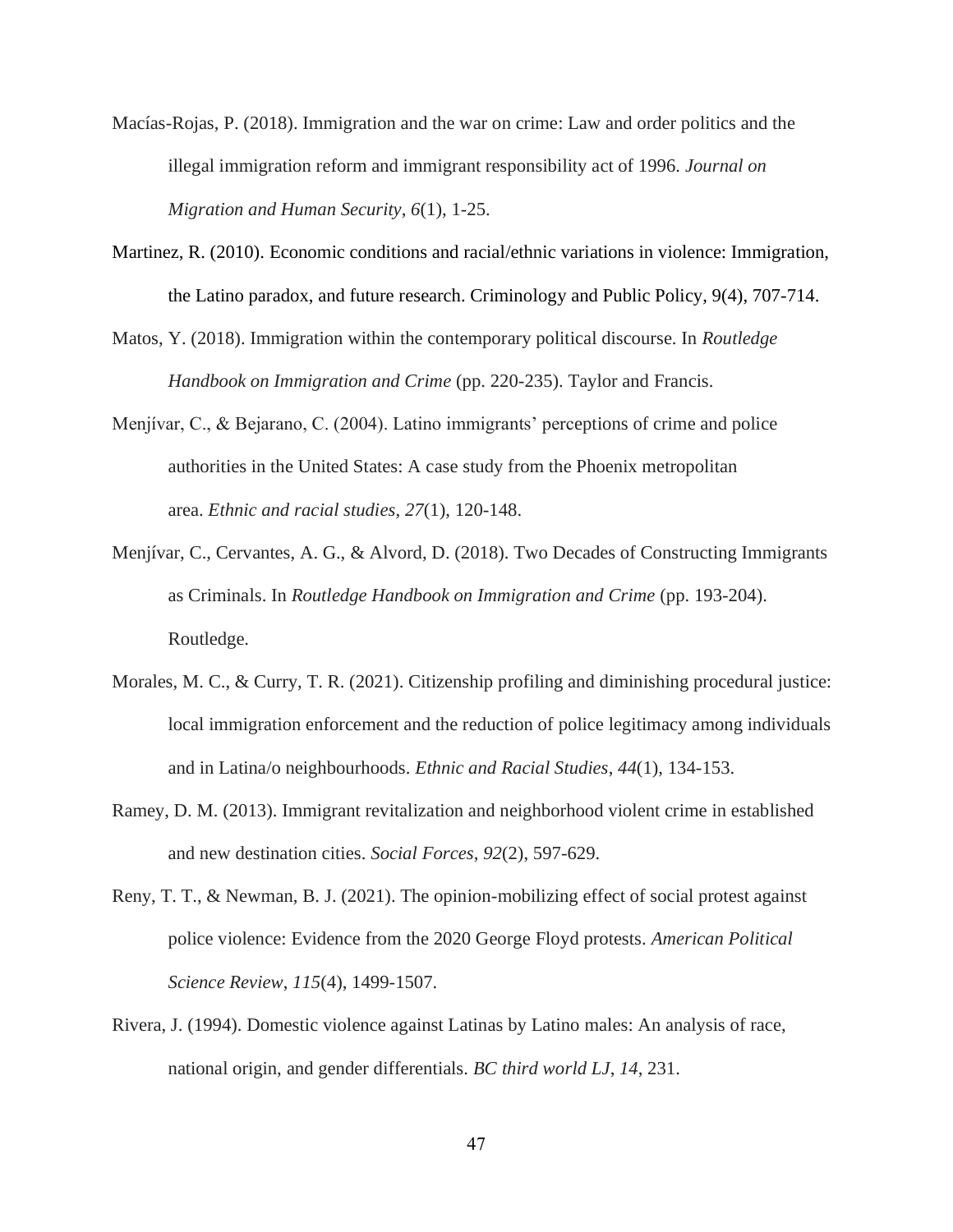Rojas-Gaona, C. E., & Madero-Hernandez, A. (2018). Latino immigration and crime. In *Routledge handbook on immigration and crime* (pp. 133-149). Routledge

Ryo, E. (2017). Fostering legal cynicism through immigration detention. *S. Cal. L. Rev.*, *90*, 999.

Sampson, R. J. (2008). Rethinking crime and immigration. *Contexts*, *7*(1), 28-33.

- Sampson, R. J., & Bartusch, D. J. (1998). Legal cynicism and (subcultural?) tolerance of deviance: The neighborhood context of racial differences. *Law and society review*, 777 804.
- Shihadeh, E. S., & Barranco, R. E. (2010). Latino immigration, economic deprivation, and violence: Regional differences in the effect of linguistic isolation. *Homicide Studies*, *14*(3), 336-355.
- Solis, C., Portillos, E. L., & Brunson, R. K. (2009). Latino youths' experiences with and perceptions of involuntary police encounters. *The Annals of the American Academy of Political and Social Science*, *623*(1), 39-51.
- Stowell, J. I., & Gostjev, F. A. (2018). Lasting Trends and New Understandings. *Routledge Handbook on Immigration and Crime*
- Thompson, A. J., & Wilson, T. (2021). Procedural (In) Justice as Inclusivity and Marginalization: Evidence from a Longitudinal Sample of Mexican-American Adolescents. *Journal of Research in Crime and Delinquency*, 00224278211003927.
- Ulmer, J. T., & Harris, C. T. (2013). Race and the religious contexts of violence: Linking religion and White, Black, and Latino violent crime. *The Sociological Quarterly*, *54*(4), 610-646
- U.S. Census Bureau QuickFacts: United States. (n.d.). Retrieved December 07, 2020, from https://www.census.gov/quickfacts/fact/table/US/RHI725219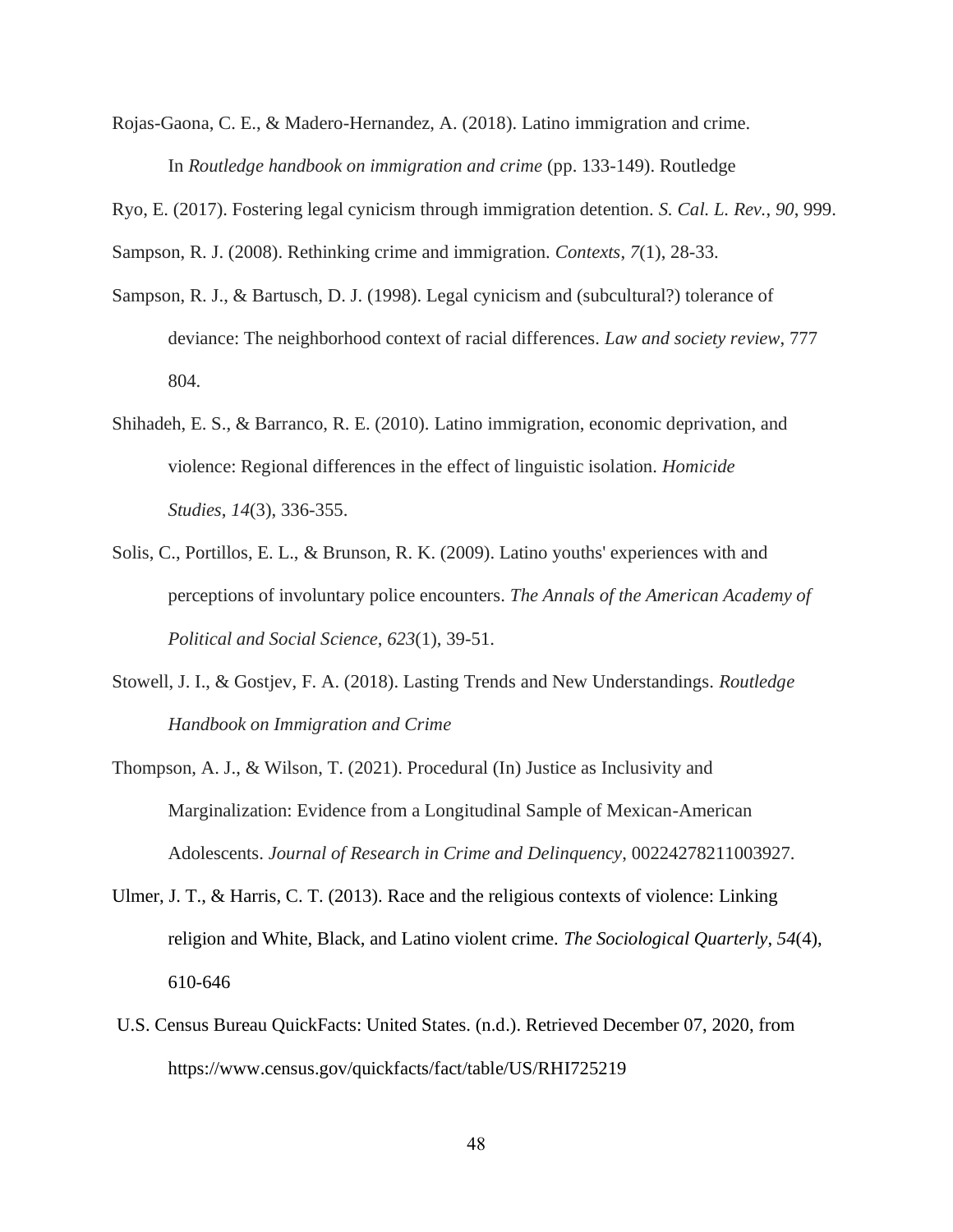Ventura Miller, H. (2018). On the History of Immigration and Crime. In *Routledge Handbook on Immigration and Crime* (pp. 5-18). Routledge

Wilcox, P., Cullen, F. T., & Feldmeyer, B. (2018). *Communities and crime: An enduring American challenge*. Temple University Press.